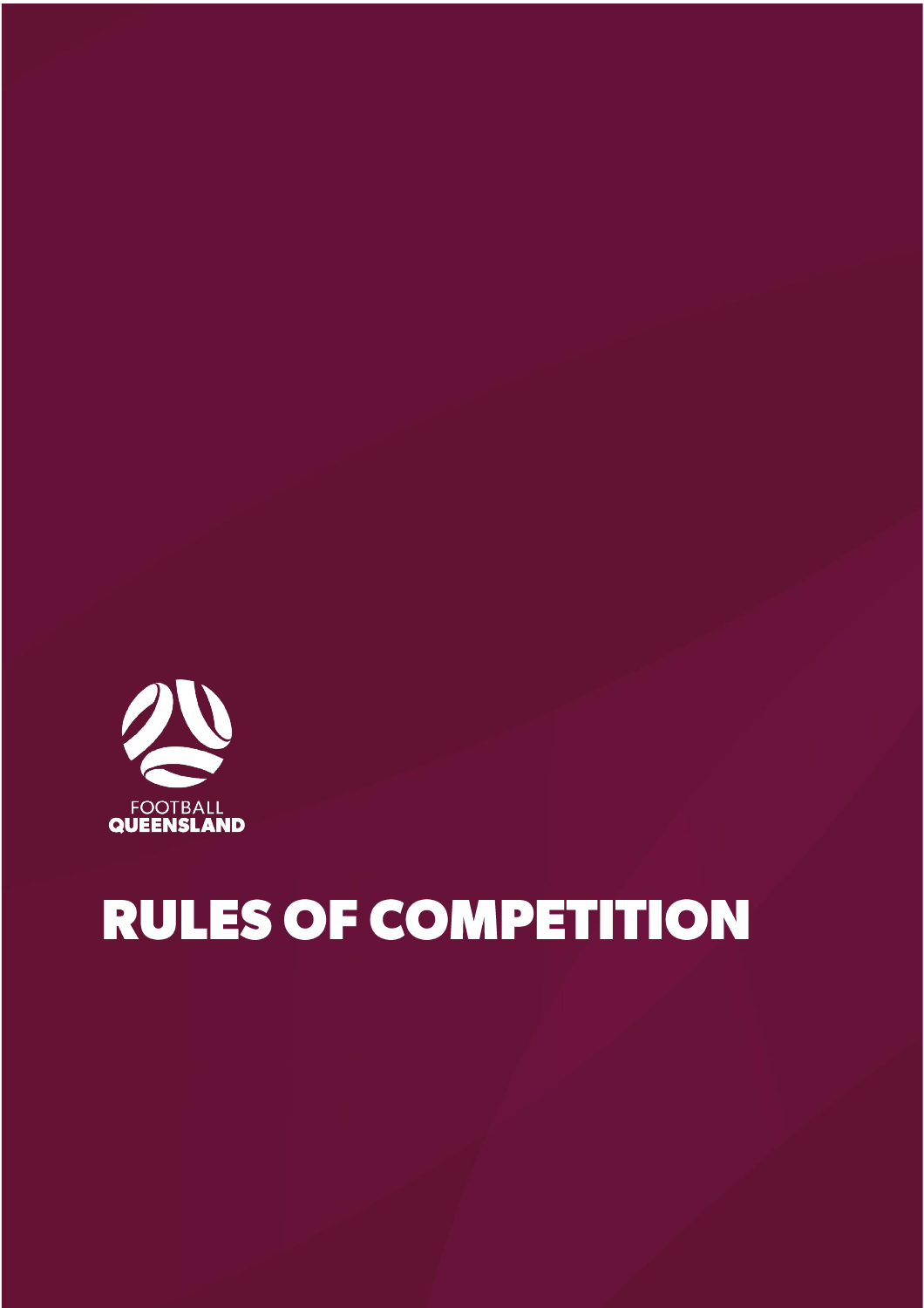#### **Contents**

| 1.0   |  |                                                           |  |  |  |  |  |  |
|-------|--|-----------------------------------------------------------|--|--|--|--|--|--|
| 2     |  |                                                           |  |  |  |  |  |  |
| 2.0   |  |                                                           |  |  |  |  |  |  |
| 2.1   |  |                                                           |  |  |  |  |  |  |
| 2.1.1 |  |                                                           |  |  |  |  |  |  |
| 2.1.2 |  |                                                           |  |  |  |  |  |  |
| 2.1.3 |  |                                                           |  |  |  |  |  |  |
| 2.2   |  |                                                           |  |  |  |  |  |  |
| 2.3   |  |                                                           |  |  |  |  |  |  |
| 2.3.1 |  |                                                           |  |  |  |  |  |  |
| 2.3.2 |  |                                                           |  |  |  |  |  |  |
| 2.3.3 |  |                                                           |  |  |  |  |  |  |
| 2.4   |  |                                                           |  |  |  |  |  |  |
| 2.5   |  |                                                           |  |  |  |  |  |  |
| 3     |  |                                                           |  |  |  |  |  |  |
| 3.0   |  |                                                           |  |  |  |  |  |  |
| 3.1   |  |                                                           |  |  |  |  |  |  |
|       |  |                                                           |  |  |  |  |  |  |
| 3.1.2 |  |                                                           |  |  |  |  |  |  |
| 3.1.3 |  |                                                           |  |  |  |  |  |  |
| 3.2   |  |                                                           |  |  |  |  |  |  |
| 3.2.1 |  |                                                           |  |  |  |  |  |  |
| 3.3   |  |                                                           |  |  |  |  |  |  |
| 3.4   |  |                                                           |  |  |  |  |  |  |
| 3.4.1 |  |                                                           |  |  |  |  |  |  |
| 3.4.2 |  |                                                           |  |  |  |  |  |  |
| 3.5   |  |                                                           |  |  |  |  |  |  |
| 3.5.1 |  |                                                           |  |  |  |  |  |  |
| 3.5.2 |  |                                                           |  |  |  |  |  |  |
| 3.5.3 |  |                                                           |  |  |  |  |  |  |
| 3.5.4 |  |                                                           |  |  |  |  |  |  |
| 3.5.5 |  | Exceptional Circumstances Related Postponement Requests17 |  |  |  |  |  |  |
| 3.6   |  |                                                           |  |  |  |  |  |  |
| 3.6.1 |  |                                                           |  |  |  |  |  |  |
| 3.7   |  |                                                           |  |  |  |  |  |  |
| 3.8   |  |                                                           |  |  |  |  |  |  |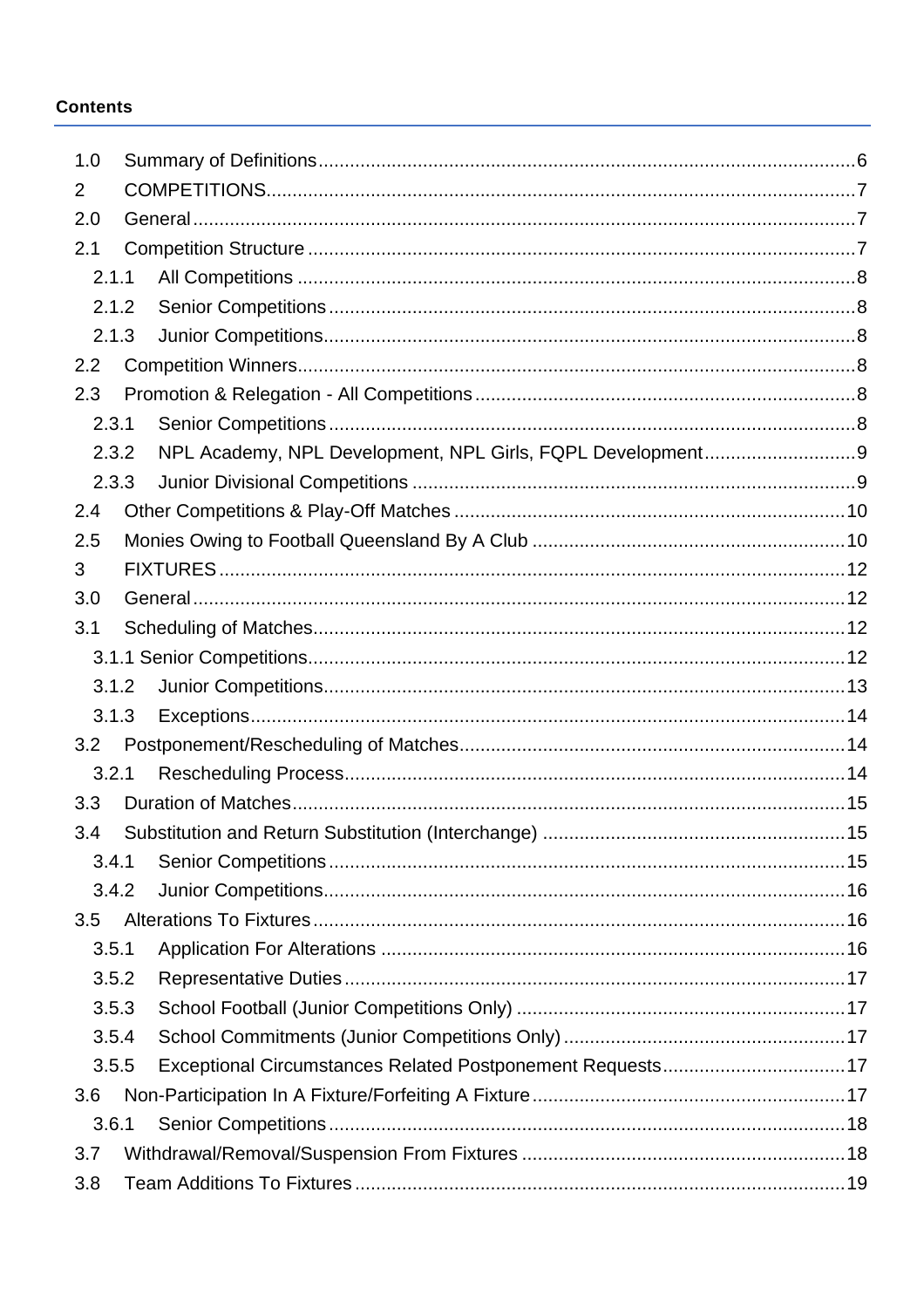| 3.9            |  |                                                                              |  |  |  |  |  |  |  |
|----------------|--|------------------------------------------------------------------------------|--|--|--|--|--|--|--|
| 3.10           |  |                                                                              |  |  |  |  |  |  |  |
| 3.11           |  |                                                                              |  |  |  |  |  |  |  |
| 3.12           |  |                                                                              |  |  |  |  |  |  |  |
| $\overline{4}$ |  |                                                                              |  |  |  |  |  |  |  |
| 4.0            |  |                                                                              |  |  |  |  |  |  |  |
| 4.1            |  |                                                                              |  |  |  |  |  |  |  |
| 4.1.1          |  |                                                                              |  |  |  |  |  |  |  |
| 4.1.2          |  |                                                                              |  |  |  |  |  |  |  |
| 4.2            |  |                                                                              |  |  |  |  |  |  |  |
| 4.2.1          |  |                                                                              |  |  |  |  |  |  |  |
| 4.2.2          |  |                                                                              |  |  |  |  |  |  |  |
| 5              |  |                                                                              |  |  |  |  |  |  |  |
| 5.0            |  |                                                                              |  |  |  |  |  |  |  |
| 5.1            |  |                                                                              |  |  |  |  |  |  |  |
| 5.1.1          |  | FQPL2-3 Women, FQPL3-6 Men, Metro, Under 20& Junior Leagues 26               |  |  |  |  |  |  |  |
| 5.1.2          |  |                                                                              |  |  |  |  |  |  |  |
| 5.2            |  |                                                                              |  |  |  |  |  |  |  |
| 5.3            |  |                                                                              |  |  |  |  |  |  |  |
| 5.3.1          |  |                                                                              |  |  |  |  |  |  |  |
| 5.3.2          |  |                                                                              |  |  |  |  |  |  |  |
| 5.3.3          |  |                                                                              |  |  |  |  |  |  |  |
| 5.3.4          |  | Juniors Playing Out of Designated Age Group into Senior Competitions28       |  |  |  |  |  |  |  |
| 5.3.5          |  | Playing Out of Designated Age Group Dispensation into Junior Competitions 29 |  |  |  |  |  |  |  |
| 5.3.6          |  |                                                                              |  |  |  |  |  |  |  |
| 5.3.7          |  |                                                                              |  |  |  |  |  |  |  |
| 5.3.7          |  |                                                                              |  |  |  |  |  |  |  |
| 5.3.8          |  |                                                                              |  |  |  |  |  |  |  |
| 5.4            |  |                                                                              |  |  |  |  |  |  |  |
| 5.4.1          |  |                                                                              |  |  |  |  |  |  |  |
| 5.6            |  |                                                                              |  |  |  |  |  |  |  |
| 5.7            |  |                                                                              |  |  |  |  |  |  |  |
| 5.8            |  |                                                                              |  |  |  |  |  |  |  |
| 5.8.1          |  |                                                                              |  |  |  |  |  |  |  |
| 5.8.2          |  |                                                                              |  |  |  |  |  |  |  |
| 5.9            |  |                                                                              |  |  |  |  |  |  |  |
|                |  |                                                                              |  |  |  |  |  |  |  |
|                |  |                                                                              |  |  |  |  |  |  |  |
| 6              |  |                                                                              |  |  |  |  |  |  |  |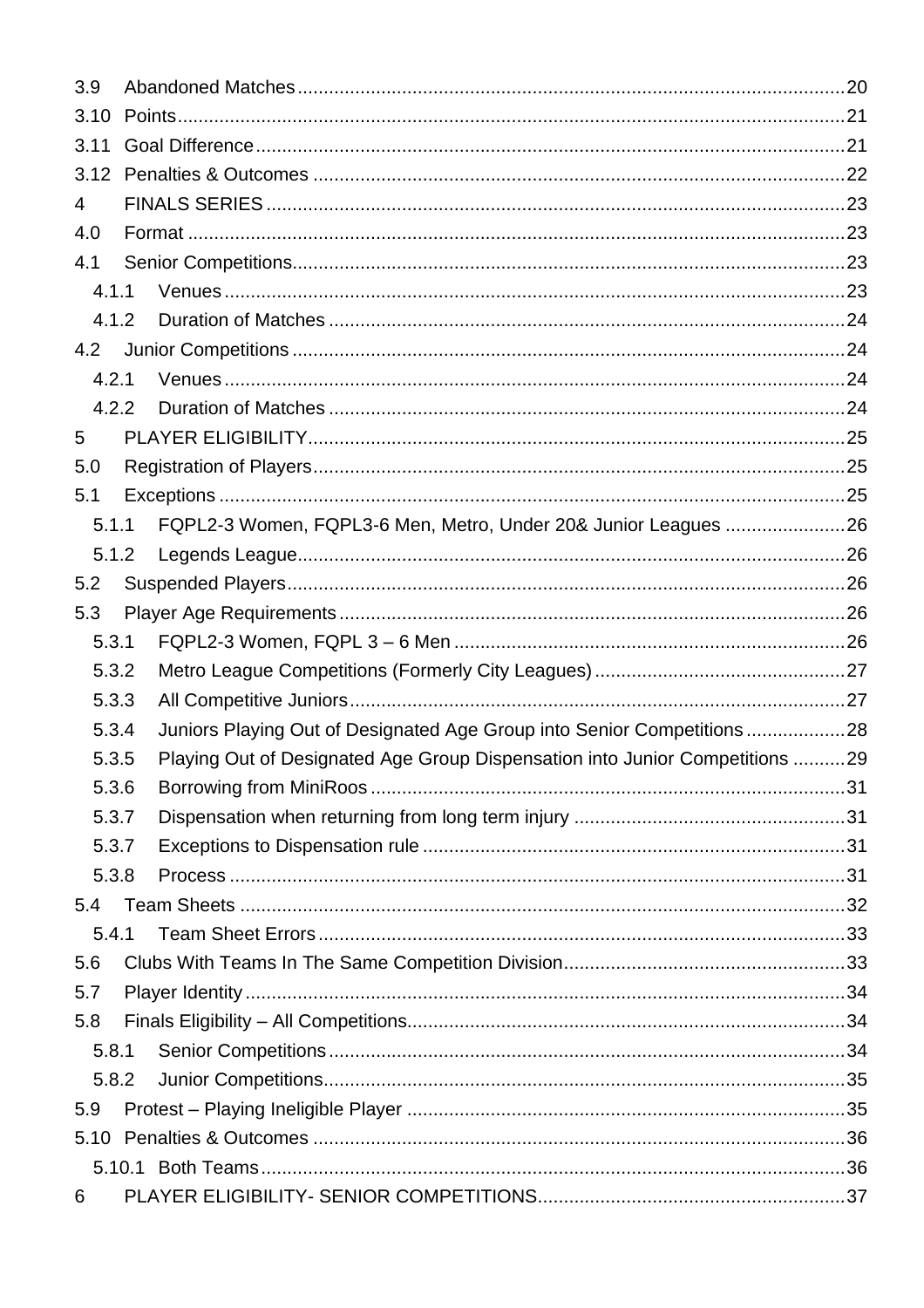| 6.0 |       |                                                                                       |  |
|-----|-------|---------------------------------------------------------------------------------------|--|
| 6.1 |       |                                                                                       |  |
|     | 6.1.1 | Substitution/Return Substitution (Interchange) Clarification Regarding Eligibility 37 |  |
| 6.2 |       |                                                                                       |  |
| 6.3 |       |                                                                                       |  |
| 6.4 |       |                                                                                       |  |
| 6.5 |       |                                                                                       |  |
|     | 6.5.1 |                                                                                       |  |
|     | 6.5.2 |                                                                                       |  |
| 6.6 |       |                                                                                       |  |
| 6.7 |       |                                                                                       |  |
| 6.8 |       |                                                                                       |  |
| 6.9 |       |                                                                                       |  |
| 7   |       |                                                                                       |  |
| 7.0 |       |                                                                                       |  |
| 7.1 |       |                                                                                       |  |
| 7.2 |       |                                                                                       |  |
| 7.3 |       |                                                                                       |  |
|     | 7.3.1 | Regrading Upwards - FQPL Development, NPL Development, NPL Academy  42                |  |
|     | 7.3.2 |                                                                                       |  |
|     | 7.3.3 |                                                                                       |  |
| 7.4 |       |                                                                                       |  |
| 7.5 |       |                                                                                       |  |
| 7.6 |       |                                                                                       |  |
| 8   |       |                                                                                       |  |
| 8.0 |       |                                                                                       |  |
| 8.1 |       |                                                                                       |  |
| 8.2 |       |                                                                                       |  |
| 8.3 |       |                                                                                       |  |
| 8.4 |       |                                                                                       |  |
| 8.5 |       |                                                                                       |  |
| 8.6 |       |                                                                                       |  |
|     | 8.6.1 |                                                                                       |  |
| 8.7 |       |                                                                                       |  |
|     | 8.7.1 |                                                                                       |  |
|     | 8.7.2 | Senior Metro Leagues, Under 20, Women's Legends & U13-U18 Junior Competitions<br>48   |  |
|     | 8.7.3 |                                                                                       |  |
|     |       |                                                                                       |  |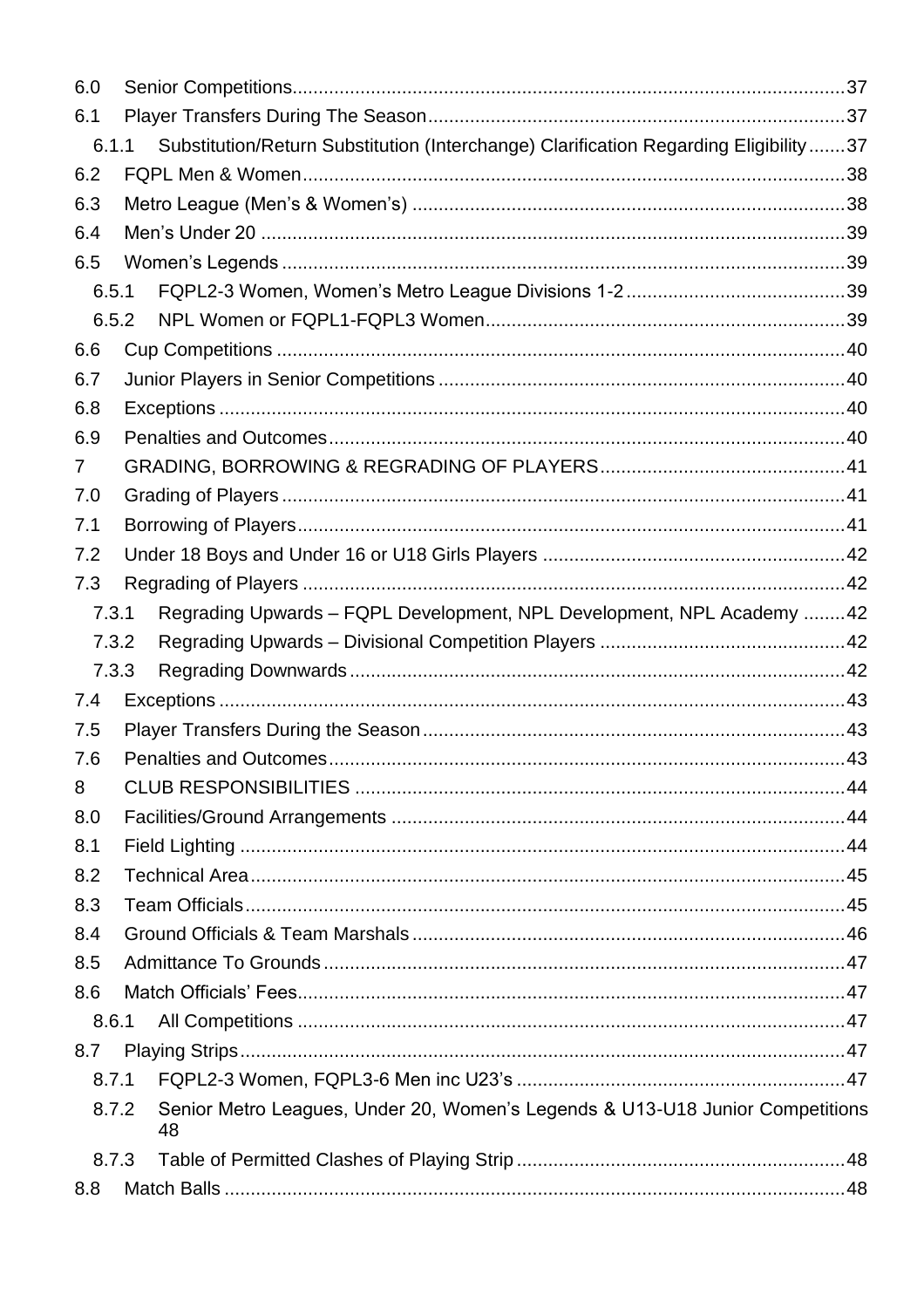| 8.9   |                                                                         |  |
|-------|-------------------------------------------------------------------------|--|
|       |                                                                         |  |
| 9     |                                                                         |  |
| 9.0   |                                                                         |  |
| 9.1   |                                                                         |  |
| 9.1.1 | Notification Process for weeknight matches (including Friday night)50   |  |
| 9.2   |                                                                         |  |
| 9.2.1 |                                                                         |  |
| 9.3   |                                                                         |  |
| 9.4   |                                                                         |  |
| 10    |                                                                         |  |
| 10.0  |                                                                         |  |
|       |                                                                         |  |
|       |                                                                         |  |
|       |                                                                         |  |
| 11    | INTERPRETATIONS, DISPUTES & APPLICATIONS FOR VARIANCES54                |  |
| 11.0  | Interpretations, Disputes and Applications For Variances 11.1 Ruling 54 |  |
|       |                                                                         |  |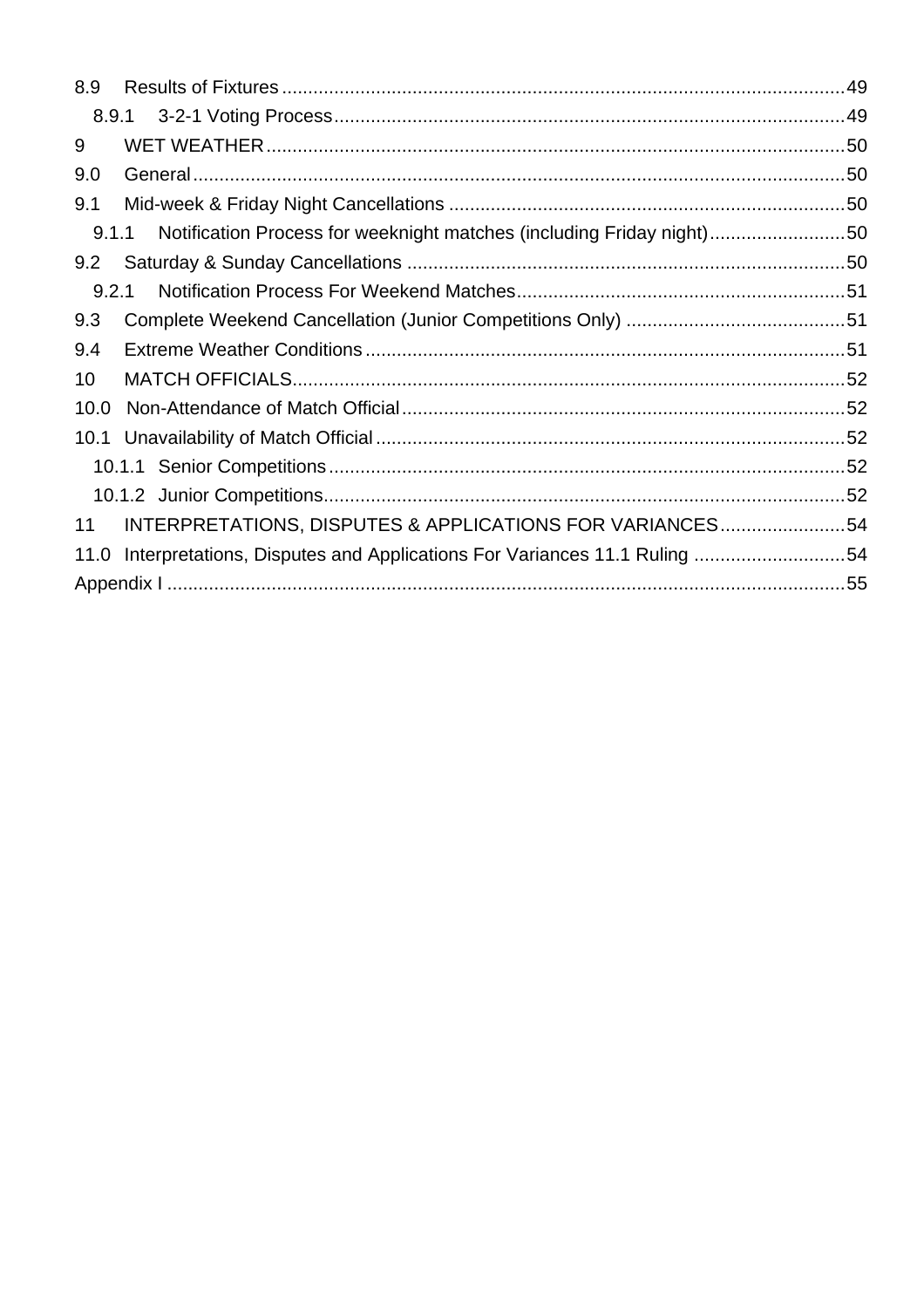### <span id="page-5-0"></span>**1.0 Summary of Definitions**

**Abandoned** – A Competition Fixture which has failed to commence for any reason or has commenced but has been stopped by the Match Official prior to its conclusion.

**Been Listed** – Refers to a player appearing on a team sheet under the Return Substitution (Interchange) rule.

**Borrowed** – Using a player in that game that ordinarily would play or has been graded into another side e.g. An U13 Division 1 player being used by an U14 Division 1 team (in the same club).

**Cautions** – Yellow and red cards received during a match.

**Club Assistant** – An Assistant Referee provided by the club for the fixture.

**Clubs** – A body or incorporated association that has been accepted for affiliation and admittance into Football Queensland's competitions.

**Competition Fixture** – Any match that is administered by Football Queensland, within a competition.

**Conference** – Metro or refers to any region that exists as a member of Football Queensland.

**Division** – A particular grade or level of competition within Football Queensland.

**Facilities Lighting Standards** – refers to the Football Queensland Facilities Lighting Standards Policy as available through Football Queensland and adhering to the Australian Sports Lighting Standards.

**Forfeit** – A failure to participate in a Competition Fixture.

**Graded –** The team/competition that a player has been allocated and deemed to be eligible for.

**Goal Difference** –The difference between goals scored by a Club/Team (Goals For) and goals scored against a Club/Team (Goals Against) in a match or season.

**Has Started** – Refers to a player who commenced a match as part of the starting 11 under the Substitution rule.

**Highest Placed Team –** The team which finished in the higher position on the competition ladder after the fixture season.

**Joint Winners** *–* Both participating teams in the grand final will be declared joint winners.

**League** – A particular competition.

**Legends League** –The league as organised by Football Queensland for Women over the age of 30 and played Monday-Friday.

**No Result** – Recording a '0-0' score line in a Competition Fixture with no points or goals awarded to either Team. A 'No Result' is recorded as a Competition Fixture played.

**Penalties** *–* A penalty shoot-out, in accordance with FIFA regulations will be taken to determine the winner.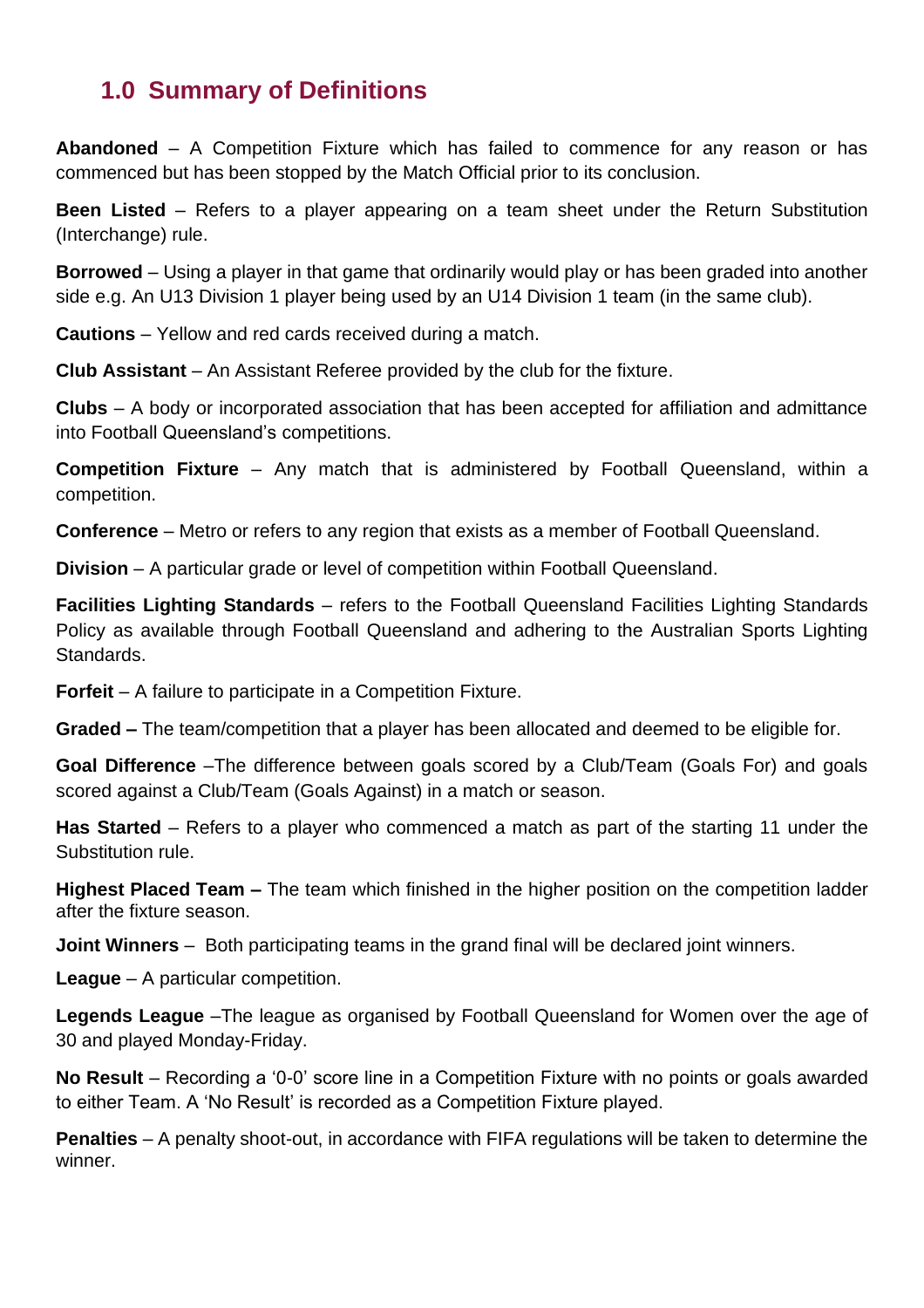**Playing Facilities Standards** –The minimum standards a club must adhere to, to be eligible to play games at and host fixtures, in accordance with the Football Queensland Playing Facilities Standards Policy.

**Postponed** – A Competition Fixture which has not commenced as scheduled and is to be rescheduled.

**Regular Season** –The duration of the season, not including Finals Series

**Replica Strip** – An imitation shirt/shorts/attire of another club or team, be it professional or amateur (e.g., Brisbane Roar Replica jersey)

**Team** – A football team entered by a Club in a League/Competition administered by Football Queensland.

### <span id="page-6-0"></span>**2 COMPETITIONS**

### <span id="page-6-1"></span>**2.0 General**

Football Queensland reserves the right to amend, change or alter these Competition Rules on an annual basis. In addition, Football Queensland reserves the right to amend, change or alter these Competition Rules should, in its opinion, the need arise during a season. The purpose of this is ensure transparency, consistency and best practice. The changing of the Rules mid-season would only occur in extraordinary circumstances.

This document is specific to the following Competitions:

FQPL2-3 Women FQPL3-6 Men Senior Metro Leagues U20 Men NPL Girls NPL Academy Juniors NPL Development Juniors FQPL Development Juniors Metro Junior Leagues Metro Divisional Juniors

### <span id="page-6-2"></span>**2.1 Competition Structure**

Football Queensland reserves the right to decide on or amend the size, structure and composition of any competition. Clubs who are members of Football Queensland are eligible to nominate for any competition within the Football Queensland structure, provided they meet the minimum and mandatory requirements for the competition in which they nominate. New Clubs are required to apply to compete in Football Queensland Competitions by November 1 of each year. For further information, please contact Licensing.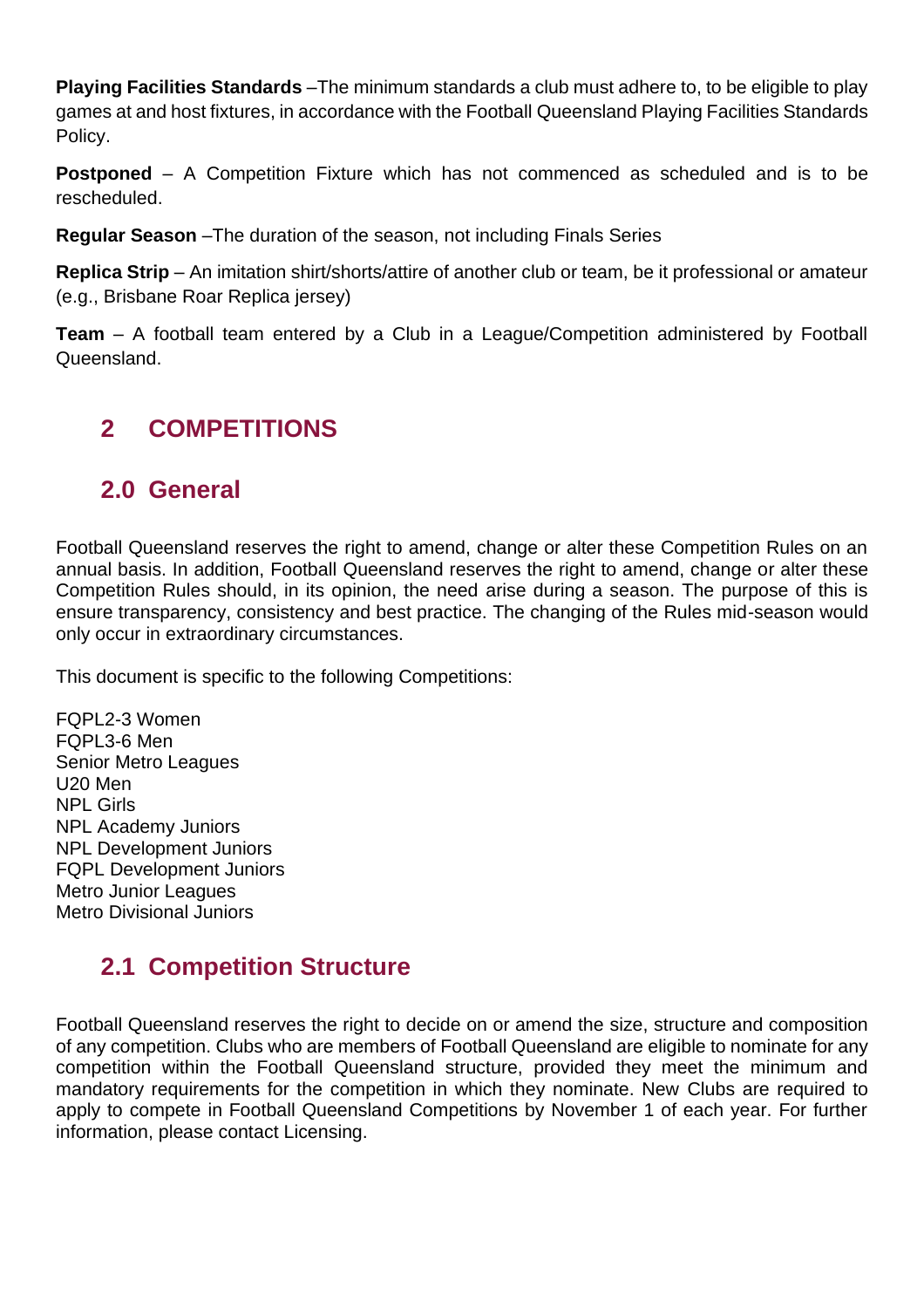#### <span id="page-7-0"></span>**2.1.1 All Competitions**

All competitions within Football Queensland will be contested on a "Home and Away" basis, where possible.

#### <span id="page-7-1"></span>**2.1.2 Senior Competitions**

#### **FQPL2 Women, FQPL3 – 6 Men, FQPL3 Women**

All participating Clubs in the above are required to field a "First Grade" team and an "Under 23's" team. These competitions will be contested on a "Home and Away" basis where possible.

#### **Men's & Women's Metro Leagues, Men's Under 20 & Women's Legends**

Entry into these leagues is available to Clubs from within the SEQ Region and the decision will be based on upholding competition integrity. The composition of each competition will be determined on an annual basis.

#### <span id="page-7-2"></span>**2.1.3 Junior Competitions**

Football Queensland will organise age restricted competitions for junior players from Under 13 – Under 18. Competitions may be mixed or gender specific as determined by Football Queensland.

#### **Junior Competitions**

The NPL/Metro Competitions that are relevant to this Rules of Competition document are as follows:

NPL Academy NPL Development (including Girls only teams) FQPL Development Metro Youth Leagues Metro Divisional (including Girls only teams)

The composition of Metro Youth and Divisional competitions will be determined on an annual basis, based on club nominations and results from the previous season.

### <span id="page-7-3"></span>**2.2 Competition Winners**

In each Competition, the team finishing with the most points at the conclusion of the "Regular" season will be the Premier. In the event of multiple teams having equal points, the ranking of the teams shall be determined in accordance with Section 3.11.

### <span id="page-7-4"></span>**2.3 Promotion & Relegation - All Competitions**

All competitions use a promotion/relegation system. Some competitions will still rely on club nominations for the following season to finalise composition

#### <span id="page-7-5"></span>**2.3.1 Senior Competitions**

#### **FQPL2 Women, FQPL3 – 6 Men, FQPL3 Women**

The 1<sup>st</sup> and 2<sup>nd</sup> placed teams at the completion of the regular season will be eligible for promotion or play off. The teams placed last and 2<sup>nd</sup> last at the conclusion of the regular season will be relegated to the competition below for the subsequent season.

To earn promotion into FQPL2 Men or FQPL1 Women, Clubs must also meet the Grounds and Facilities criteria, which is outlined in the Licence Agreements provided by Football Queensland.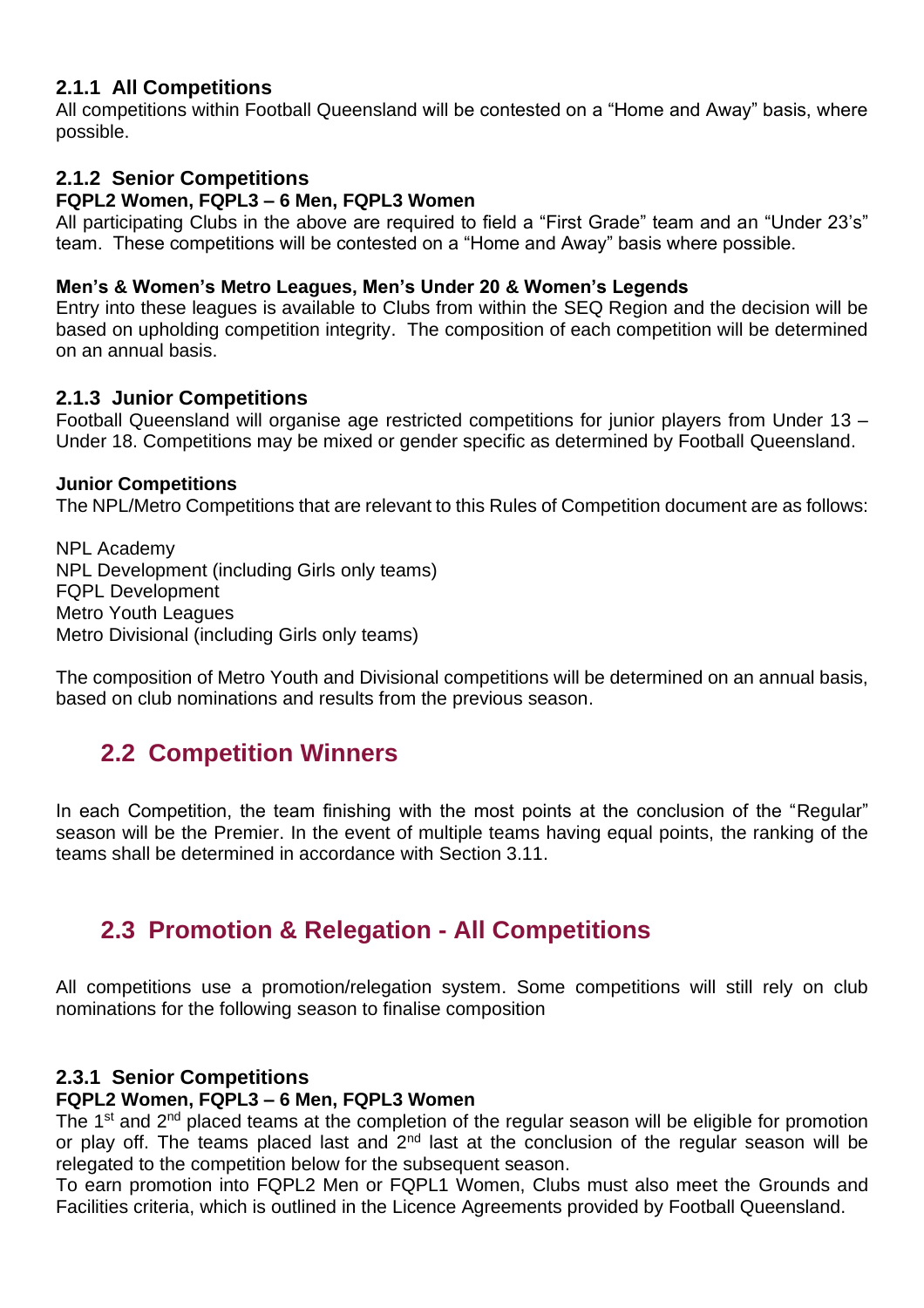If one or both Clubs eligible for promotion do not meet the requirements for promotion into the FQPL2 Men/FQPL1 Women, then the process outlined in "Promotion/Relegation Requests/Withdrawal" will be implemented.

The exception to the relegation rule is the lowest tier in Men's and Women's FQPL, where there will be no relegation.

#### **Promotion & Relegation Requests/Withdrawal**

If one or both teams who have qualified for promotion to the above competitions advises that they do not wish to exercise the privilege, they must provide their reasons in writing to Football Queensland for review. If the request is granted, Football Queensland will approach clubs to enter, based on results and ability to fulfil the Competition requirements.

If it is a Competition where there was no relegation, Football Queensland can, if they choose, seek applications from any other Club to fill the vacancy.

If a team withdrawal or request for relegation causes a vacancy in FQPL, Football Queensland can, if they choose, seek applications from any other Club to fill the vacancy.

Note: Promotion and relegation rules/procedures may be subject to change, due to variations in competition structures.

#### **All Men's & Women's Metro Leagues, Women's Legends & U20 Competitions**

There is no promotion to FQPL from Metro League Division 1. The composition of each of the Metro League divisions will be determined on an annual basis based on a combination of the previous season's results and collaboration with the nominations submitted by each Club.

Mandatory grading matches will be arranged by Football Queensland to determine each team's Division for the upcoming season.

Following the conclusion of Round 3 of the regular season, a Club may apply to have a team regraded. These applications will be assessed, and results taken into consideration when deciding the appropriate division for all teams. Football Queensland will also assess the results of each Metro League competition following the first 3 rounds and may seek to regrade a team based on their initial results. Football Queensland's determination on any regrade application or regrading of a team must be followed and will be final. If a club requests to regrade from Round 4, a fee may be applicable if Football Queensland grant the request. There shall be no appeal against the decision of Football Queensland.

#### <span id="page-8-0"></span>**2.3.2 NPL Academy, NPL Development, NPL Girls, FQPL Development Under 13 – Under 18**

All clubs competing in these competitions will not be subject to relegation, as placement is based on Licence Agreements.

#### <span id="page-8-1"></span>**2.3.3 Junior Divisional Competitions**

#### **Under 14 – Under 18**

The composition of each of these divisions will be determined on an annual basis based on a combination of the previous season's results and collaboration with the nominations submitted by each Club.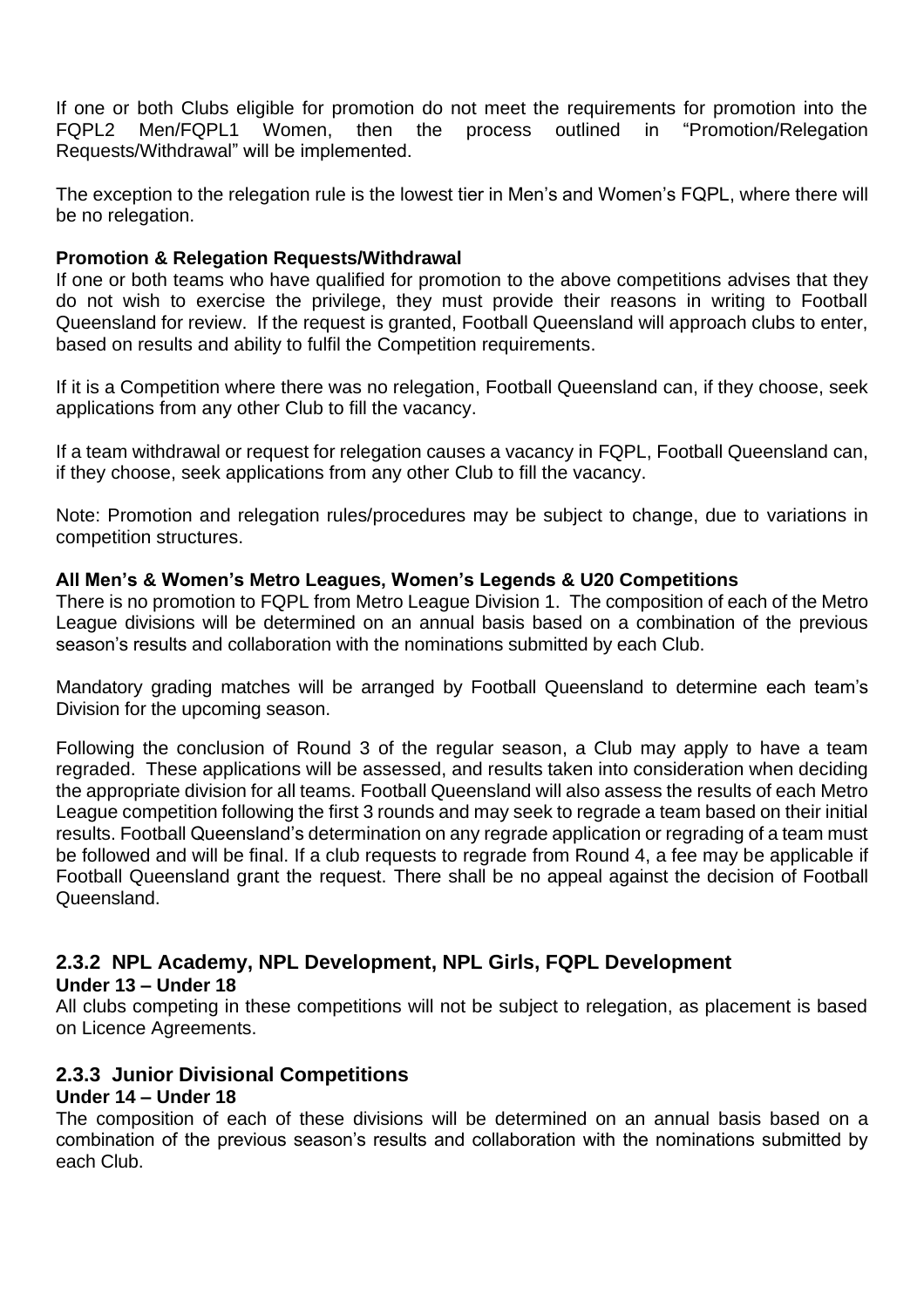Several timeframes will be offered to Clubs in which to apply to have a team regraded. These applications will be assessed, and results taken into consideration when deciding on the appropriate division for all teams.

#### **Under 13 Divisional Qualification Process**

Each year, a grading process will occur to establish what divisions in which teams will participate in for the regular season. All teams nominated for Under 13 are required to play four (4) grading matches to determine their final division placement. The final composition across all divisions of Under 13 will see eight (8) teams selected per age group. The final placement of teams into respective divisions will be based on results from the mandatory grading matches.

The divisions will be split into North and South, with exception Metro Junior League and potentially Division 1, which may be Cross River.

### <span id="page-9-0"></span>**2.4 Other Competitions & Play-Off Matches**

Football Queensland may conduct other competitions and/or Cup Competitions before, during and after the conclusion of the fixture season, including Finals Series. This includes any play-off matches which may need to occur to establish the composition of a competition. Additional Rules for these Competitions shall be set prior to their commencement.

All Cup Competitions are subject to (and should be read in conjunction with) these Rules of Competition and the additional Cup Rules. In the event of an omission or inconsistency between these Rules and the additional Cup Rules, Football Queensland will determine and rule on the interpretation.

### <span id="page-9-1"></span>**2.5 Monies Owing to Football Queensland By A Club**

All amounts owed by a Club to Football Queensland must be paid within 21 days of the date of the invoice (7 days in the case of match official payments) issued by Football Queensland in relation to that amount.

If a Club fails to pay any amount owing to Football Queensland in accordance with this, Football Queensland may issue a notice, giving the Club a further 14 days to pay that amount.

If a Club fails to comply with a notice issued in accordance with this, or agree to a repayment plan with Football Queensland for the amount owed, Football Queensland may, at its sole discretion:

- Rule that Club [or the applicable Team(s) within that Club] ineligible to earn competition points in any Competition Fixture or Sanctioned Match in which the Club (or Team) plays,
- Suspend or expel that Club [or Team(s)] from any Competition Fixture (including Cup Fixtures) and/or Football Queensland competitions.
- Prohibit that Club [or Team(s)] from promotion whilst the debt remains unpaid.
- Relegate that Club [or Team(s)] while the debt remains unpaid.
- Deduct points from a Club [or Team(s)] for the following season where the debt remains unpaid or accrues after 30 September of the relevant year.

If Football Queensland and a Club agree to a repayment plan relating to a debt owed to Football Queensland and the Club defaults any of the terms by the stipulated date and time, Football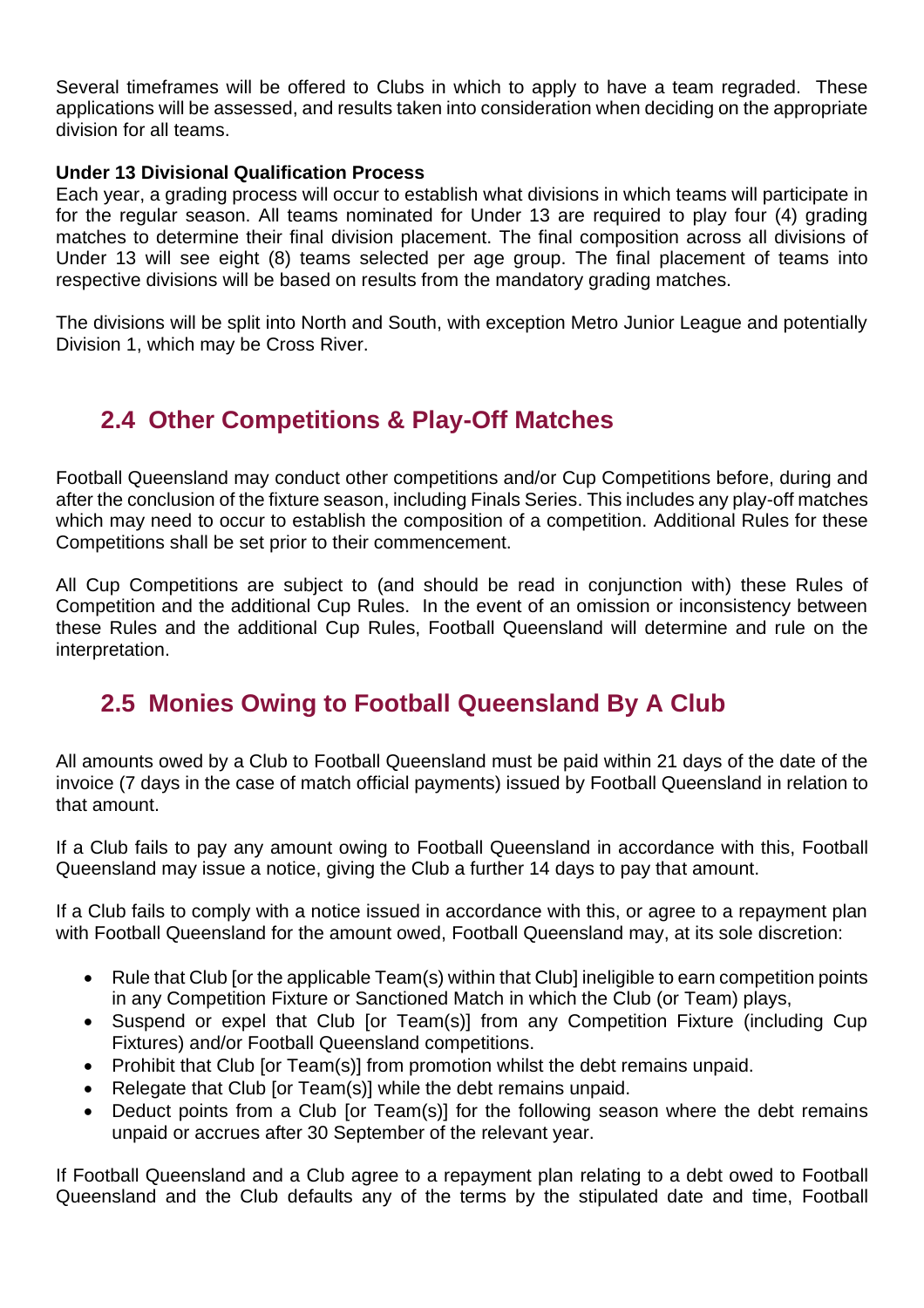Queensland may immediately and without the need to issue a further notice, impose one or more of the sanctions referred to above.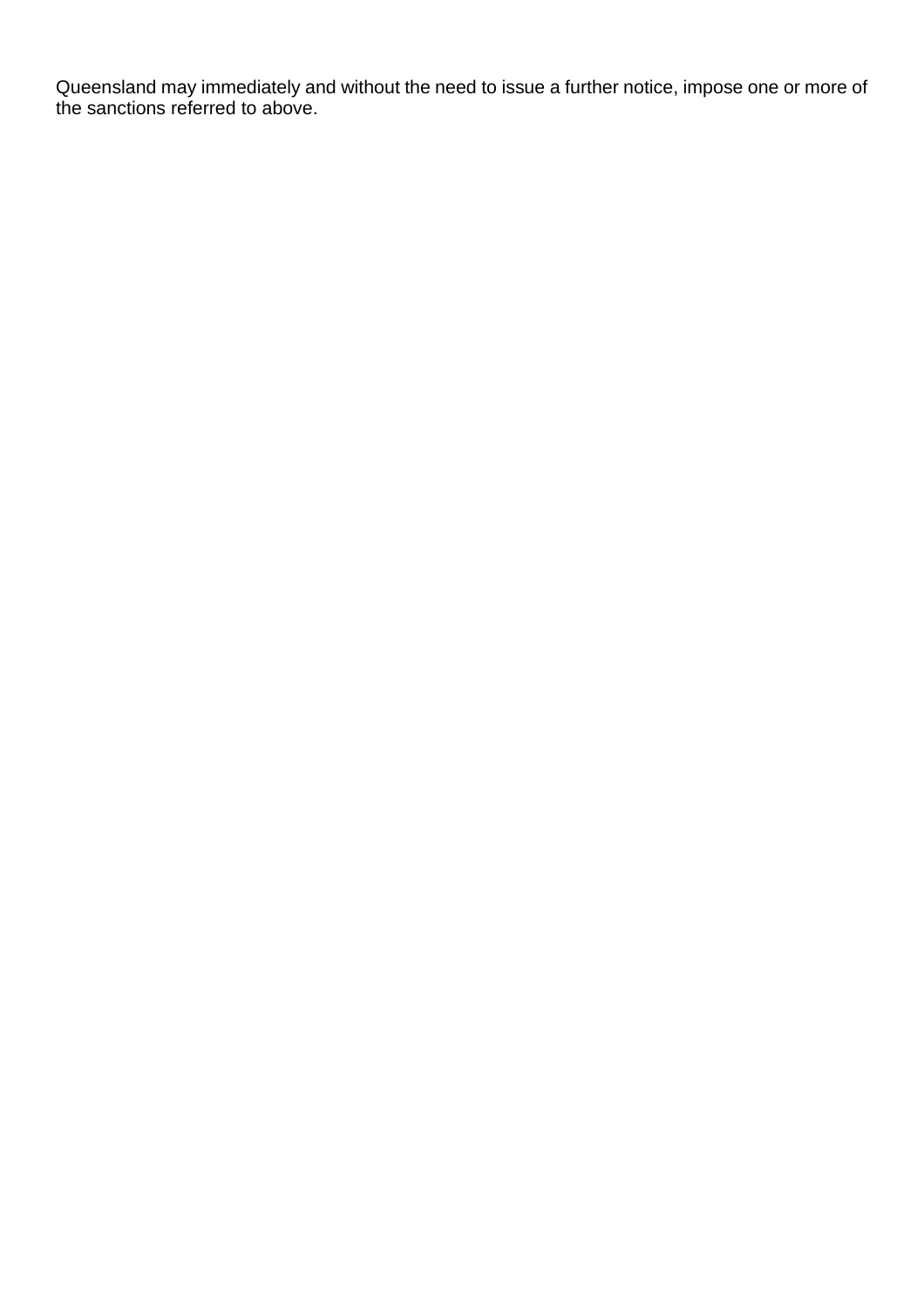### <span id="page-11-0"></span>**3 FIXTURES**

### <span id="page-11-1"></span>**3.0 General**

Football Queensland will schedule the dates, times and venues of all matches in collaboration with our Clubs and their requested preferences. Draft draws will be released to Clubs in draft format to allow for feedback prior to the commencement of the season. Football Queensland reserves the right to schedule matches on any day, time and venue and in any format in alignment with the best interests of the competition/s. This includes scheduling matches to accommodate media requirements and referee appointments. Football Queensland reserves the right to reschedule matches in its absolute discretion.

Football Queensland will schedule fixturing meetings with Clubs to discuss and schedule fixtures for the season during the draft process.

All Football Queensland matches take precedence in scheduling over non-FA affiliated matches at all Football Queensland Clubs.

If a club wishes to schedule a fixture to commence at 6:30pm from Monday-Friday. Travel time from club to club may not exceed 30 minutes, which will be determined by Football Queensland at the time of fixturing, unless both clubs agree to kicking off at 6:30pm.

### <span id="page-11-2"></span>**3.1 Scheduling of Matches**

#### <span id="page-11-3"></span>**3.1.1 Senior Competitions**

Senior matches will normally be scheduled between Friday and Sunday each weekend. (Exception – Legends League which may be scheduled on Monday-Friday.)

#### **FQPL2 Women, FQPL3 – 6 Men, FQPL3 Women**

Games must be scheduled sequentially as specified below:

• Under 23's, 1st team - on the same day at the same venue in that order

If FQPL2 Women, FQPL3 – 6 Men, FQPL3 Women's matches are postponed or abandoned due to any circumstances, Football Queensland reserves the right to reschedule matches on any day, time and venue and in any format as it sees fit. Under 23's must always be scheduled to be played before the 1st Team, even if matches must be played across different nights

#### **Other Leagues**

Where two or more senior teams from the same Club are playing at home on the same day, these matches must be scheduled consecutively.

#### **Day & Time Scheduling/Rescheduling**

Midweek/Friday

- No senior matches will be scheduled to commence before 6.30pm
- No senior matches will be scheduled to commence after 8.30pm

**Saturday** 

- No senior matches will be scheduled to commence before 11.00am
- No senior matches will be scheduled to commence after 7.30pm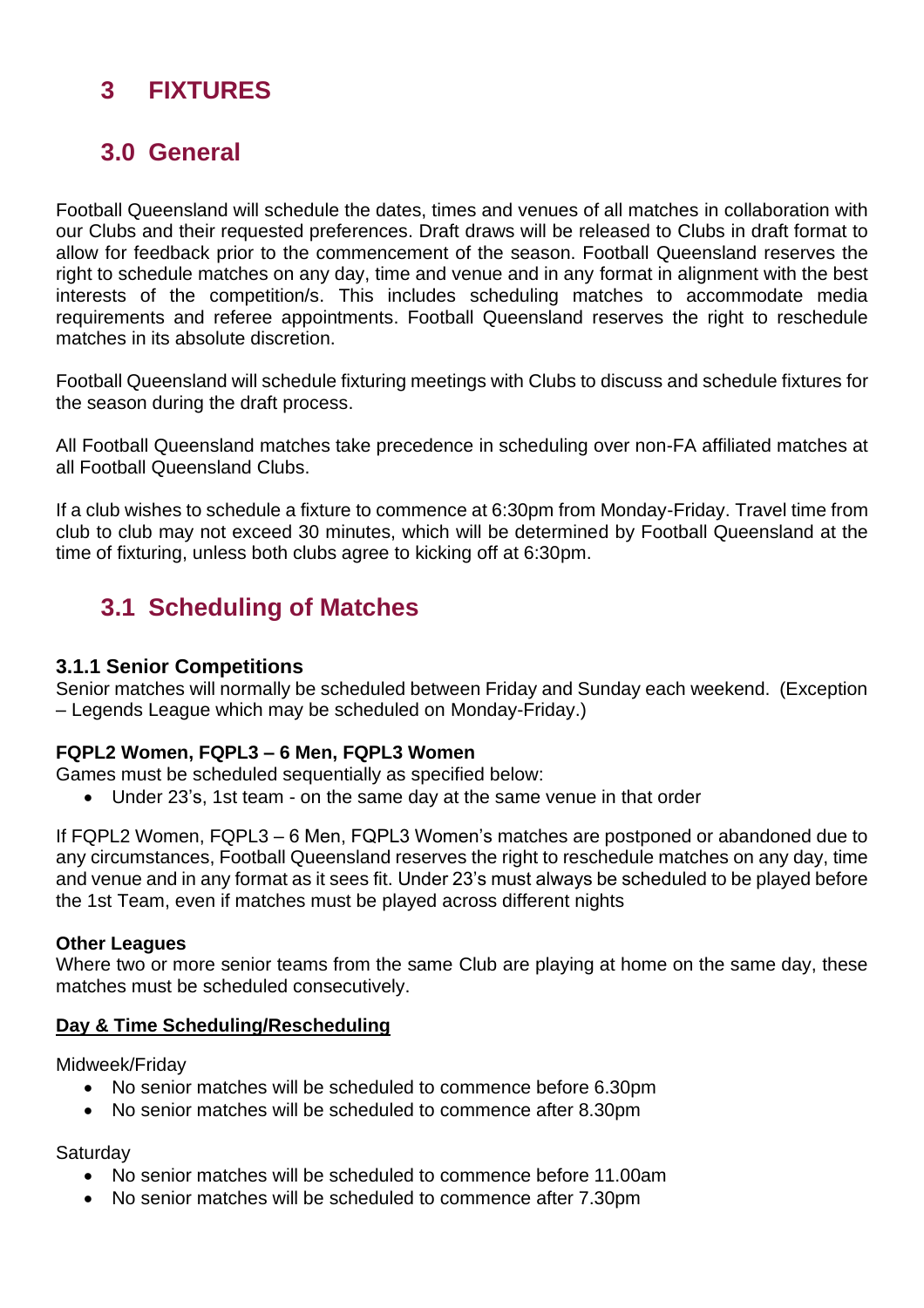#### **Sunday**

- No Senior matches will be scheduled to commence before 9.00am
- No senior matches will be scheduled to commence after 6.00pm

Exceptions may be granted in the case of public holidays or where both teams agree, for any fixture/s. Any request for exception must be submitted in writing to Football Queensland for approval and the decision made will be final. The submission must be submitted at least 14 days prior to the fixture, **with confirmation of agreement from both teams**.

#### **FQPL2 Women, FQPL3 – 6 Men, FQPL3 Women**

Where there are clashes between the First Team and the U23's (i.e., teams from the same Club at different venues), the First Team match will take priority for scheduling and the U23's will have to be scheduled to avoid any clash (either with sufficient time between the matches on the same day or on a different day).

#### <span id="page-12-0"></span>**3.1.2 Junior Competitions**

Listed below is the day on which each age group will be predominantly scheduled during the 2022 Football Queensland season. Matches must be scheduled sequentially as specified by Football Queensland.

|                                                                                     | Under 13                         | Under 14                         | Under 15                         | <b>Under 16</b>                  | <b>Under 18</b>                  |
|-------------------------------------------------------------------------------------|----------------------------------|----------------------------------|----------------------------------|----------------------------------|----------------------------------|
| <b>Divisional</b><br>competitions                                                   | Friday,<br>Saturday or<br>Sunday | Friday or<br>Sunday              | Friday or<br>Sunday              | Friday or<br>Sunday              | Friday,<br>Saturday or<br>Sunday |
| <b>Metro Youth</b><br>League and<br><b>Metro Division 1</b>                         | Friday,<br>Saturday or<br>Sunday | Friday or<br>Sunday              | Friday or<br>Sunday              | Friday or<br>Sunday              | Friday,<br>Saturday or<br>Sunday |
| <b>FQPL</b><br><b>Development</b><br><b>NPL Academy &amp;</b><br><b>Development</b> | Friday,<br>Saturday or<br>Sunday | Friday,<br>Saturday or<br>Sunday | Friday,<br>Saturday or<br>Sunday | Friday,<br>Saturday or<br>Sunday | Friday,<br>Saturday or<br>Sunday |

\* All Under 13-16 Girls, Under Metro Youth League and below, Under 14 Division 3 and below fixtures may be requested for Saturday to assist with field availability for clubs.

**NOTE**: Any age group may be scheduled on a Friday night in consultation between the Home Club and Football Queensland, during the fixturing feedback process.

#### **Day & Time Scheduling/Rescheduling**

Monday-Friday

- No junior matches will be scheduled to commence before 6.30pm
- the U13 age group will not kick off later than 8pm
- the U14 age group will not kick off later than 8pm
- the U15 age group will not kick off later than 8:15pm
- the U16 & U18 age groups will not kick off later than 8:30pm.

#### **Saturdav**

- No junior matches will be scheduled to commence before 8.30am
- No junior matches will be scheduled to commence later than 7pm

Sunday

- No junior matches will be scheduled to commence before 8.30am
- No junior matches will be scheduled to commence after 6.00pm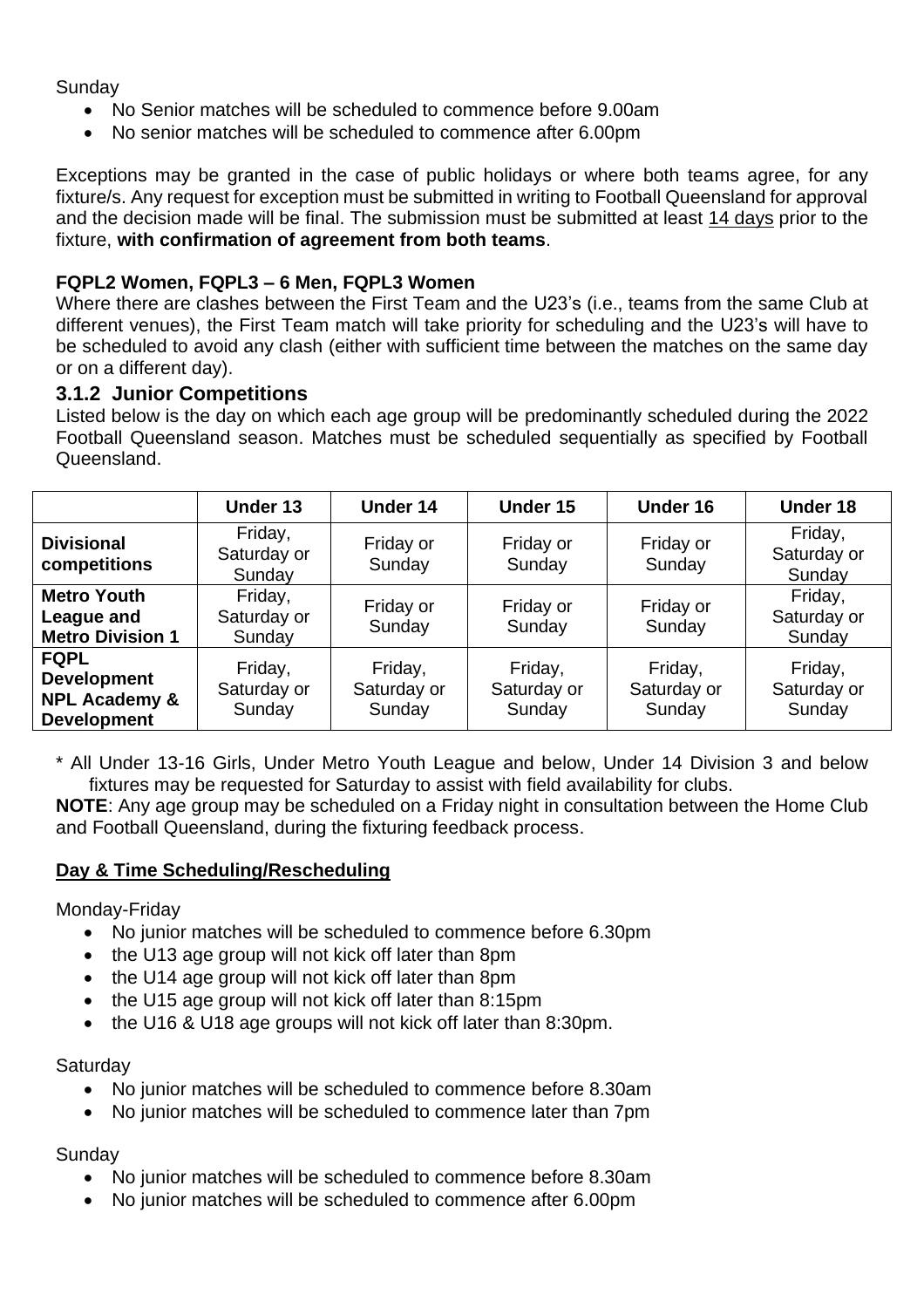Exceptions may be granted in the case of public holidays or where both teams agree, for any fixture/s. Any request for exception must be submitted in writing to Football Queensland for approval and the decision made will be final. The submission must be submitted at least 21 days prior to the fixture, **with confirmation of agreement from both teams**.

#### <span id="page-13-0"></span>**3.1.3 Exceptions**

Clubs may apply for an exception from the above scheduling rules depending on their situation, any determination Football Queensland makes in this matter is final.

### <span id="page-13-1"></span>**3.2 Postponement/Rescheduling of Matches**

The decision to postpone or reschedule competition fixtures can only be made by Football Queensland Competitions staff, except in the event of severe weather.

In cases of severe weather, matches may only be postponed by the home Club or by the appointed match official at the venue, or by Football Queensland upon advice from the HOME Club prior to the match (as per Section 9 – Wet Weather Procedures). Football Queensland may postpone an earlier match or matches on any day to allow a later match or matches to go ahead at its absolute discretion and in consultation with the host Club.

Football Queensland reserves the right to record any outstanding fixtures that have not been completed by one (1) week after the conclusion of the regular season as a NIL-ALL (0-0) DRAW. Football Queensland may decide not to reschedule a fixture that has no bearing on the final ladder positions. Football Queensland reserves the right to reschedule matches on any day, time and venue and in any format as it sees fit. Matches will be rescheduled with a minimum gap of 48 hours from other scheduled/rescheduled fixtures unless both teams agree, or Football Queensland determines a match needs to be played and other options are not available.

If a match is postponed while both teams are at the ground, the teams should liaise with each other to propose or agree to a reschedule date and time, while at the ground. Should a suitable date be agreed upon, both teams are to advise Football Queensland of the agreed rescheduling (via email) prior to 12pm the next business day.

#### <span id="page-13-2"></span>**3.2.1 Rescheduling Process**

Postponed matches will be rescheduled by Football Queensland for the next available "catch-up" weekend, which is the primary option. If the next available "Catch-up" weekend is unavailable due to other scheduling, Football Queensland may determine that the matches would need to be rescheduled as midweek fixtures. If this is the case, the Clubs will be advised of this information. Notwithstanding this Rule, Football Queensland may reschedule to alternate dates as is required.

For matches that need to be rescheduled to midweek dates per above, the HOME Club has three (3) days to respond with advice of their preferred option/s for rescheduling.

If the proposed date is less than fourteen (14) days from the fixture, the HOME Club must obtain the AWAY Club's agreement. The AWAY Club cannot refuse a rescheduled match option that is at least fourteen (14) days from the date that has been proposed.

Once both teams have responded, Football Queensland will determine a date for the match, which will be final.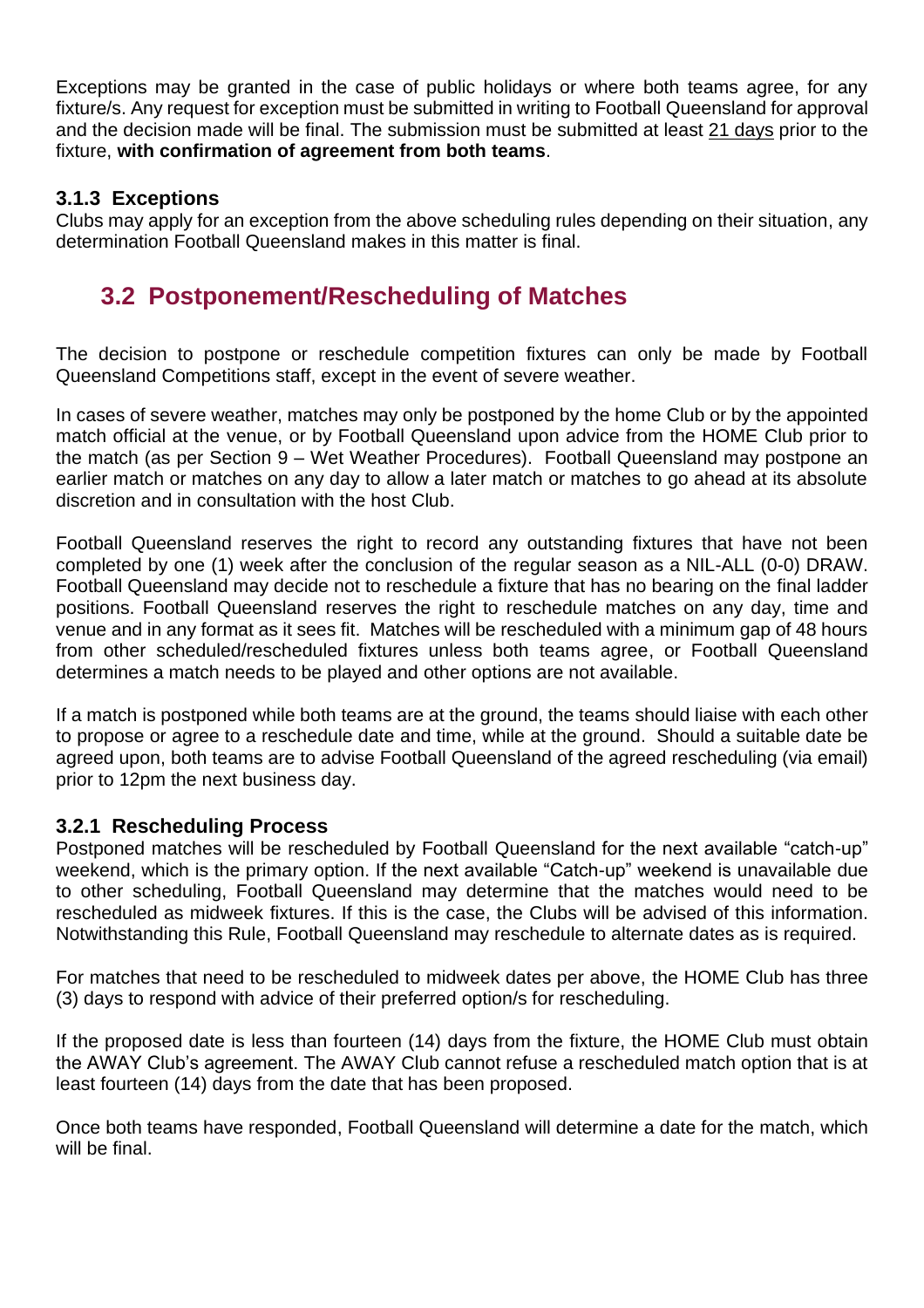Pursuant to the provisions of this Rule, Football Queensland will set a date as it determines whose decision shall be final. The decision of Football Queensland in this respect is not subject to appeal.

- If the HOME Club fails to provide a response within three (3) days of Football Queensland sending the request, the match may be awarded to the AWAY Club with a 3-0 score line and the HOME Club may be fined (See Appendix I).
- If the AWAY Club fails to provide a response within three (3) days of Football Queensland sending the rescheduling proposal(s), the match may be awarded to the HOME Club with a 3-0 score line and the AWAY Club may be fined (See Appendix I).
- Should a team refuse to participate in a match that has been rescheduled by Football Queensland, the match will be awarded to the opposition Club with a 3-0 score line and the Club may be fined (See Appendix I).

**NOTE**: In the event of the rescheduling of a fixture in the final four weeks of the season, the Club response timeframes, outlined above, will be reduced to 48 hours (Club to respond in this time) and 7 days (Clubs to play no less than 7 days from date of advice).

### <span id="page-14-0"></span>**3.3 Duration of Matches**

The duration of matches for each age group are outlined in the table below. After normal time in each half, the match official may add on Injury/Stoppage Time as required, however, this is only applicable for Senior Competitions. **No extra time is added for Junior Competitions.**

| <b>Competition</b> | <b>Half Duration</b> | <b>Interval Duration</b> |
|--------------------|----------------------|--------------------------|
| <b>Seniors</b>     | $2 \times 45$ mins   | 10 - 15 mins             |
| Legends            | $2 \times 40$ mins   | $5 - 10$ mins            |
| Under 18           | $2 \times 45$ mins   | 10 - 15 mins             |
| Under 16           | $2 \times 40$ mins   | 10 mins                  |
| Under 15           | $2 \times 40$ mins   | 10 mins                  |
| Under 14           | $2 \times 35$ mins   | 5 mins                   |
| Under 13           | $2 \times 30$ mins   | 5 mins                   |

### <span id="page-14-1"></span>**3.4 Substitution and Return Substitution (Interchange)**

Substitutions and Return Substitutions (Interchange) can only occur in accordance with the Laws of the Game.

All substitutes must be seated within the technical area. They must wear bibs or an alternativecoloured uniform to both team strips and are permitted to warm up outside of the technical area. When warming up, substitutes are requested to choose an area furthest from the opposing team.

#### <span id="page-14-2"></span>**3.4.1 Senior Competitions FQPL2 Women, FQPL3 – 6 Men**

In the above competitions, each team may make up to five (5) substitutions in any given match, with a maximum of 3 stoppages in play. Half time substitutions will not be counted as a stoppage in play. There can be five (5) substitutes listed on the Match Sheet.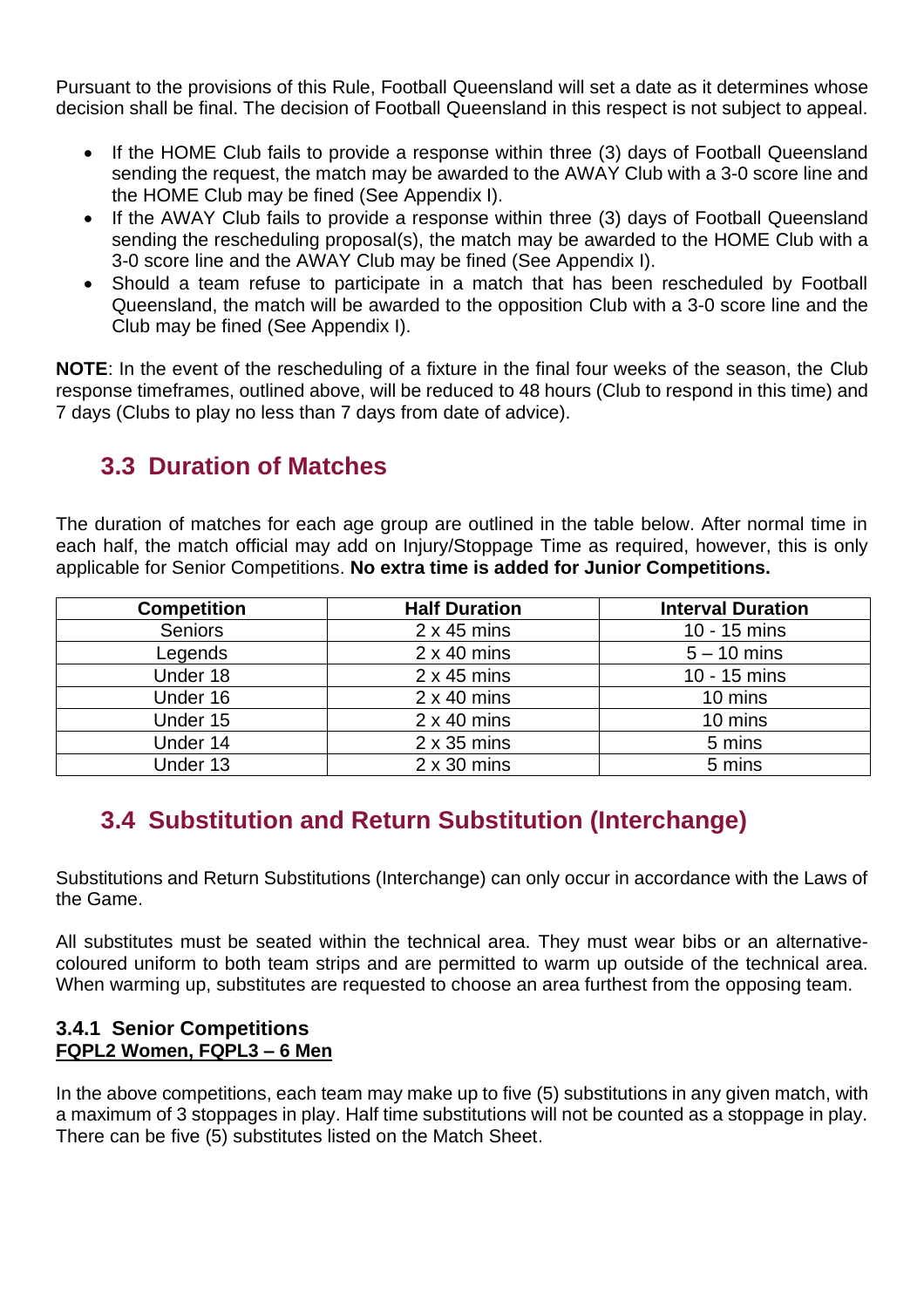Should any Finals Fixtures relating to the above competitions proceed to extra time, teams are permitted to make one additional substitution (whether or not the team has already used the full number of permitted substitutes or substitution opportunities).

#### **FQPL3 Women, All FQPL U23's, Men's & Women's Metro Leagues, Men's U20, Women's Legends**

In the above competitions, unlimited Return Substitutions (Interchange) are permitted, with no more than five (5) substitutes permitted to be named on the Match Sheet. A player who has been substituted may return to the field for another player. **In these Competitions, a player whose name appears on the Match Sheet is deemed to have participated in the match, even if they do not take the field of play.** The exception to this rule is a Reserve Goalkeeper (if marked as such on the match sheet). Referees will record whether a Reserve Goalkeeper has participated by the normal manner of recording a substitution. If no record of participation is shown, then the Reserve Goalkeeper will not be deemed to have participated in the match.

#### <span id="page-15-0"></span>**3.4.2 Junior Competitions**

In all competitions from Under 13 to Under 18, unlimited Return Substitutions (Interchange) are permitted, with no more than five (5) substitutes to be named on the Match Sheet. A player who has been substituted may return to the field for another player.

**In these competitions, a player whose name appears on the Match Sheet is deemed to have participated in the match, even if they do not take the field of play.**

### <span id="page-15-1"></span>**3.5 Alterations To Fixtures**

#### <span id="page-15-2"></span>**3.5.1 Application For Alterations**

Any application for an alteration to scheduled fixtures must be submitted to Football Queensland at least fourteen (14) days prior to the scheduled fixture. **The correspondence must include the written agreement of the opposition Club, prior to submitting the request**.

Each request will be determined on its merits. Applications for alterations due to "social functions" (e.g. weddings, christenings, school holiday weekends or other social and religious events) or "work commitments" do not justify an alteration request and will not be considered.

Scheduled Football Queensland catch-up and Cup Fixture rounds will **only** be used in the case of postponed or abandoned competition fixtures brought on by wet weather.

Any application made within the fourteen (14) day timeframe, even with the agreement of the opposition Club, **will not** be considered.

An application within this timeframe with extraordinary circumstances (entire squad flight delay/illness throughout the team with medical certificate), can be made to Football Queensland with required evidence. If no evidence is attached, the request will be declined.

For any other fixture alteration request (field/venue unavailability, field quality concern, lighting issue), an application may be made to Football Queensland without the agreement of the opposition Club, in the best interests of the fixture going ahead. This request must also be made 14 days prior to the scheduled fixture date.

Football Queensland reserves the right to decline any fixture alteration request, at Football Queensland's discretion. The decision of Football Queensland is final and is not subject to appeal.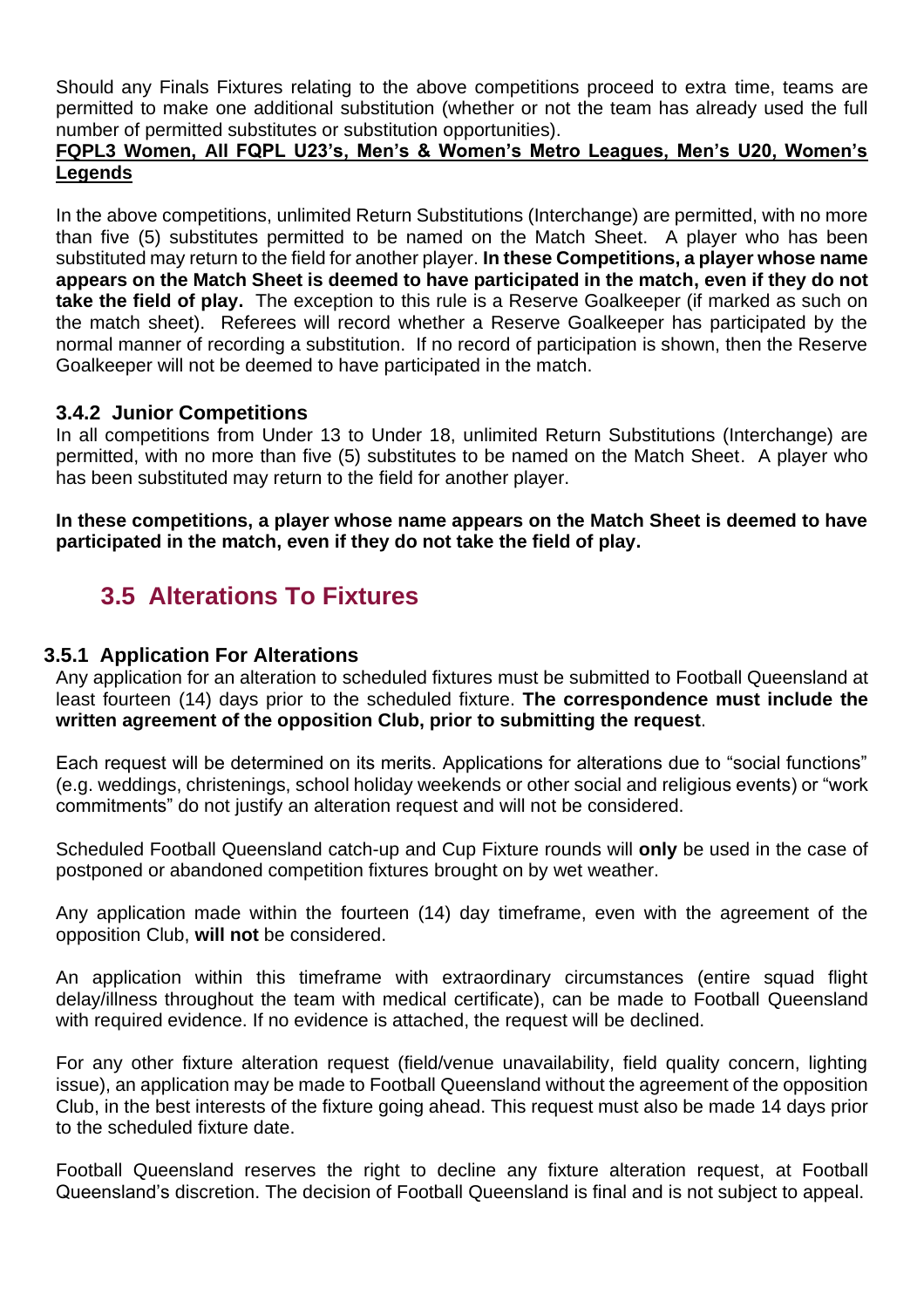#### <span id="page-16-0"></span>**3.5.2 Representative Duties**

Any competition team with three or more players/team members unavailable due to representative outdoor football duties, at Football Queensland/Football Federation Australia approved tournaments including state-wide school representative tournaments, will be entitled to have their fixture rescheduled upon application. Supporting evidence must be provided in an application. Applications must be made at least 21 days prior to the scheduled fixture.

Should Football Queensland approve the application to reschedule the match, the process as outlined in Section 3.2.1 will be followed.

Football Queensland will take into consideration what is reasonable and the decision will be final.

#### <span id="page-16-1"></span>**3.5.3 School Football (Junior Competitions Only)**

Applications due to involvement in local inter-school sport or non-representative sanctioned competitions including but not limited to the Kanga Cup, will not be considered.

#### <span id="page-16-2"></span>**3.5.4 School Commitments (Junior Competitions Only)**

Applications due to school commitments / functions will be assessed on their merits. All applications must be accompanied by a letter from the School Principal/Curriculum Coordinator/Year Coordinator on school letterhead outlining how the event relates to the education curriculum. The application must be received at least twenty-one (21) days prior to the scheduled fixture. The decision of Football Queensland shall be in its absolute discretion and the decision shall be final and not subject to appeal.

If Football Queensland approves the application to reschedule the match, the process defined in Section 3.2.1 will be followed.

#### <span id="page-16-3"></span>**3.5.5 Exceptional Circumstances Related Postponement Requests**

If teams are affected by circumstances outside of their control and are asking for consideration to postpone fixtures, application must be made in writing to the Manager – SEQ Competitions via email. Supporting documentation must be provided and each application will be assessed on a caseby-case basis.

### <span id="page-16-4"></span>**3.6 Non-Participation In A Fixture/Forfeiting A Fixture**

Any team that fails to fulfil any of its fixture or finals obligations arranged by Football Queensland will be deemed to have forfeited the match and subject to the Penalties and Outcomes as detailed in Section 3.12.

Any team that wishes to forfeit a match prior to the scheduled day and time must notify Football Queensland either by email (if prior to the day of the scheduled match) or by phoning the Manager – SEQ Competitions (if on the day of the match). Football Queensland will then notify the opposition team and match officials.

Any team that is not ready to commence a fixture or finals match within **15 minutes of the scheduled kick-off time commencing**, (this includes the ground of the **HOME** team not being ready for kick-off in the opinion of the match officials, i.e., the field must be correctly marked, with nets and corner posts up and goals anchored if required), will be deemed to have forfeited the match.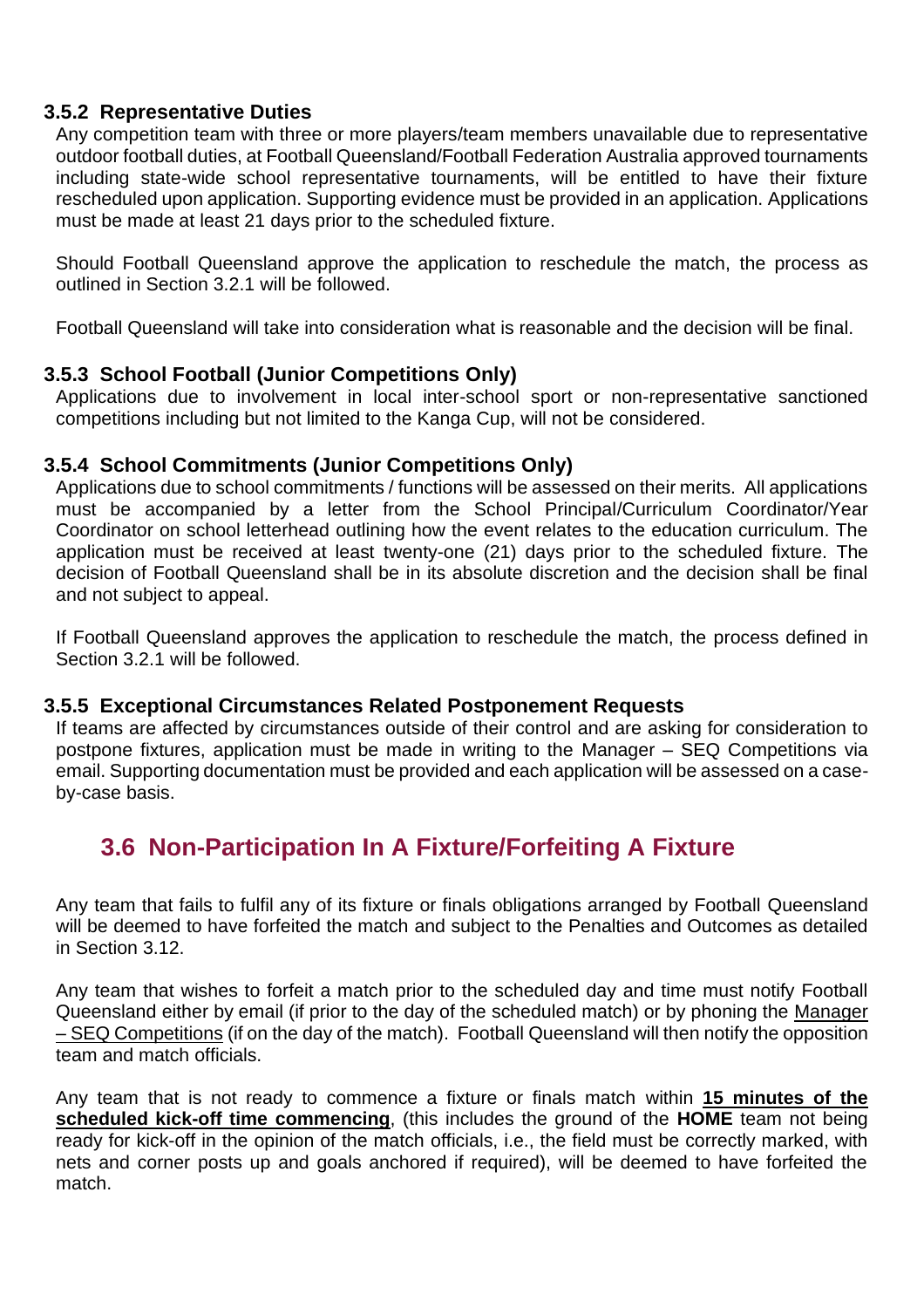If any team claims such a forfeit, they must contact the Metro Competitions team [\(competitions@footballqueensland.com.au\)](mailto:competitions@footballqueensland.com.au) and outline the events which led up to the match not being played.

A team deemed to have forfeited may submit a request, within three (3) days to Football Queensland, if they believe the forfeit was caused by extraordinary circumstances. Football Queensland will review the request and deliver a determination. Football Queensland's decision in regard to the forfeit shall be in its absolute discretion and shall be final and not subject to appeal.

If any team forfeits a fixture for any reason on three or more occasions in the same competition season without satisfactory explanation provided in writing to Football Queensland, they will be asked to show cause as to why they should not be withdrawn from the competition. The decision of Football Queensland to withdraw a team from the competition shall be in its absolute discretion and shall be final and not subject to appeal.

#### **3.6.1 Senior Competitions**

<span id="page-17-0"></span>In FQPL Competitions, if a Club does not have sufficient players to field an U23's and 1st team, the 1st team shall take priority. Failure to do so will result in disciplinary action against the offending Club and both the U23's and 1st team fixtures will be deemed a forfeit.

Any match deemed to have been forfeited in Metro Competitions will be subject to the Penalties and Outcomes as detailed in Section 3.12.

### <span id="page-17-1"></span>**3.7 Withdrawal/Removal/Suspension From Fixtures**

If any team in a competition withdraws, is removed or suspended, then the following will apply:

- If the team is withdrawn, removed or suspended before the competition has started and cannot be replaced, a bye in the competition will be substituted where possible and the club will be levied an administration fee.
- If the team is withdrawn, removed or suspended during the first round of fixtures, the recorded results for that team will be deleted and, if the team cannot be replaced, a bye in the competition will be substituted for the remainder of that round; if they cannot be replaced in the competition for the remaining round(s), a bye in the competition will be substituted for the remaining round(s) where possible and the club will be levied an administration fee.
- If the team is withdrawn, removed or suspended during the second or subsequent round of fixtures, all points and goals acquired for the completed rounds will be retained by opposing teams. The recorded results for that team in the uncompleted round will be deleted and, if the team cannot be replaced, a bye in the competition will be substituted for the remainder of that round; if they cannot be replaced in the competition for the remaining round(s), a bye in the competition will be substituted for the remaining round(s) (for the purposes of this clause, a round is a full rotation of each team playing other teams) and the club will be levied an administration fee.
- If Football Queensland has doubts about the validity of any earlier round matches for a team withdrawn during the second or subsequent rounds, it may delete all results for that team and the club will be levied an administration fee.
- Football Queensland reserves the right to negotiate with the Club of a replacement team regarding the method that the new team enters the competition. This discussion can occur at any point in that competition and include how points are attributed to that team for the remainder of the season.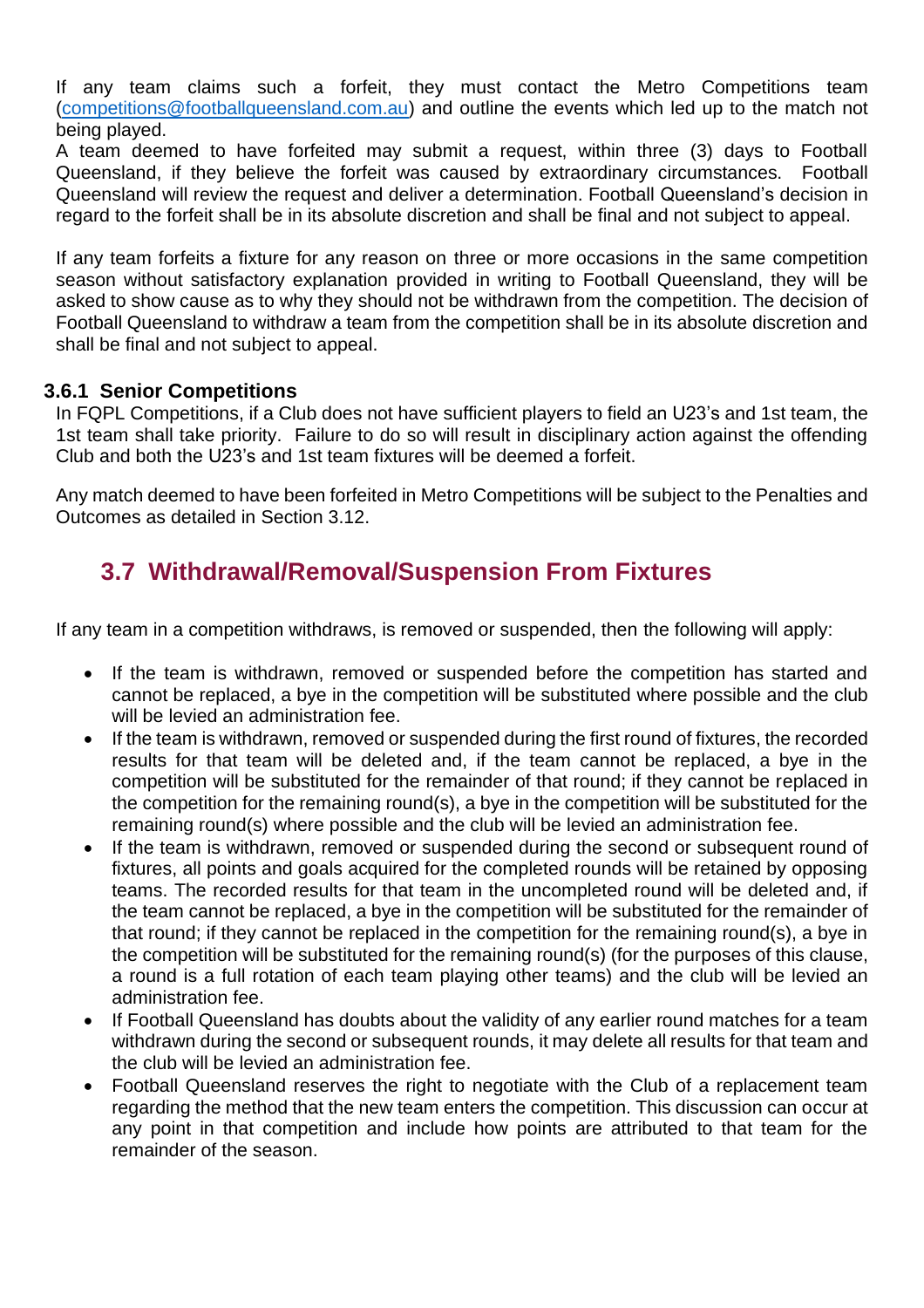The Club of the team withdrawn will be levied an administration fee (See Appendix I) and may be subject to further disciplinary action.

<span id="page-18-0"></span>Football Queensland's decision shall be final and not subject to appeal.

### **3.8 Team Additions To Fixtures**

Should a club request to be added to a competition or fixtures post the team nomination deadline, the club may be liable for a late entry administration fee (See Appendix I).

If any team is added to a competition, then the following will apply:

Note – Points accrued in another competition prior to being added to a new competition will not carry over to the new competition.

- Where a competition is comprised of eighteen (18) fixtures:
	- o If a team enters on or before Fixture 4, that team will replay any missed matches from those fixtures as required and will accrue points for the entire season.
	- o If a team enters from Fixture 5, until the commencement of the second Round (Fixture 10) that team will not accrue results from those fixtures. However, the team will accrue points in the second Round,
	- o If a team enters on either Fixture 10 or Fixture 11 that team will replay any missed matches from those fixtures as required and will accrue points for Round 2 only.
	- o If a team enters after the commencement of Fixture 12 that team will not accrue any points
- Where a competition is comprised of twenty (21) fixtures:
	- o If a team enters on or before Fixture 3 that team will replay any missed matches from those fixtures as required, and will accrue points for the entire season
	- o If a team enters from Fixture 4 until the commencement of the second Round (Fixture 8) that team will not accrue results from those fixtures. However, the team will accrue points in the second and third Rounds.
	- o If a team enters on either Fixture 8 or Fixture 9 that team will replay any missed matches from those fixtures as required and will accrue points for Rounds 2 and 3.
	- $\circ$  If a team enters from Fixture 10 until the commencement of the third Round (Fixture 15) that team will not accrue results from those fixtures. However, the team will accrue points in the third Round.
	- o If a team enters on either Fixture 15 or Fixture 16 that team will replay any missed matches from those fixtures as required and will accrue points for Round 3.
	- o If a team enters after the commencement of Fixture 16 that team will not accrue any points
- Where a competition is comprised of twenty-two (22) fixtures:
	- o If a team enters on or before Fixture 6 that team will replay any missed matches from those fixtures as required and will accrue points for the entire season.
	- o If a team enters from Fixture 7 until the commencement of the second Round (Fixture 12) that team will not accrue results from those fixtures. However, the team will accrue points in the second Round,
	- o If a team enters on either Fixture 12 or on or before Fixture 14 that team will replay any missed matches from those fixtures as required and will accrue points for Round 2 only.
	- o If a team enters after the commencement of Fixture 15 that team will not accrue any points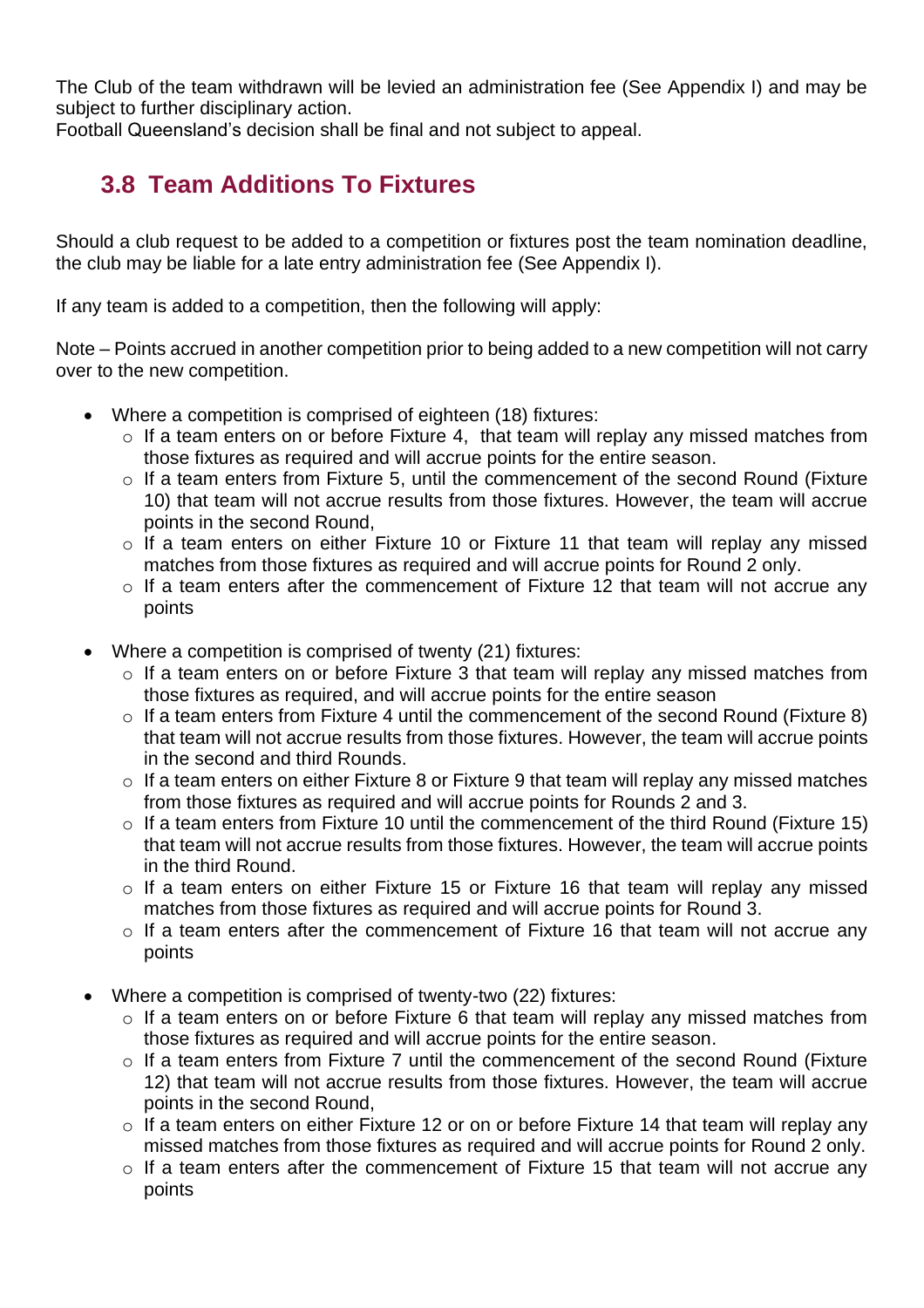In the event that these provisions create any anomaly or are impossible to strictly comply then Football Queensland may in its discretion, determine how this rule shall be applied. The Club of the team requesting to be added will be levied an administration fee (See Appendix I). Football Queensland's decision shall be final. The decision of Football Queensland in this respect is not subject to appeal.

### <span id="page-19-0"></span>**3.9 Abandoned Matches**

The match official has the right to abandon any fixture match if, in their opinion, playing conditions compromise player safety. If the match official abandons a Football Queensland match at half time or later for both Junior and Senior Competitions, **then the match result will stand,** unless:

- One or both of the competing Clubs request the match to be replayed, or
- The matter is referred to Football Queensland for determination

All replay requests must be made in writing within three (3) days of the match being abandoned. Any request after this time will be declined and the match result will stand.

Football Queensland shall take into consideration the following when considering a request for a replay:

- Reasons why the match was abandoned
- Result of the match at the time of abandonment
- The impact on the final league standing of a fixture
- The impact on the finals series if a finals match may be affected.

The decision of Football Queensland on whether to grant a replay will be final and this shall not be subject to appeal. Any replayed match will be played in full. Any match abandoned before half-time will be replayed unless both teams agree to forego the replaying of the match or Football Queensland determines that the match does not need to be replayed.

Football Queensland reserves the right to determine the match result if it is satisfied that one (or both) of the competing teams, its players, officials, members or supporters were directly responsible for the abandonment of the fixture. This includes the abandonment of a match due to a team having less than seven players on the field. The decision of Football Queensland shall be in its absolute discretion and is final and not subject to appeal.

If it is determined that one team is responsible for the abandonment, the Club responsible will be fined (See Appendix I) and subject to any/all of the following action:

Football Queensland may decide to impose any of the following outcomes:

- The match be recorded as a 3-0 win in favour of the opposing team, unless the score at the time of abandonment was of a greater margin in favour of the opposing team, and the points will be awarded to the opposing team
- Impose a fine, suspend, expel or take whatever disciplinary action it deems necessary against the offending Club(s), player(s) and official(s)

If it is determined that both teams are responsible for the abandonment, both Clubs responsible may be fined (See Appendix I).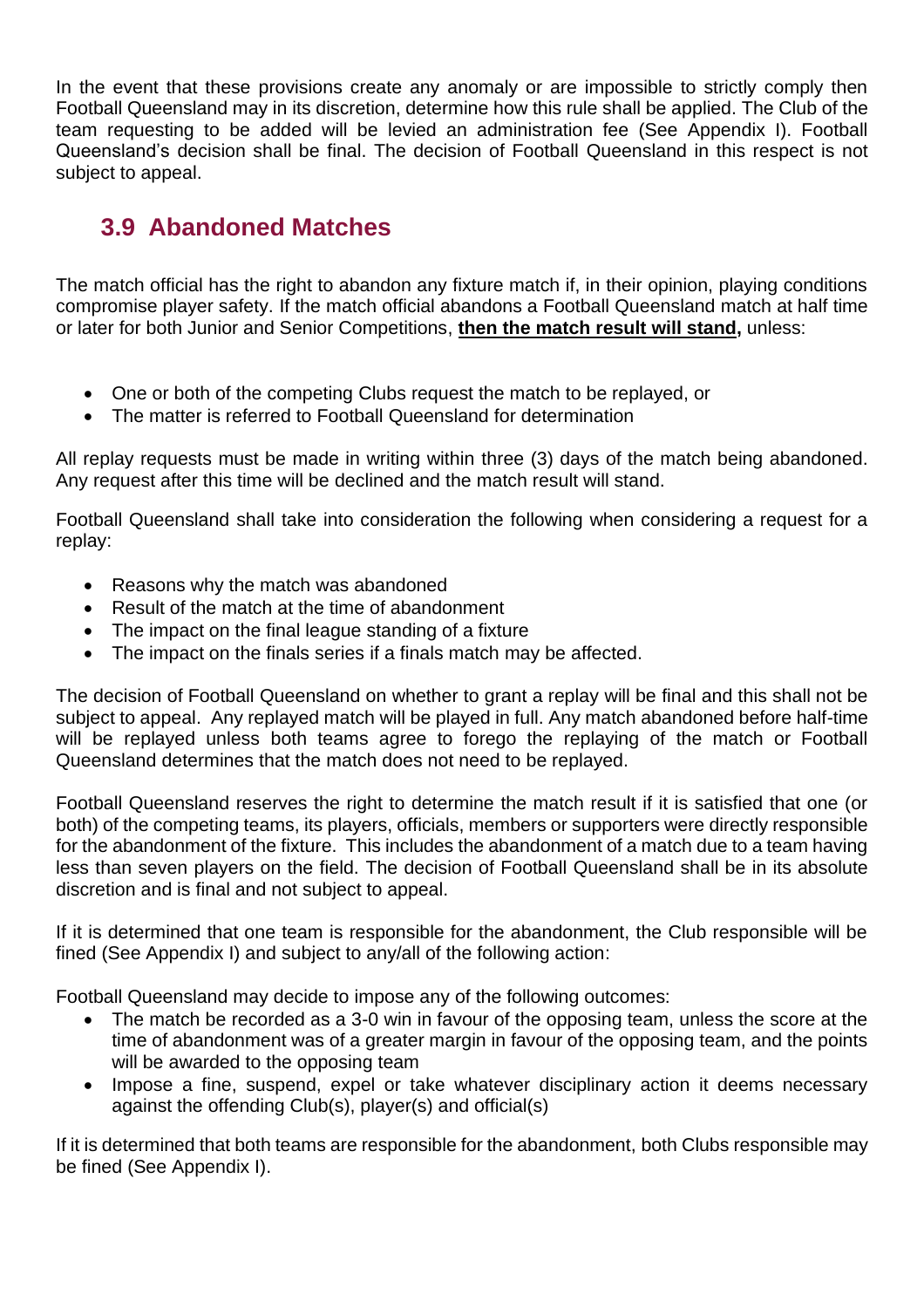Football Queensland may also decide to impose any of the following outcomes:

- The match be replayed
- The match be recorded as "NO RESULT"
- The match be recorded as 0-0 draw
- Impose a fine, suspend, expel or take whatever disciplinary action it deems necessary against the offending Club(s), player(s) and official(s)

Football Queensland determination on the outcome of any abandoned match shall be in its absolute discretion and final and not subject to appeal.

Should Football Queensland determine that a match is to be replayed, the provisions for rescheduling as outlined in Section 3.2.1 (inclusive of 3.1.1 and 3.1.2) will apply.

### <span id="page-20-0"></span>**3.10 Points**

In all competition fixtures, match points will be awarded as follows:

| <b>Match Result</b> | <b>Value</b>        | <b>Points Earned</b>     |
|---------------------|---------------------|--------------------------|
| Win                 | Three               | 3 Points                 |
| Draw                | One                 | 1 Point                  |
| Loss                | Nil                 | 0 Points                 |
| <b>B</b> ve         | Nil                 | 0 Points                 |
| No Result           | Nil for either team | 0 Points for either team |

### <span id="page-20-1"></span>**3.11 Goal Difference**

In the case of teams having an equal number of points, goal difference will be used to determine:

- The Premiers
- The teams eligible to play in the Finals Series in the respective divisions
- The teams to be promoted to a higher division
- The teams to be relegated to a lower division
- All other positions on the points table

In the case of goal difference being equal, the team having scored the most goals FOR shall be the higher or highest placed team.

In the case of teams having an equal number of points, equal goal difference and having scored an equal number of goals FOR:

- The team with the higher or highest number of points from matches played between the teams in question shall be the higher or highest placed team
- If the number of points is equal, then the team with the superior goal difference from matches played between the teams in question, shall be the higher or highest placed team
- In the case of goal difference being equal, the team having scored the most goals FOR from matches played between the teams in question, shall be the higher or highest placed team
- If the goal difference and goals FOR are equal, then the team that scored the most away goals from matches played between the teams in question, shall be the higher or highest placed team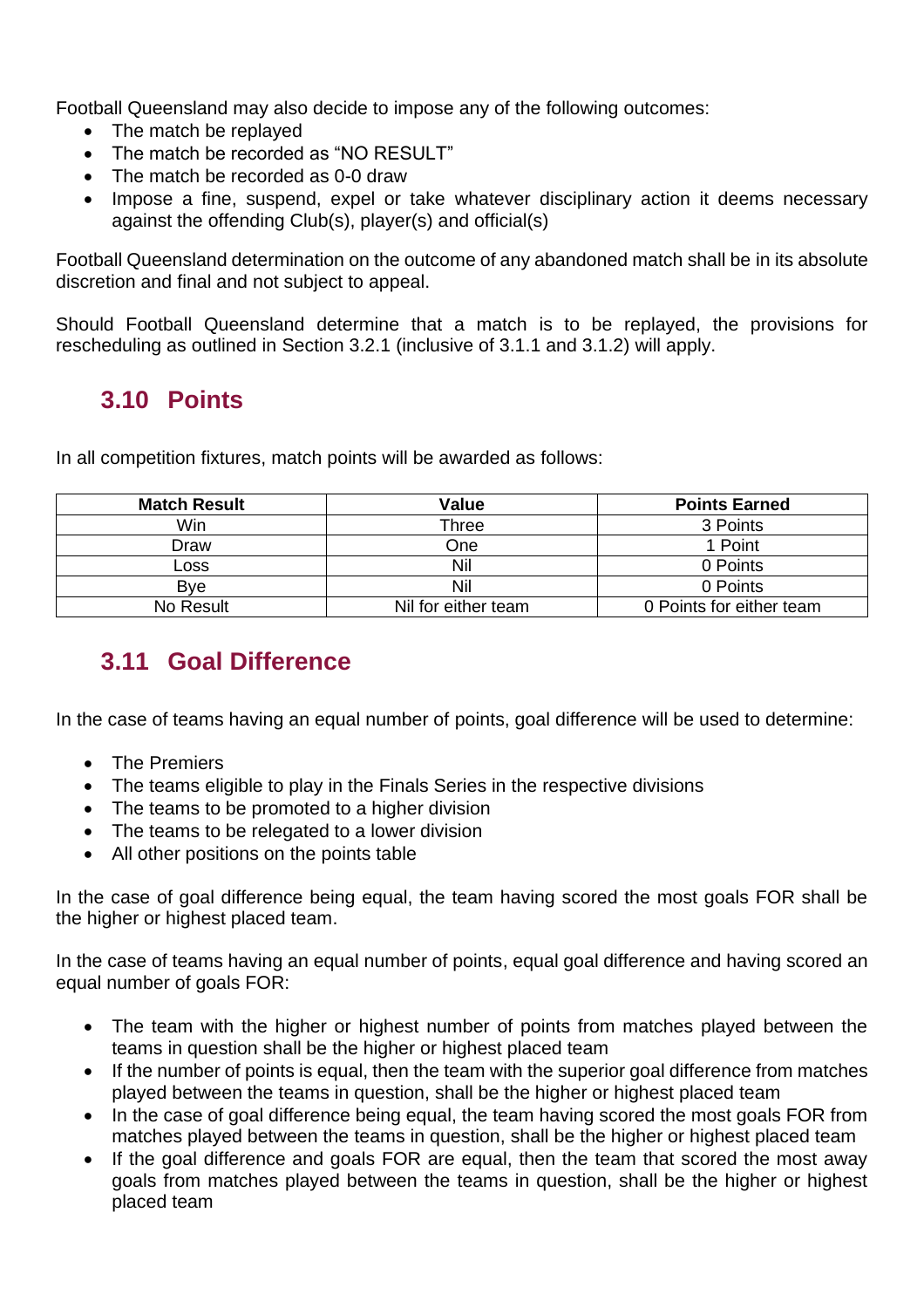If teams are still equal after considering all the above considerations, the following will apply:

- To determine Premiers or promotion/relegation positions, the Clubs concerned shall play off one or more matches on neutral ground(s), the format, timing and venue(s) of which shall be determined by Football Queensland
- To determine Finals Series positions an official of each team will be required to meet with an official of Football Queensland and lots will be drawn

#### To determine all other positions on the table, lots will be drawn.

### <span id="page-21-0"></span>**3.12 Penalties & Outcomes**

Any match in all Football Queensland Competitions deemed to have been forfeited will be subject to the following:

- The match be recorded as a 3-0 win in favour of the opposing team and the points will be awarded to the opposing team.
- Impose a fine, suspend, expel or take whatever disciplinary action it deems necessary against the offending Club(s), player(s) and official(s).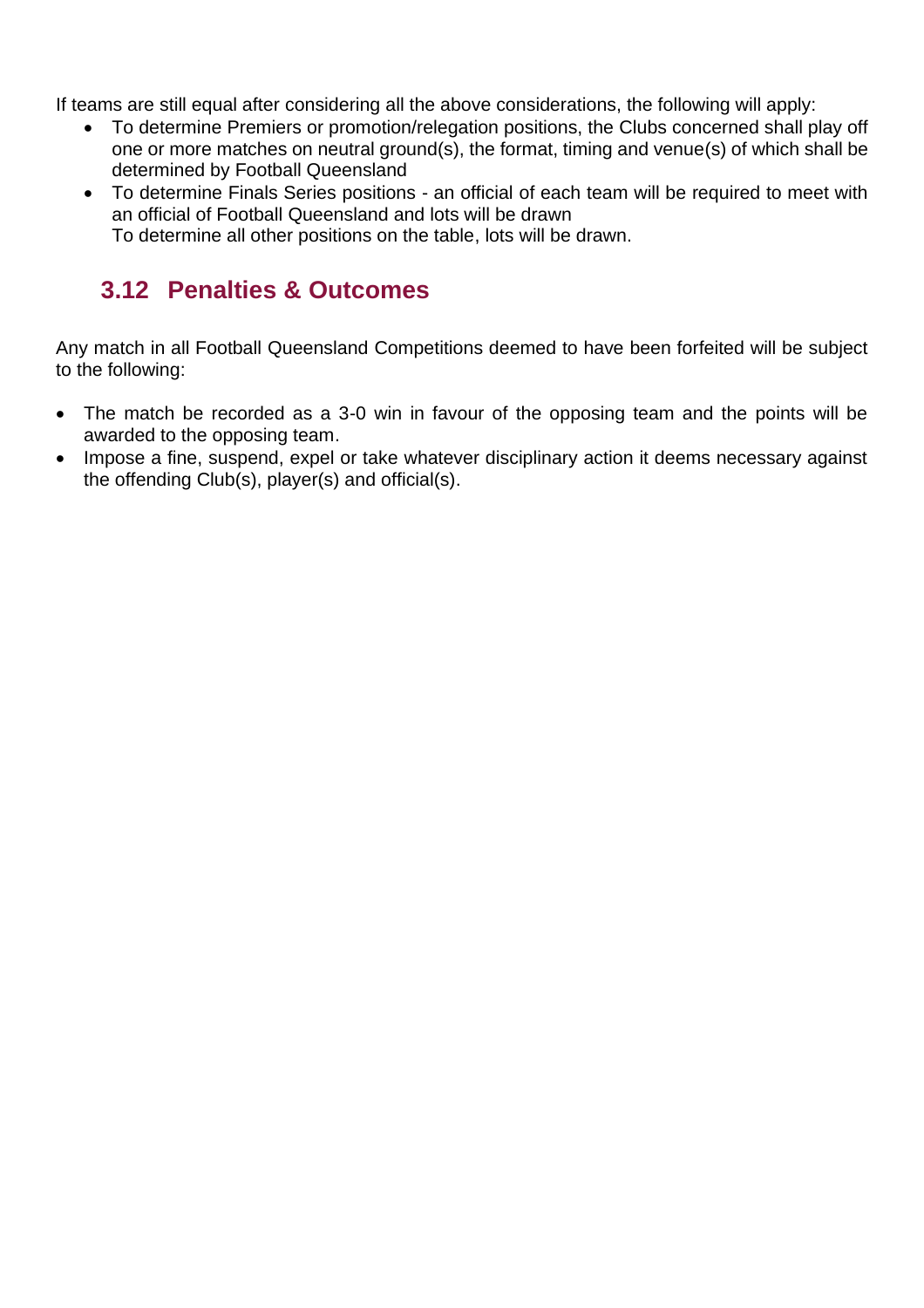### <span id="page-22-0"></span>**4 FINALS SERIES**

### <span id="page-22-1"></span>**4.0 Format**

Football Queensland will arrange the dates, times and venues of all Finals Series matches. Football Queensland reserves the right to schedule or re-schedule matches on any day, time and place as it sees fit. All Football Queensland matches take precedence in scheduling over non-FA affiliated matches at Football Queensland Clubs.

The formats below will apply to all Football Queensland Metro competitions.

The first listed team in each match below, is the designated Home Team.

| <b>Competition</b>           | <b>Final Type</b>  | Teams                                                    |
|------------------------------|--------------------|----------------------------------------------------------|
|                              | Semi Final 1       | $2nd$ vs $3rd$                                           |
| FQPL2-3 Women<br>FQPL3-6 Men | Semi Final 2       | 1 <sup>st</sup> vs $4^{\text{th}}$                       |
| Including U23's              | <b>Grand Final</b> | Highest Place Semi Winner vs Lowest Place Semi<br>Winner |

| <b>Competition</b>                              | <b>Final Type</b>  | Teams                                                    |
|-------------------------------------------------|--------------------|----------------------------------------------------------|
|                                                 | Semi Final 1       | $2nd$ vs $3rd$                                           |
| Men's & Women's Metro Leagues<br>Men's Under 20 | Semi Final 2       | $1st$ vs $4th$                                           |
| Women's Legends                                 | <b>Grand Final</b> | Highest Place Semi Winner vs Lowest Place Semi<br>Winner |
|                                                 |                    |                                                          |
| <b>Competition</b>                              | <b>Final Type</b>  | Teams                                                    |
|                                                 | Semi Final 1       | $2nd$ vs $3rd$                                           |
| All Juniors Under 13 - Under 18                 | Semi Final 2       | $1st$ vs $4th$                                           |
|                                                 | <b>Grand Final</b> | Highest Place Semi Winner vs Lowest Place Semi<br>Winner |

### <span id="page-22-2"></span>**4.1 Senior Competitions**

#### **4.1.1 Venues**

<span id="page-22-3"></span>Semi Final Matches will be held at the Home Team venue, subject to the venue being deemed suitable for play by Football Queensland. (If the Home Team is unable to host the match, then it will be held at the Away Team venue or a venue determined by Football Queensland).

Grand Final Matches will be held at venues determined by Football Queensland where these shall be at independent grounds (where possible).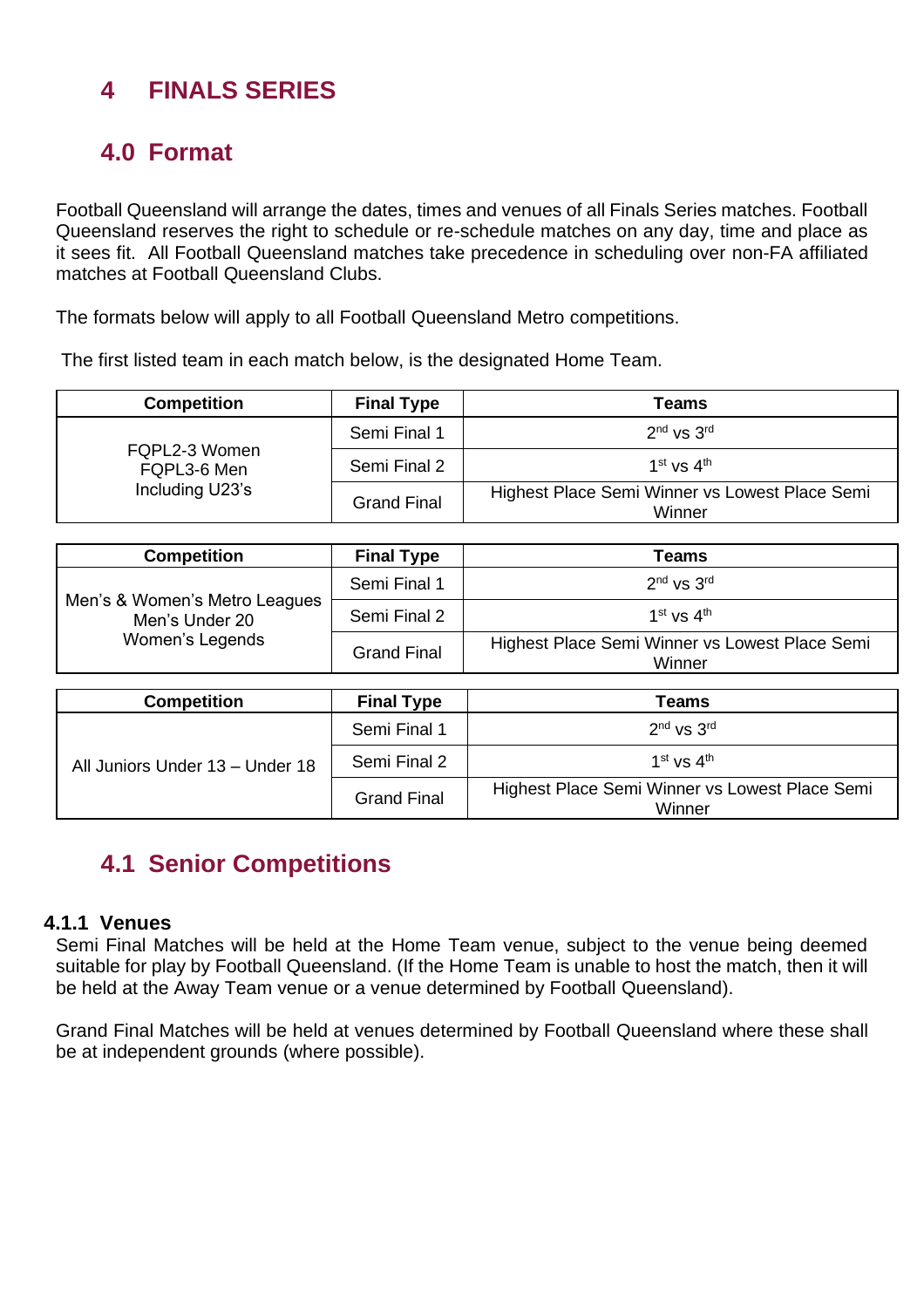#### <span id="page-23-0"></span>**4.1.2 Duration of Matches**

All finals matches will be played in accordance with the fixture duration (See Section 3.3).

#### **FQPL2-3 Women, FQPL3-6 Men inc. U23's**

If the scores are equal after normal time, then 2 x 15-minute periods of extra time will be played in full. If the scores are still equal after extra time, then a penalty shoot-out in accordance with FIFA regulations will be taken to determine the winner.

#### **Men's and Women's Metro Leagues, Men's Under 20, Women's Legends Competitions**

If the scores are equal after normal time, then a penalty shoot-out in accordance with FIFA regulations will be taken to determine the winner (No extra time will be played).

### <span id="page-23-1"></span>**4.2 Junior Competitions**

#### **4.2.1 Venues**

<span id="page-23-2"></span>All Grand Finals Matches will be held at venues determined by Football Queensland. Football Queensland will invite clubs to submit an EOI to Clubs one month prior Finals Series commencing.

#### <span id="page-23-3"></span>**4.2.2 Duration of Matches**

All finals matches will be played in accordance with the fixture duration for each age group (See Section 3.3).

If the scores are equal after normal time, then 2 x 10-minute periods of extra time will be played in full. If the scores are still equal after extra time, the following methods will be used to determine the outcome:

| Age                    | <b>Division</b>                       | <b>Final Type</b>           | <b>Method After Extra</b><br><b>Time</b> |  |
|------------------------|---------------------------------------|-----------------------------|------------------------------------------|--|
| <b>Under 13-18</b>     | <b>NPL &amp; FQPL Development</b>     | Semi Final & Grand<br>Final | Penalties                                |  |
| <b>Under 13</b>        | Metro Junior League &<br>below        | Semi Final & Grand<br>Final | <b>Highest Placed Team</b>               |  |
| Under 14 - Under<br>18 | All Divisions (including<br>FQPL/NPL) | Semi Final & Grand<br>Final | <b>Penalties</b>                         |  |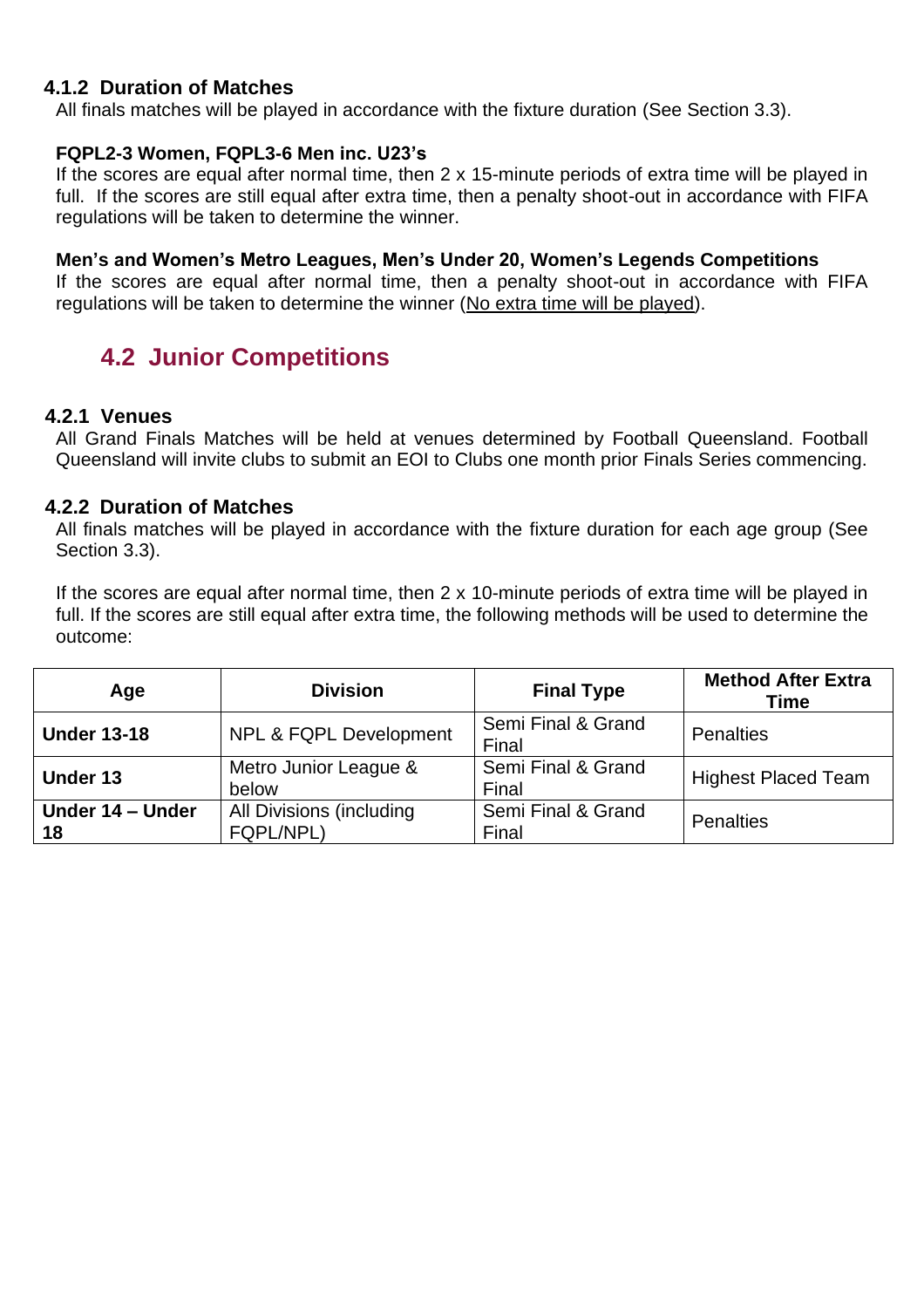### <span id="page-24-0"></span>**5 PLAYER ELIGIBILITY**

### <span id="page-24-1"></span>**5.0 Registration of Players**

Football Queensland reserves the right to investigate the eligibility of any player participating in any competition.

It is each club's responsibility to ensure that any player taking the field for a competitive fixture is eligible per eligibility requirements i.e., registered, not suspended, graded correctly, eligible for finals (minimum number of games).

Amateur players registered or re-registered after June 30 are **NOT** eligible to participate at FQPL2- 3 Women, FQPL3-6 Men (inc U23's), NPL Academy/Development, FQPL Development or Metro Youth League level. For the avoidance of doubt, players registered after 30 June are only eligible to play in Metro Leagues, Under 20, Women's Legends and Junior Divisional Competitions. This includes new registrations and players who are moving between Clubs. Players who register after June 30 to play Metro Leagues or U20 leagues, are not eligible to be borrowed up into FQPL2-3 Women, FQPL3-6 Men (inc U23's). Players who register for Junior Divisional Competitions after June 30 are not eligible to be borrowed into NPL Academy/Development, FQPL Development or Metro Youth League level.

Amateur players who have previously registered under FA for Clubs based in the Metro Conference (including NPL and FQPL Clubs based in the Metro Conference) for the current season are not permitted to re-register with another Club within the Metro Conference after 30 June each year. (NOTE: Metro Leagues, Under 20, Women's Legends and Junior Divisional Competitions are excluded from this rule).

Amateur players who have registered under FA in Australia for Clubs based outside the Metro Conference for the current season may register with Football Queensland Metro after 30 June each year. The decision of Football Queensland will be in its absolute discretion and shall be final and not subject to appeal.

### <span id="page-24-2"></span>**5.1 Exceptions**

Clubs may apply to Football Queensland for exceptions to these registration rules in extraordinary circumstances (E.g., A team has no Goalkeeper in lower ranked divisions to fulfill a vacated position after June 30). Football Queensland is unable to grant an exception to any clause in the National Registration Regulations. The decision of Football Queensland will be final and not subject to appeal.

Unless cancelled earlier, registration is effective from the date of registration until 31 December of that year.

Any player not registered as per FA National Registration Regulations and Football Queensland Registration Rules and Procedures (herewith) for the current season is ineligible and is not permitted to participate in any Football Queensland competition. If a player, not registered as per FA National Registration Regulations and Football Queensland Registration Procedures for the current season, is found to have participated in a match, the player will be deemed to be an ineligible player. Any team/club who is adjudged to have fielded an ineligible player will deemed to have forfeited the match and subject to the Penalties and Outcomes as detailed in Section 5.9.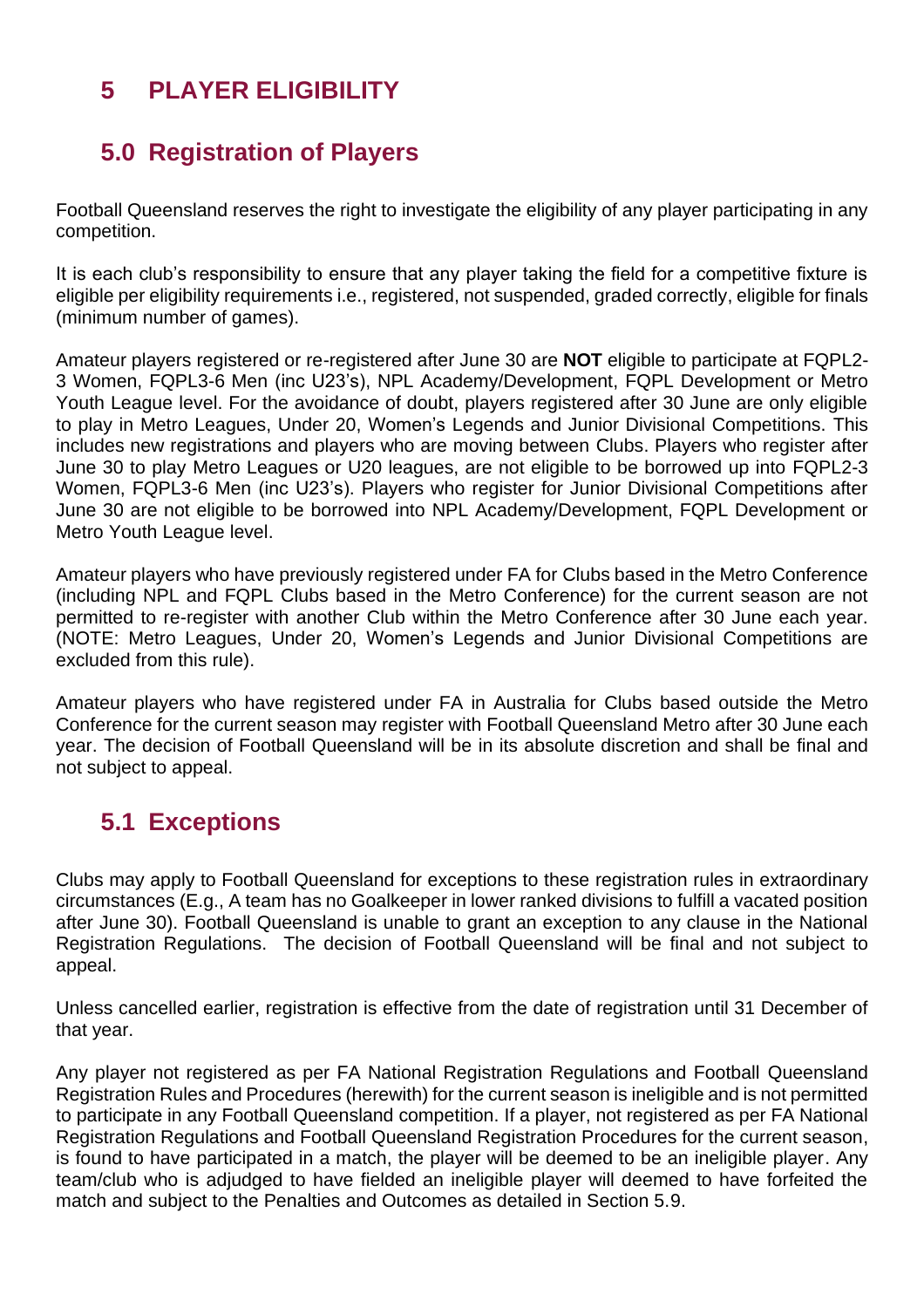#### <span id="page-25-0"></span>**5.1.1 FQPL2-3 Women, FQPL3-6 Men, Metro, Under 20& Junior Leagues**

A player can only be registered with one Club at a time. During the season, a player can register for a maximum of three (3) Clubs and can play for a maximum of two (2) Clubs in competition matches. (See Section 4.9 of the National Registration Regulations.)

#### <span id="page-25-1"></span>**5.1.2 Legends League**

Players registered to play in the Legends League ONLY are not eligible to participate in other Football Queensland Competitions. If players wish to play in both competitions, (Legends and FQPL or Metro Leagues), they will need to register separately for each competition. If a player is registered to play in the Senior Metro Leagues, they may register to play Legends League at a different Club to their Senior Metro Leagues registration (please see eligibility for further information).

### <span id="page-25-2"></span>**5.2 Suspended Players**

Any player under suspension by Football Queensland or any other Federation is ineligible and is not permitted to participate in any fixture until that suspension is served. This includes mandatory suspensions for yellow and red cards along with penalties determined by a Disciplinary Committee.

Any player under suspension by Football Queensland or any other Federation who is found to have participated in a match will be deemed to be an ineligible player. Any team/club who is considered to have fielded an ineligible player will be deemed to have forfeited the match and subject to the Penalties and Outcomes as detailed in Section 5.9.

### <span id="page-25-3"></span>**5.3 Player Age Requirements**

The requirements below apply to all competitions and must be read in conjunction with all eligibility rules.

Any application to borrow players outside of allowable borrowing rules are to be sent to Football Queensland, no later than 5pm of the Thursday prior to the commencement of a team's match. Any applications submitted after the 5pm deadline will not be considered until the following Monday. Any Players found to have been borrowed without permission, will be deemed an ineligible player and subject to the Penalties and Outcomes in the 2022 Rules of Competition.

The competitions below are age restricted competitions:

| Women's Legends | Players born in the year 1992 or earlier                   |
|-----------------|------------------------------------------------------------|
| Under 20        | Players born in the year 2002 or later (between 2002-2006) |
| Under 18        | Players born in the year 2004, 2005 or 2006                |
| Under 16        | Players born in the year 2006 or 2007                      |
| Under 15        | Players born in the year 2007 or 2008                      |
| Under 14        | Players born in the year 2008 or 2009                      |
| Under 13        | Players born in the year 2009 or 2010                      |
|                 |                                                            |

#### <span id="page-25-4"></span>**5.3.1 FQPL2-3 Women, FQPL 3 – 6 Men**

Players may play without restriction between First and U23's teams in regular season fixtures, subject to Overage requirements for their relevant competition.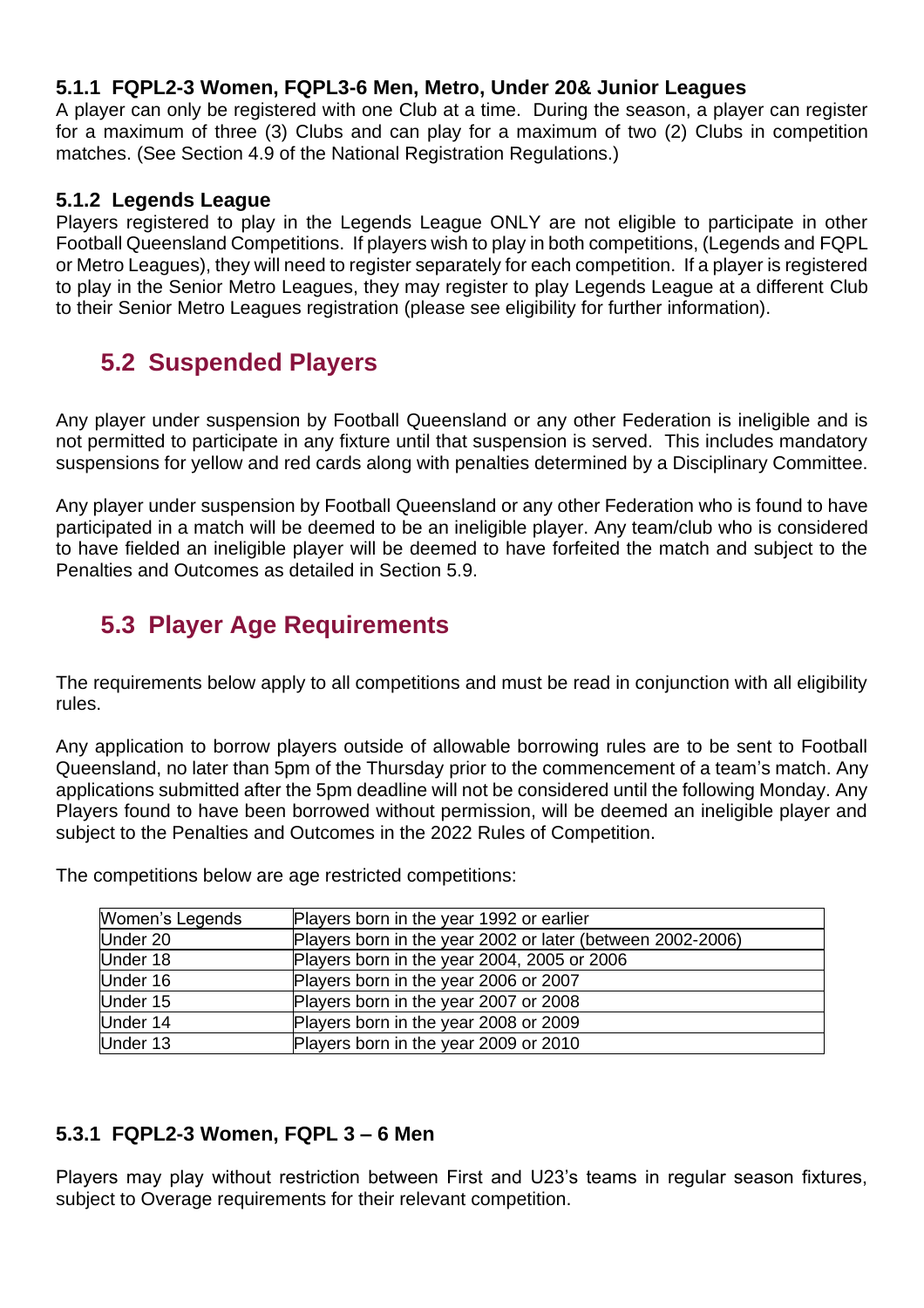Players who participate in a First or U23 team fixture during round 1 of the FQPL 3-6 Season will be graded as such. Players graded to this competition will be unable to play in a lower ranked competition for that club. (i.e., FQPL and U23's is ranked higher than Metro League 1 and so on).

Players who are borrowed from a lower ranked competition into an FQPL competition may be borrowed for a maximum of six (6) matches. Once a player has played more than six (6) matches, they will be re-graded into the division in which their Club competes.

In the event that a player is being borrowed in any match prior to their first fixture from a lower competition, the club will need to submit a Dispensation Request form to Football Queensland Competitions as per the process listed below.

#### <span id="page-26-0"></span>**5.3.2 Metro League Competitions (Formerly City Leagues)**

All players participating in Metro League competitions (formerly City Leagues) are eligible to play without restrictions throughout the grading process. The exception to this is Metro Leagues 1 and 2, where Grading does not occur. A player will be graded into the division in which they play their first match in Round 1 of the regular season (e.g., A player is listed on the match sheet for Metro Division 3 in Round 1, the player will be graded into Metro Division 3).

A Club may enquire as to the grading status of their player according to their understanding, to Football Queensland, if required. The onus falls on the club to be aware of which grade their player played their first fixture in Round 1 and was subsequently graded.

Players can only be graded to 1 competition at any one time.

Registered competition players may be borrowed to play into higher ranked competitions but may only do so for a maximum of six (6) matches. The maximum number refers to the total number of matches played up and not to each team they may play in. Once a player has been borrowed more than six (6) matches, they will be re-graded into the division in which they have played the majority of their higher ranked matches.

In the event a club is participating in more than one (1) Metro league competition within the same division (e.g., Metro 4 South and Metro 4 Central), those teams will NOT be permitted to borrow between them.

In the event that a player is being borrowed into the FQPL/NPL Pyramid or Metro Leagues 1 and 2, prior to Round 1 of the regular season from a lower competition, the Club will need to submit a Dispensation Request form stating the team being borrowed to and the players' correct team.

#### <span id="page-26-1"></span>**5.3.3 All Competitive Juniors**

All players participating in Under 13 Grading are eligible to play without restrictions throughout the grading process. A player will be graded into the division in which they play their first match in Round 1 of the regular season (e.g., A player is listed on the match sheet for Under 13 Metro Junior League in Round 1, the player will be graded into Metro Junior League).

For all other junior age groups, a player will be graded into the division in which they play their first match in Round 1 of the regular season (e.g., A player is listed on the match sheet for Under 14 NPL Academy in Round 1, the player will be graded into NPL Academy).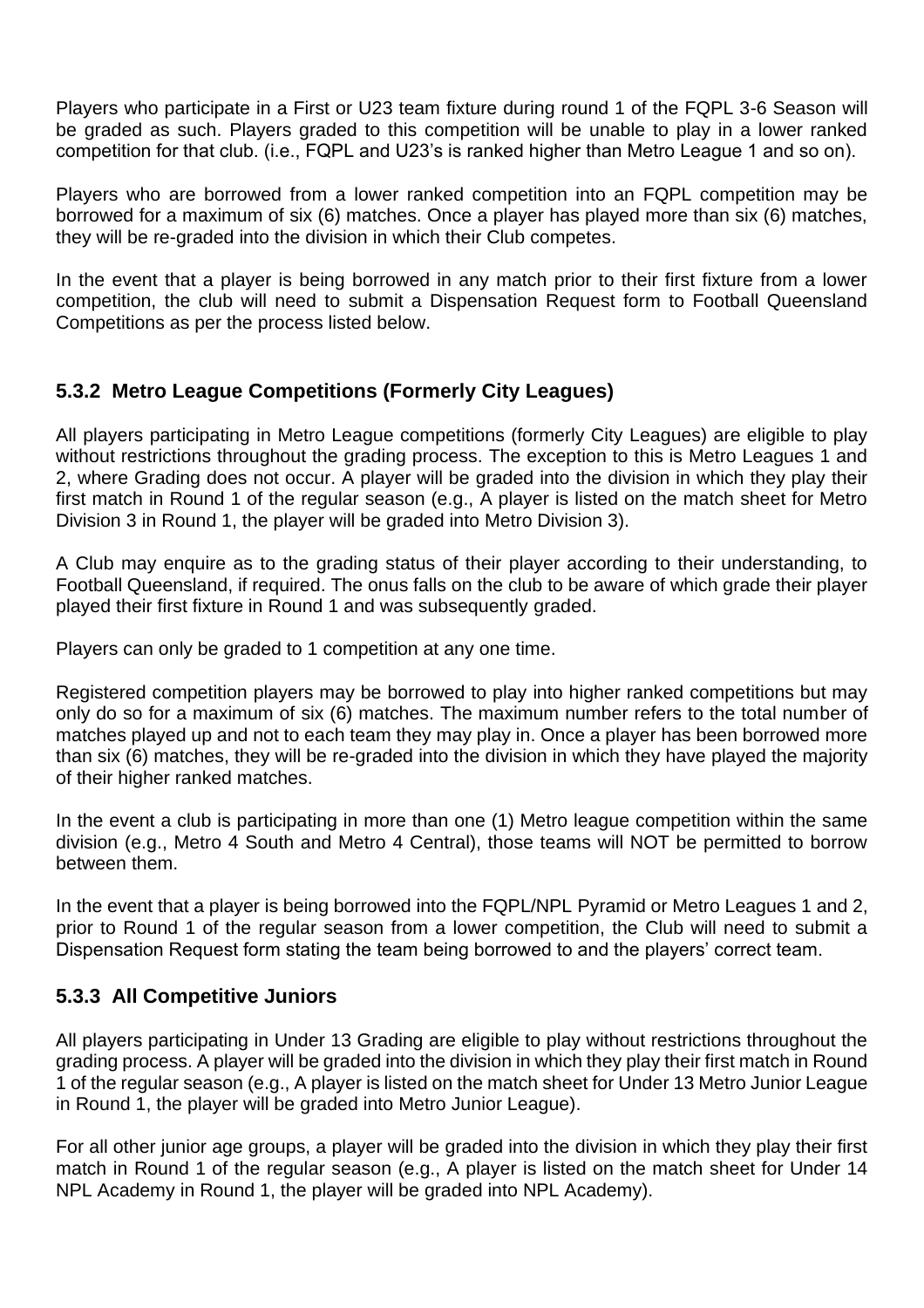#### <span id="page-27-0"></span>**5.3.4 Juniors Playing Out of Designated Age Group into Senior Competitions**

|             |                  | COMPETITION TO BE BORROWED INTO |                        |                      |                           |                         |                |                           |                |               |                |
|-------------|------------------|---------------------------------|------------------------|----------------------|---------------------------|-------------------------|----------------|---------------------------|----------------|---------------|----------------|
|             |                  | <b>NPL</b>                      | <b>FQPL</b><br>$1 - 2$ | <b>FQPL</b><br>$3-6$ | Metro<br>1                | Metro<br>$\overline{2}$ | Metro<br>3     | Metro<br>4                | Metro<br>5     | Metro<br>$6+$ | U20            |
|             | <b>U18 NPL</b>   | $\checkmark$                    | $\checkmark$           | $\checkmark$         | $\boldsymbol{\mathsf{x}}$ | $\mathbf x$             | $\mathbf x$    | $\mathbf x$               | $\mathbf x$    | $\mathbf x$   | $\mathbf x$    |
|             | U18 FQPL         | $\checkmark$                    | ✓                      | $\checkmark$         | $\checkmark$              | ✓                       | $\pmb{\times}$ | $\boldsymbol{\mathsf{x}}$ | ×              | ×             | $\pmb{\times}$ |
|             | U18 MJL          | $\checkmark$                    | ✓                      | $\checkmark$         | $\checkmark$              | $\checkmark$            | $\mathbf x$    | $\boldsymbol{\mathsf{x}}$ | $\mathbf x$    | $\mathbf{x}$  | $\mathbf x$    |
|             | <b>U18 Div 1</b> | $\checkmark$                    | ✓                      | $\checkmark$         | $\checkmark$              | $\checkmark$            | $\checkmark$   | $\checkmark$              | $\checkmark$   | $\checkmark$  | $\checkmark$   |
|             | <b>U18 Div 2</b> | $\checkmark$                    | ✓                      | $\checkmark$         | $\checkmark$              | $\checkmark$            | $\checkmark$   | $\checkmark$              | $\checkmark$   | $\checkmark$  | $\checkmark$   |
| COMPETITION | <b>U18 Div 3</b> | $\checkmark$                    | ✓                      | $\checkmark$         | $\checkmark$              | $\checkmark$            | $\checkmark$   | $\checkmark$              | $\checkmark$   | $\checkmark$  | $\checkmark$   |
|             | U16 NPL          | $\checkmark$                    | ✓                      | $\checkmark$         | $\boldsymbol{\mathsf{x}}$ | $\mathbf x$             | $\mathbf x$    | $\boldsymbol{\mathsf{x}}$ | $\mathbf x$    | $\mathbf x$   | $\pmb{\times}$ |
|             | U16 FQPL         | $\checkmark$                    | ✓                      | $\checkmark$         | $\checkmark$              | $\checkmark$            | $\checkmark$   | $\boldsymbol{\mathsf{x}}$ | $\mathbf x$    | $\mathbf x$   | $\checkmark$   |
|             | U16 MJL          | $\checkmark$                    | ✓                      | $\checkmark$         | $\checkmark$              | $\checkmark$            | $\checkmark$   | $\boldsymbol{\mathsf{x}}$ | $\pmb{\times}$ | ×             | $\checkmark$   |
|             | <b>U16 Div 1</b> | $\checkmark$                    | ✓                      | $\checkmark$         | $\checkmark$              | ✓                       | $\checkmark$   | $\checkmark$              | $\checkmark$   | $\checkmark$  | $\checkmark$   |
|             | <b>U16 Div 2</b> | $\checkmark$                    | ✓                      | $\checkmark$         | $\checkmark$              | $\checkmark$            | $\checkmark$   | $\checkmark$              | ✓              | $\checkmark$  | $\checkmark$   |
|             | <b>U16 Div 3</b> | $\checkmark$                    | $\checkmark$           | $\checkmark$         | $\checkmark$              | $\checkmark$            | $\checkmark$   | $\checkmark$              | ✓              | $\checkmark$  | ✓              |

#### COMPETITION TO BE BORROWED INTO

Any players being borrowed from a junior competition into any of FQPL6 to NPL competitions may be borrowed for a maximum of six (6) matches. The maximum number refers to the total number of matches played up and not to each team they may play in. Once a player is listed for their seventh  $(7<sup>th</sup>)$  match outside of their original division/age group, they will be re-graded into the division in which they have played a majority of their higher ranked matches.

#### **Male**

• Players born in 2004, 2005 may play in any senior Men's Competition without restriction. Players born in 2006 are eligible to play in Senior Competitions provided a Dispensation Request for has been submitted to and approved by Football Queensland with Club, coach, and parent support prior to taking the field.

• Players born in 2007 are NOT eligible to play in any Football Queensland Senior Men's Competition.

#### **Female**

• Players born in 2004, 2005 and 2006 may play in any senior Women's Competition without restriction. Players born in 2007 are eligible to play in Senior Competitions provided a Dispensation Request form has been submitted to and approved by Football Queensland with Club, coach, and parent support prior to taking the field.

• Players born in 2008 are NOT eligible to play in any senior Women's Competition.

Football Queensland reserves the right to withdraw an application regarding Dispensation Requests at any point in time.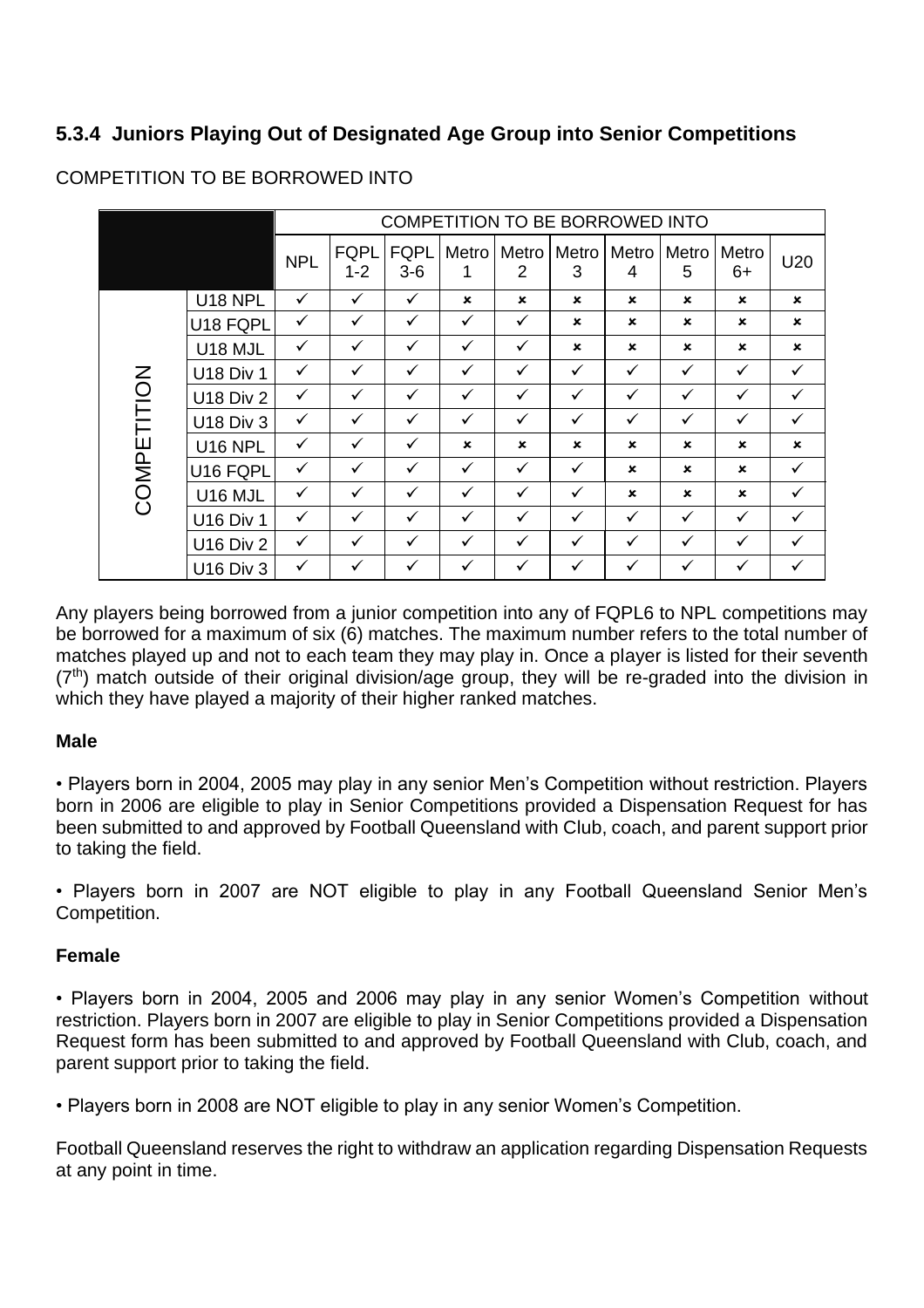#### **For any Junior NPL Academy/Development/Girls, FQPL Development borrowing limits, clubs should refer to the correspondence sent by the Competitions Manager on June 28.**

#### <span id="page-28-0"></span>**5.3.5 Playing Out of Designated Age Group Dispensation into Junior Competitions**

Players are permitted to play up one age group subject to their eligible birth year i.e., A player born in 2007 (15 years old in 2022) is eligible to play in either the U15 or U16 competitions.

Registered competition players may be borrowed to play into higher divisions of the same age group, and a maximum of 1 division lower if playing an age group higher but may only do so for a maximum of six (6) matches. The maximum number refers to the total number of matches played up and not to each team they may play in.

Wherever possible, borrowing should occur from a team of a lower division within the same age group. Borrowing from a team in a higher division in the same age group is NOT permitted unless dispensation has been granted by Football Queensland.

If a club is ever in doubt, please contact Football Queensland Competitions, PRIOR to adding players onto team sheets.

#### **For any Junior NPL Academy/Development/Girls, FQPL Development borrowing limits, clubs should refer to the correspondence sent by the Competitions Manager on June 28.**

Please see the table below as an example of what is accepted when borrowing players up an age group.

|                    |                  | COMPETITION TO BE BORROWED INTO |                    |                   |             |   |   |                                         |  |  |  |
|--------------------|------------------|---------------------------------|--------------------|-------------------|-------------|---|---|-----------------------------------------|--|--|--|
|                    |                  | U <sub>14</sub> NPL             | U14<br><b>FQPL</b> | U14<br><b>MJL</b> |             |   |   | U14 Div 1 U14 Div 2 U14 Div 3 U14 Div 4 |  |  |  |
|                    | U13 NPL          |                                 |                    | ×                 | $\mathbf x$ | × | × | $\boldsymbol{\mathsf{x}}$               |  |  |  |
|                    | U13 FQPL         |                                 |                    |                   | $\mathbf x$ | × | × | ×                                       |  |  |  |
|                    | U13 MJL          |                                 |                    |                   |             | × | × | $\boldsymbol{\mathsf{x}}$               |  |  |  |
| <b>COMPETITION</b> | <b>U13 Div 1</b> |                                 |                    |                   |             |   | × | ×                                       |  |  |  |
|                    | <b>U13 Div 2</b> |                                 |                    |                   |             |   |   | ×                                       |  |  |  |
|                    | <b>U13 Div 3</b> |                                 |                    |                   |             |   |   |                                         |  |  |  |
|                    | <b>U13 Div 4</b> |                                 |                    |                   |             |   |   |                                         |  |  |  |

#### COMPETITION TO BE BORROWED INTO

\*Please note, the above table is a guide only. If you require specific confirmation, please contact Competitions.

Any player requesting to play two years above their age group (e.g., U14 into U16) must apply to Football Queensland with a Dispensation Request form and provide evidence of extraordinary circumstances (footballing development/physical size).

Players registered for any QAS teams may move freely between their graded age group and higher age groups outside of the above rulings. Eligibility of QAS players for finals will be subjective to checking with the competitions team prior to the commencement of the finals series.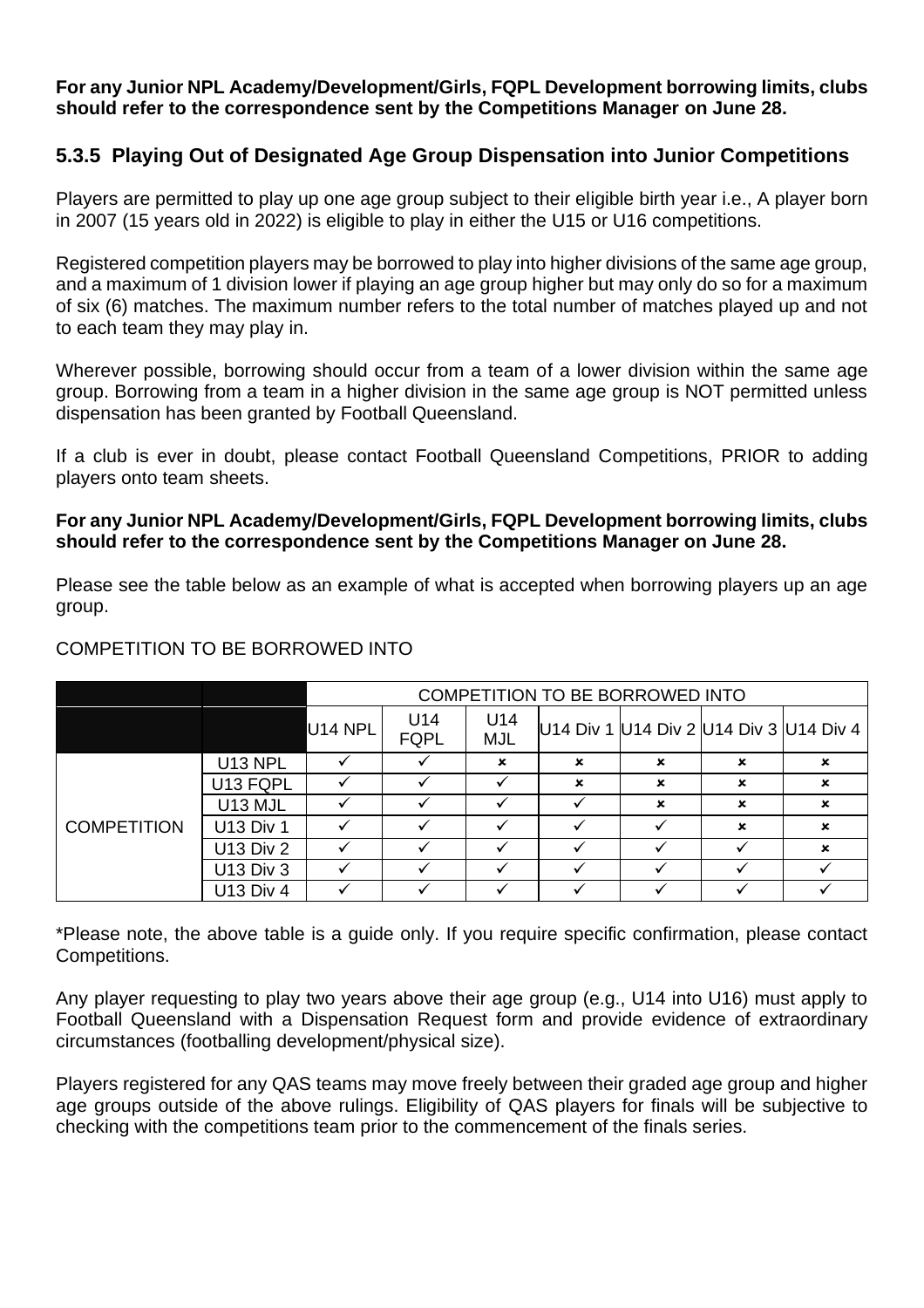The determination as to eligibility shall be made by Football Queensland in its absolute discretion and whose decision shall be final and not subject to appeal. Football Queensland reserves the right to withdraw an application regarding a Dispensation Request at any point in time.

Playing Below Designated Age Group Dispensation

Note: This is only available for a player born in the calendar year directly above. E.g., A player born in 2007 (turning 15 in 2022), may request to play down in the U14s for 2022, however a player born in 2006 cannot.

All players in Football Queensland competitions are expected to play in their eligible age group unless granted dispensation by the Competitions Team. No team may have more than 2 players playing below their designated age group (e.g., an U14 Division 2 team may not have more than 2 players born in 2007 (15 years old) in their team). The exception to this rule is for Girls Only teams, where a maximum of 3 players can be granted dispensation into a team, upon application.

Clubs may apply to Football Queensland Competitions with a Dispensation Request form for a player in U13-U18 who has NEVER previously been registered under FA or played football prior to season 2022. This provides an option to play below their designated age group, if it is in the best interests of that player's development, considering their inexperience.

In any instance of a player wishing to play down an age group, the player's Club must submit a Dispensation Request form to Football Queensland. The determination as to whether a player can play below their designated age group shall be a decision for Football Queensland in its absolute discretion and whose decision shall be final and not subject to appeal.

Clubs may seek dispensation for the following reasons:

- Playing below their designated age group due to physical size
- Playing below their designated age group due to team viability
- Playing below their designated age group due to being born in the last 3 months of the year
- Playing below their designated age group for social/cultural grounds
- Playing below their designated age group due to NEVER being previously registered under FA or NEVER previously playing football

If approved, Football Queensland Competitions will then confirm the decision in writing to the Football Queensland Technical Department and the relevant Club. Please note that until approval is provided, the player CANNOT participate in matches in the lower age group as an eligible player.

If dispensation is granted for a player to play down an age group, said player may be unable to be borrowed into another team at any point throughout the season. If a player is found to have been borrowed into any other team, they will be deemed to be an ineligible player.

Football Queensland reserves the right to revoke any dispensation approval regarding a player playing below their designated age group at any point in time.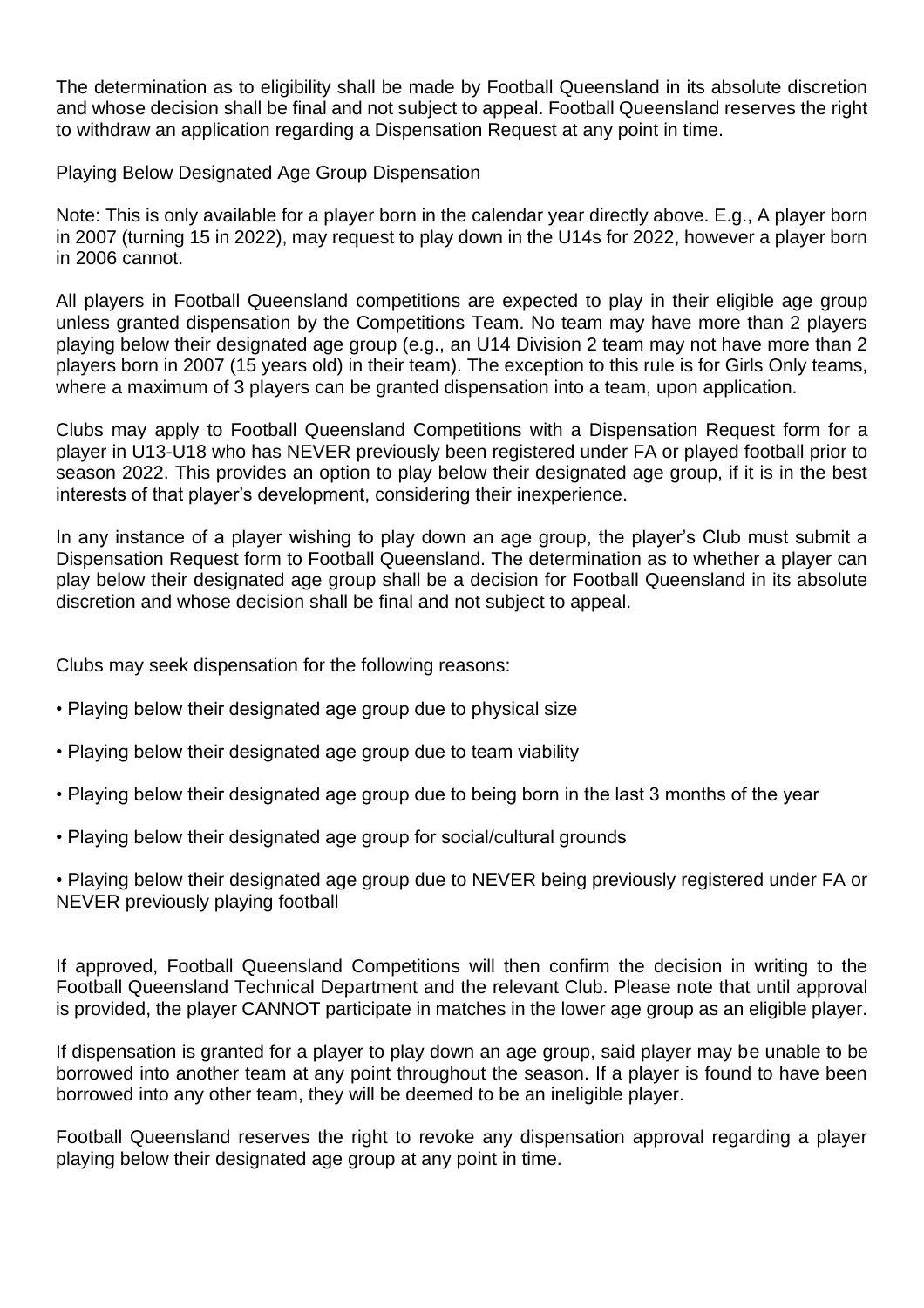The decision of Football Queensland will be final on whether to allow a dispensation for a player to play below their designated age group.

Football Queensland reserves the right to withdraw any team from competition if they are found to be in breach of these rules in relation to age eligibility.

If a player is found to have participated in a match while in breach of the above age eligibility requirements or dispensation procedure, the player will be deemed to be an ineligible player. Any team/club who is adjudged to have fielded an ineligible player will be deemed to have forfeited the match and subject to the Penalties and Outcomes as detailed in the 2022 Rules of Competition.

#### **For any Junior NPL Academy/Development/Girls, FQPL Development borrowing limits, clubs should refer to the correspondence sent by the Competitions Manager on June 28.**

#### <span id="page-30-0"></span>**5.3.6 Borrowing from MiniRoos**

Players in Under 12 teams participating in the Kangaroos grouping are NOT permitted to be borrowed by teams in U13 Division 1 or lower. Teams in U13 Division 1 and lower can borrow from teams from the Under 12 Joeys and Quokka groupings.

If a Club is participating in more than one (1) junior competition within the same division and/or competition (e.g., A Club has 2 teams in U13 Division 2), players will NOT be permitted to be borrowed between them.

Players can be borrowed between gender specific teams and mixed teams for all junior competitions ranging from Under 13 to Under 18. However, from U13-U18, players are not permitted to be borrowed from mixed teams to gender specific teams or vice versa without the consent in writing of Football Queensland. The decision of Football Queensland shall be in its absolute discretion and shall be final and not subject to appeal. The division a player may be borrowed into for dispensation that is granted is subject to case-by-case review by Football Queensland.

Borrowing a player or players must not advantage the borrowing team's performance when compared with its usual squad.

#### <span id="page-30-1"></span>**5.3.7 Dispensation when returning from long term injury**

Clubs may apply to Football Queensland Competitions seeking temporary dispensation for a player who is returning from a long-term injury. If granted, this dispensation will allow a player to return from injury to a lower competition for a capped number of fixtures. A Dispensation Request form must be submitted, including medical documentation outlining the players' injury and an injury management plan for the player that dispensation is being requested for.

#### <span id="page-30-2"></span>**5.3.7 Exceptions to Dispensation rule**

If a Club does not have a team eligible to be borrowed from but does have a younger age team, the Club must apply to Football Queensland for exception to allow a certain number of players to be borrowed to field no more than 12 players (no more than 2 players can be borrowed). That exception must be confirmed in writing by Football Queensland before the player can take the field of play.

#### <span id="page-30-3"></span>**5.3.8 Process**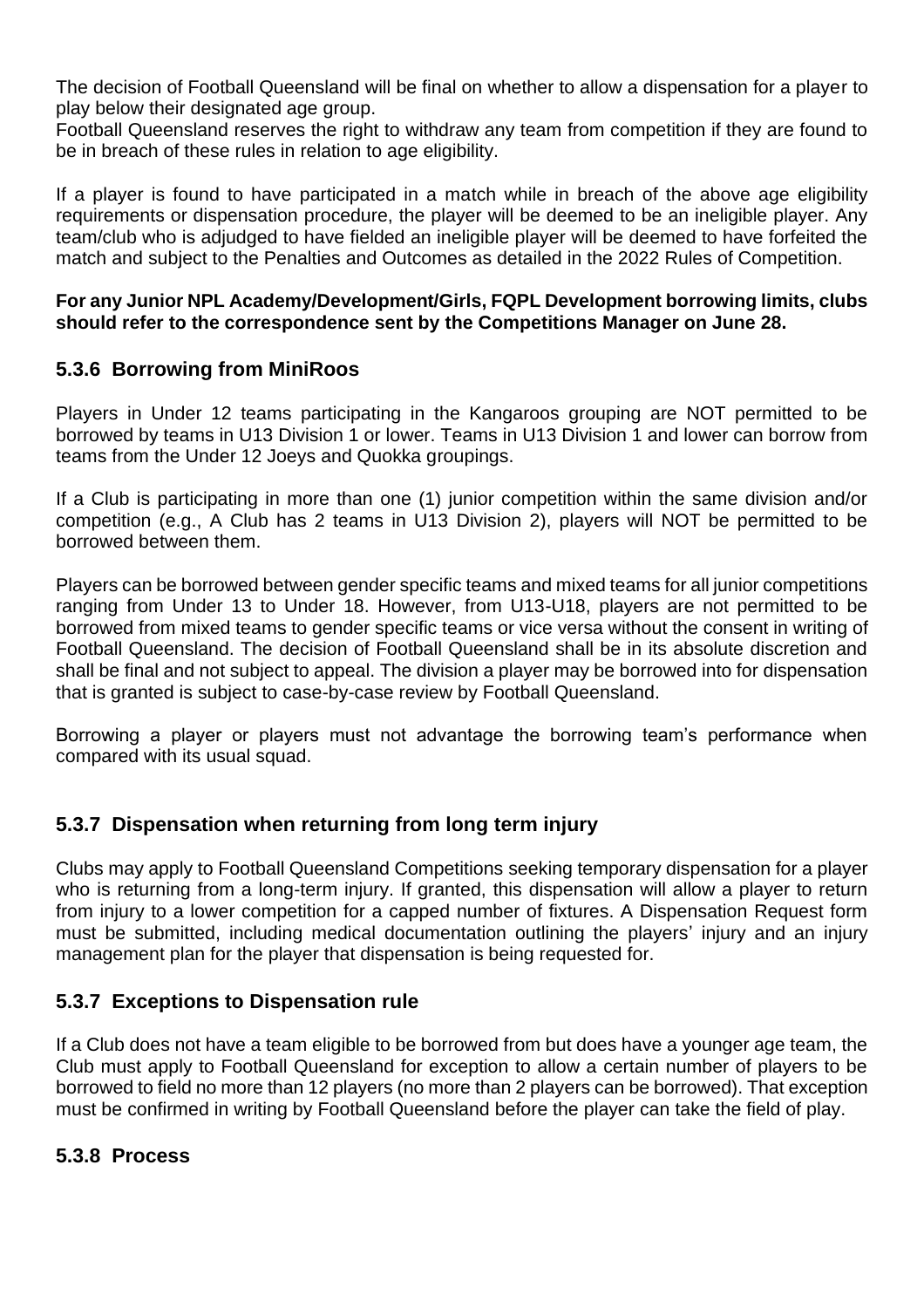When applying for dispensation, the following process will be implemented by Football Queensland Competitions:

Club completes Dispensation Request form, including all supporting documentation and information.

A Competitions Officer will assess the request, refer the request to the Technical Department where necessary for further consideration and make a determination based on submitted information.

The Competitions Officer will liaise with the Technical Department to reach a final decision.

The Competitions Officer will update the Dispensation database with relevant information and determination.

The Competitions Officer will then communicate the decision to the Club, within 3 business days of receipt, outlining grounds of determination.

### <span id="page-31-0"></span>**5.4 Team Sheets**

#### **All Competitions**

For all FQPL2-3 Women and FQPL3-6 Men's fixtures, both the home and away teams are expected to have submitted their Firsts and Reserves player selections, along with Team Officials into FQ Team Sheets 15 minutes prior to the scheduled fixture. Failure to comply may result in a \$25 fine per offence. Repeated offences may also result in the team being deemed to have forfeited the match and subject to the Penalties and Outcomes as detailed in Section 5.9.

Any changes to the player selections must be noted on FQ Team Sheets **prior** to kick off. Team sheets must be submitted electronically at least 15 minutes prior to kick off. If a team is unable to submit a team sheet up to 15 minutes prior the match, that team may be deemed to have forfeited the fixture. **The fixture is to proceed and any disputes regarding this are to be sent to the Football Queensland Competitions team by 9am the following Tuesday.** Any dispute shall be referred to and determined by Football Queensland in its absolute discretion and whose decision shall be final and not subject to appeal.

Changes to the team sheet are permitted any time up until 15 minutes prior to kick off. Should a player be listed on FQ Team Sheets and not have an ID photo loaded, the particular player(s) involved may be deemed ineligible to participate in the fixture. The referee or referees are not able to determine a player's eligibility if an ID card is unavailable or challenged by a team manager.

The team managers from both Clubs are to confirm post-match team sheets on FQ Team Sheets by 9am the following Tuesday to ensure the information is correct. This should include the players listed, referees listed, half time and full-time scores are correct, scorers and any yellow/red cards.

There will be no appeal against the score line shown on a team sheet once it has been signed and agreed upon by both team managers and the referee unless new evidence is available to dispute the team sheet. Such dispute shall be referred to and determined by Football Queensland in its absolute discretion and whose decision shall be final and not subject to appeal.

There must be no change of numbers from fifteen (15) minutes prior to the fixture's kick-off or during a Match (this includes goalkeepers). The only exception being if a jersey is ripped or blood stained, it is to be replaced and noted on the team sheet.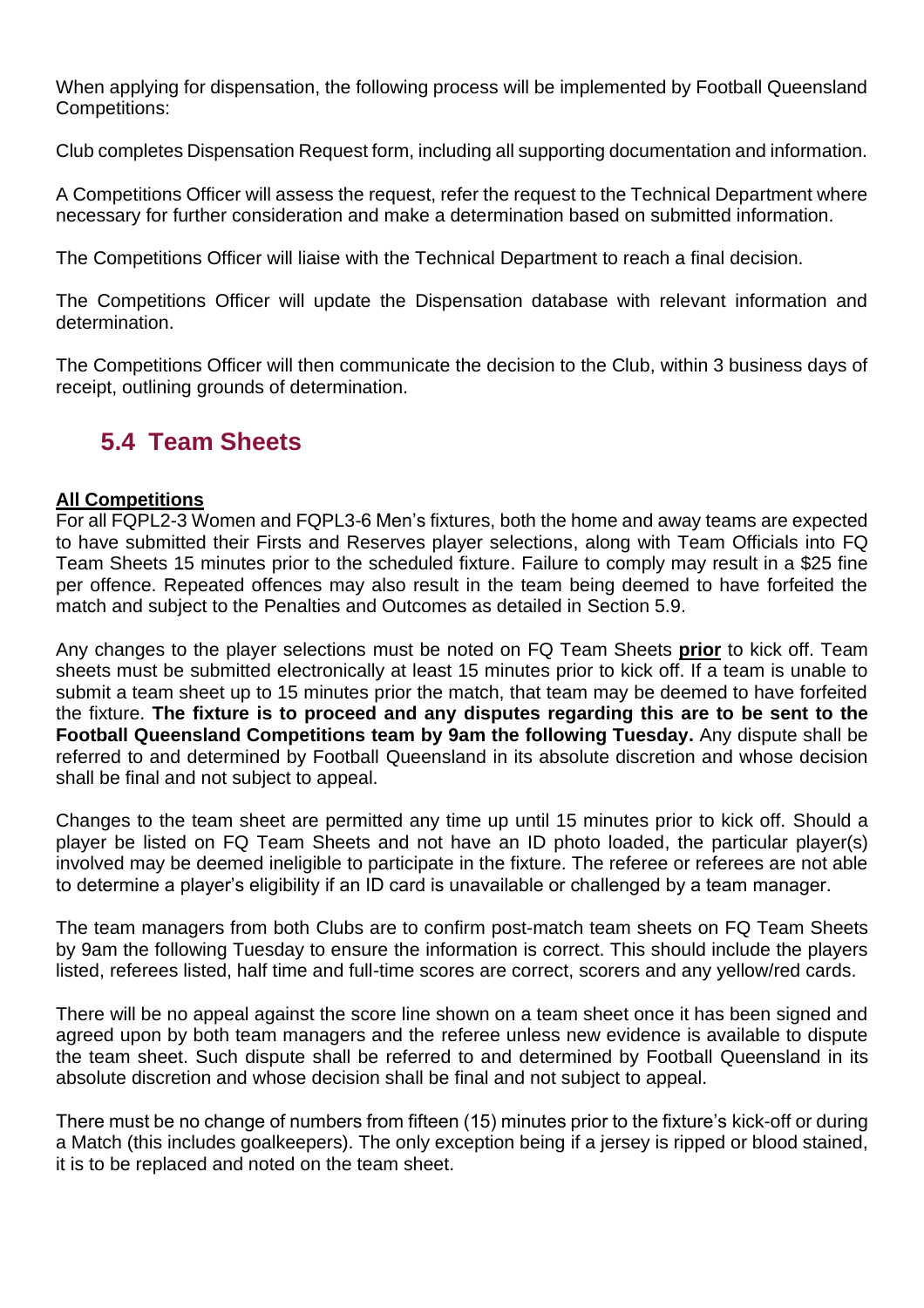If teams wish to dispute information loaded into FQ Team Sheets, an email must be sent to FQ Competitions by 9am the following Tuesday after a match has concluded. The email must be sent by a designated Club Official. The "Dispute" button has been disabled on FQ Team Sheets to ensure that each Club is aware of any disputes that teams wish to lodge.

#### <span id="page-32-0"></span>**5.4.1 Team Sheet Errors**

Should it be found that a Club failed to list a player who takes part in a competition match, then the Club may be disciplined as follows:

#### **FQPL2-3 Women, FQPL 3 – 6 Men, U13-U18 NPL Academy, NPL Development, FQPL Development**

- a. The player will be deemed to be an ineligible player. Any team/club who is adjudged to have fielded an ineligible player will be deemed to have forfeited the match and subject to the Penalties and Outcomes as detailed in Section 5.10.
- b. In the event that both teams are found to have fielded a player without being listed on the virtual match sheet, those players will be deemed to be ineligible. Both teams who are adjudged to have fielded an ineligible player will be subject to the Penalties and Outcomes as detailed in Section 5.10.

Players jersey numbers must match those listed on the virtual match sheet, if a player's jersey number does not match the match sheet, the Club will be fined for their first offence (see Appendix I). If the same team repeats the offence the team will be deemed to have forfeited the match and subject to the Penalties and Outcomes as detailed in Section 5.10.

If a team is found to have listed more than sixteen (16) players on the virtual match sheet, any player(s) over and above the first sixteen (16) listed will be deemed to be ineligible player(s). Any team/club who is adjudged to have fielded an ineligible player will be deemed to have forfeited the match and subject to the Penalties and Outcomes as detailed in Section 5.10.

#### **All Other Competitions**

If it is established that the player was legitimately registered and was eligible to play, then the Club will be fined for their first offence (see Appendix I). If the same team repeats the offence the team may be deemed to have forfeited the match and subject to the Penalties and Outcomes as detailed in Section 5.10.

If it is established that the player was not legitimately registered or was ineligible to play, the player will be deemed to be an ineligible player. Any team/club who is adjudged to have fielded an ineligible player will be deemed to have forfeited the match and subject to the Penalties and Outcomes as detailed in Section 5.10.

If a team is found to have listed more than sixteen (16) players on the virtual match sheet, any player(s) over and above the first sixteen (16) listed will be deemed to be an ineligible player(s). Any team/club who is adjudged to have fielded an ineligible player will be deemed to have forfeited the match and subject to the Penalties and Outcomes as detailed in Section 5.10.

### <span id="page-32-1"></span>**5.6 Clubs With Teams In The Same Competition Division**

If a Club has two or more teams in the same competition division, players are only permitted to play for one team in that competition division. This does not exclude them from playing for other teams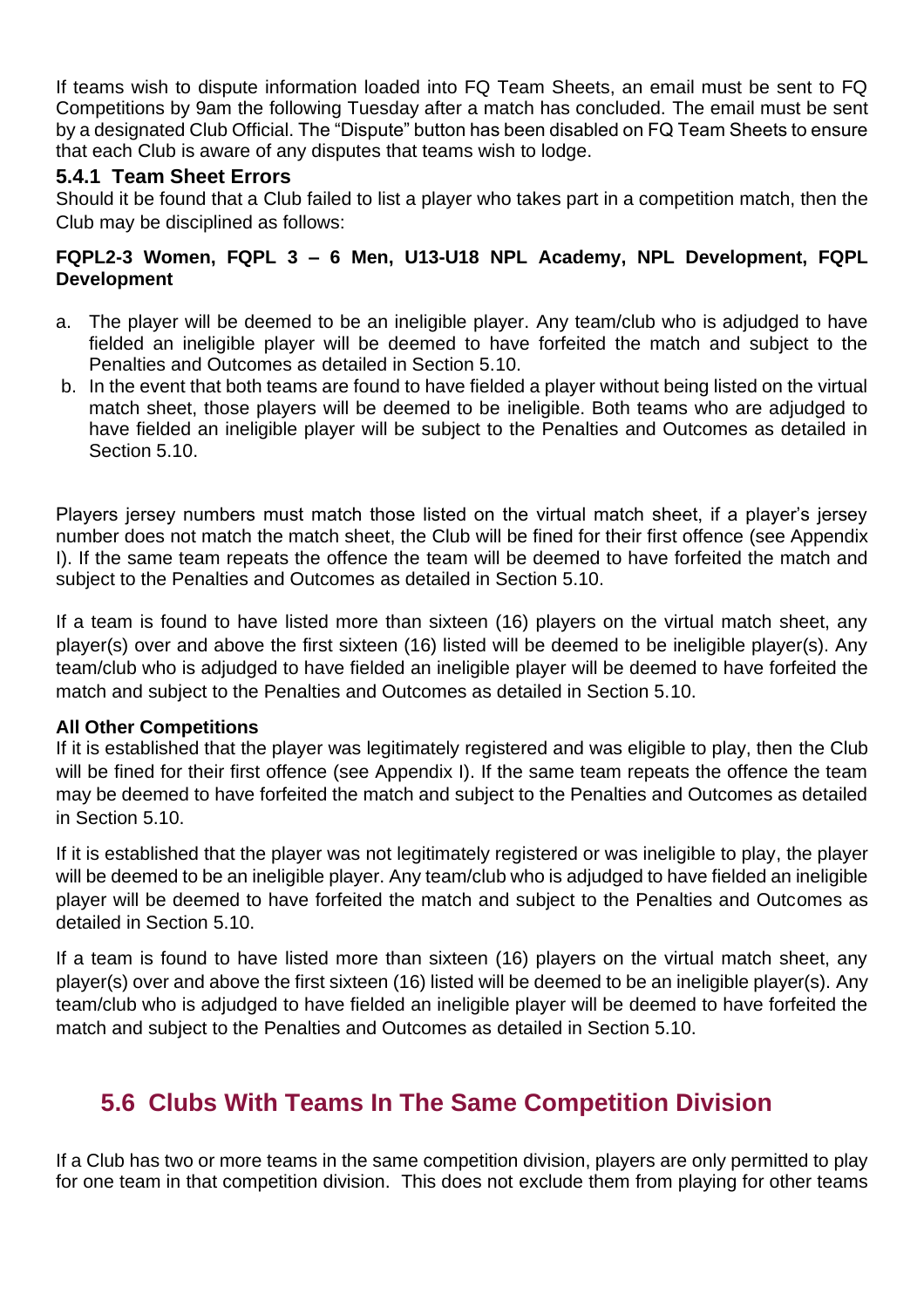within the Club in other competition divisions (subject to all Player Eligibility rules and the Player Age Restrictions.)

If a player is found to have participated in a match while in breach of the above requirements, the player will be deemed to be an ineligible player. Any team/club who is adjudged to have fielded an ineligible player will be deemed to have forfeited the match and subject to the Penalties and Outcomes as detailed in Section 5.10.

### <span id="page-33-0"></span>**5.7 Player Identity**

On match day, any team has the ability to check the identity of any opposing player(s) via FQ Team Sheets.

Any player without a player ID (digital or paper) will be deemed ineligible. Any team/club who is adjudged to have fielded an ineligible player will be deemed to have forfeited the match and subject to the Penalties and Outcomes as detailed in Section 5.10.

Should a Club have any concerns over a player's identity they should submit a protest to Football Queensland in writing, providing relevant evidence (photo/video) as to why they believe the player to be ineligible.

No Club Official shall have the power to refuse to allow an opposition player to take the field for any reason. Nor can they request that a Match Official refuse to allow a player to take the field.

### <span id="page-33-1"></span>**5.8 Finals Eligibility – All Competitions**

#### <span id="page-33-2"></span>**5.8.1 Senior Competitions**

#### **FQPL2 Women, FQPL 3 – 6 Men (Substitution)**

A player who has started in more matches in the First team than has been listed in U23's is ineligible to play in the Reserve Team Finals Series.

In the event a player is listed on the U23's match sheet and also STARTS in the First team on the same day, the Firsts team appearance will be counted towards that player's eligibility tally and not the U23's appearance.

A player who has started in more matches in Under 23's than First Team, may be eligible to be selected for both teams in the event that both teams make the Finals Series.

#### **FQPL3 Women**

A player who has been listed for more matches for the First team than has been listed in U23's is ineligible to play in the U23's Team Finals Series.

In the event a player has been listed on the U23's match sheet and has also been listed in the First team on the same day, the Firsts team appearance will be counted towards that player's eligibility tally and not the U23's appearance.

A player who has been listed for more matches in Under 23's than First Team, may be eligible to be selected for both teams in the event that both teams make the Finals Series.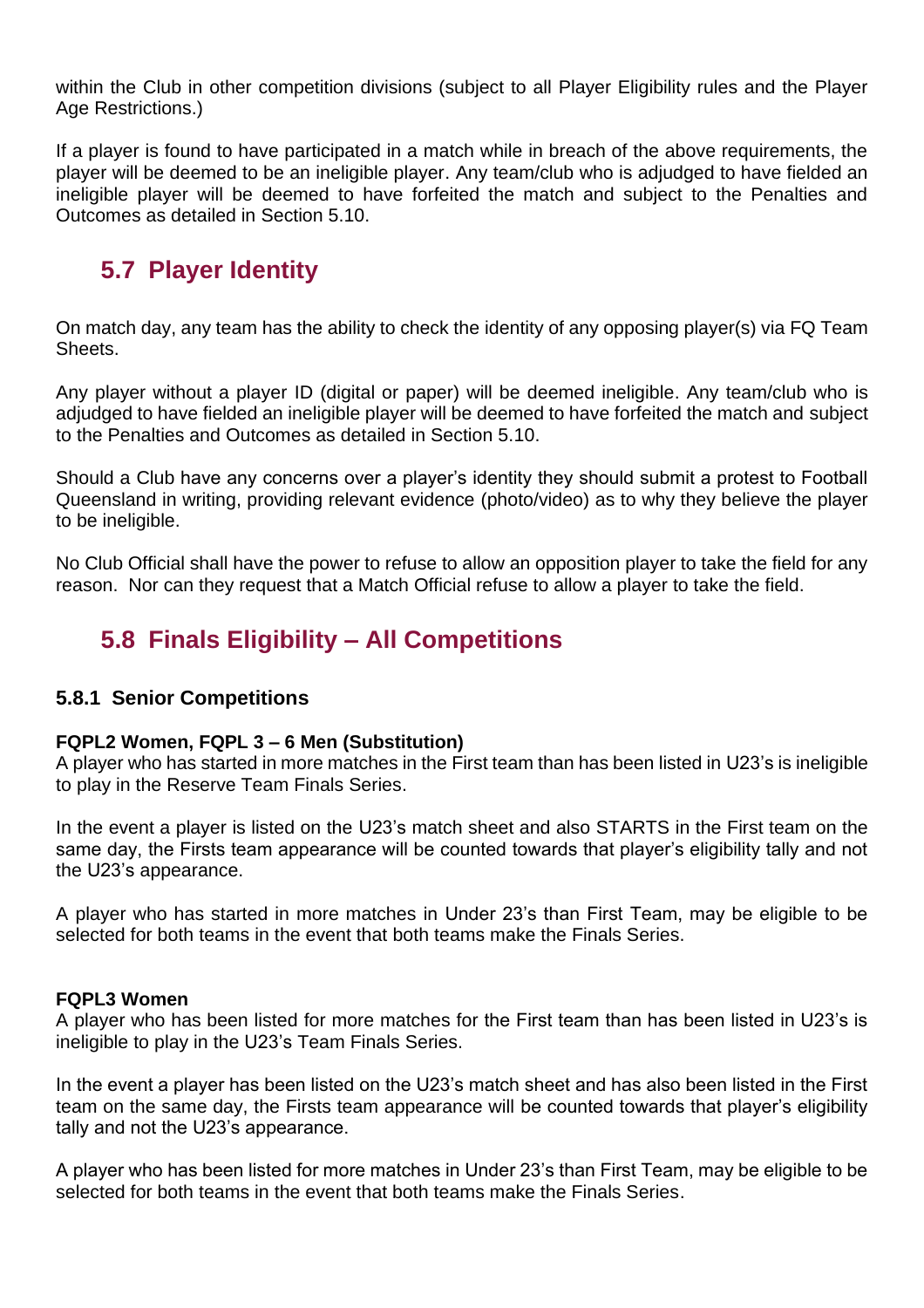#### **Metro League (Male and Female), U20, Women's Legends**

A player who is eligible to play in a fixture for a team at the completion of the regular season as per the Player Eligibility Rules (Seniors) – (Section 6), is then eligible to play in the finals for that team (subject to "Minimum Requirement" rules below).

#### **Minimum Requirement**

To be eligible to play for a team in the finals series, a player must have started/been listed at that team's divisional level or lower in a minimum of six (6) matches.

#### **Playing Up in Finals**

A player who is eligible to play in finals at a particular divisional level is eligible to play in finals in any team higher than that level without affecting their eligibility for their qualified level throughout the finals series. E.g., U13 NPL Academy is eligible to play U14 NPL Academy but not U14 Metro Junior League (without an application/Exception).

#### <span id="page-34-0"></span>**5.8.2 Junior Competitions**

Junior graded players are not eligible to play in Senior Finals. This does not include any Junior aged players who have played more than the allowed number of matches in the Senior Competition (and have therefore are "graded" as Seniors – see Section 6.9) prior to the commencement of the Finals Series.

Any finals match a player is borrowed into does not count towards their 'borrowed' number of matches for the season.

Any player who is deemed ineligible with reference to their finals eligibility will be subject to the Penalties and Outcomes as detailed in Section 5.10.

#### **Exceptions**

Clubs may apply to Football Queensland for exceptions to the eligibility rules. All requests for exceptions must be made prior to the commencement of the Finals Series for each particular competition. Football Queensland reserves the right to declare eligible any player it deems to have satisfied the intent and spirit of this rule. The decision of Football Queensland shall be in its absolute discretion and shall be final and there shall be no appeal to this.

### <span id="page-34-1"></span>**5.9 Protest – Playing Ineligible Player**

Any Club is permitted to lodge a protest regarding the alleged fielding of an ineligible player(s). A protest must be lodged in writing (e.g., email) **within seven (7) days** of the match by a designated Club Official or Contact outlining the details of the protest and the player involved. Should the protest involve the allegation of a player playing under another player's name, the protest is required to include a photograph of the player(s). An investigation into the protest will be undertaken as soon as possible.

In the event that the protest is upheld, the Penalties and Outcomes as detailed in Section 5.10 will apply. In the event that the protest is dismissed, the match result will stand. The decision of Football Queensland shall be in its absolute discretion and shall be final and not subject to appeal.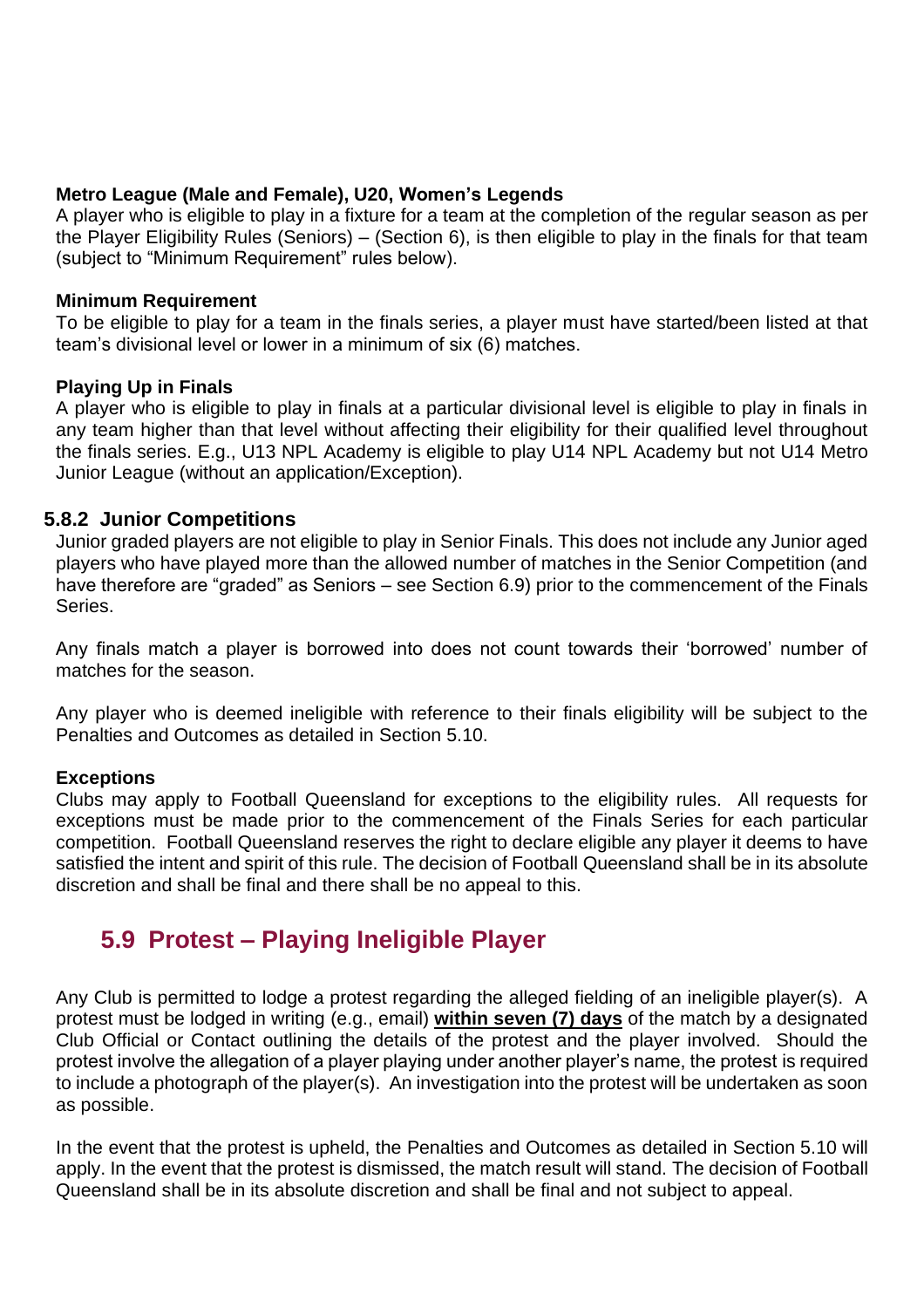### <span id="page-35-0"></span>**5.10 Penalties & Outcomes**

If a player is found to have participated in a match while in breach of any eligibility requirements (e.g., unregistered, suspended, out of age, identity fraud, not on team sheet, ineligible for finals), the player will be deemed to be an ineligible player. The following will apply:

- The match be recorded as a 3-0 win in favour of the opposing team and the points will be awarded to the opposing team (unless the score at the conclusion of the match was of a greater margin in favour of the opposition team).
- Football Queensland may impose a fine, suspend, expel or take whatever disciplinary action it deems necessary against the offending Club(s), player(s) and official(s), in conjunction with Appendix 1.

#### **5.10.1 Both Teams**

<span id="page-35-1"></span>If it is established that both Clubs competing in any Football Queensland competition match fielded players who were ineligible to play, the Clubs of the ineligible player(s) will be fined (see Appendix I) and the following will also apply:

- The match will be deemed as a **NO RESULT**, whereby, no points will be awarded
- Football Queensland may suspend, expel or take whatever disciplinary action it deems necessary against the offending Clubs or players

If a Finals Series match or Cup match is declared a "No Result", Football Queensland may determine that the match be replayed.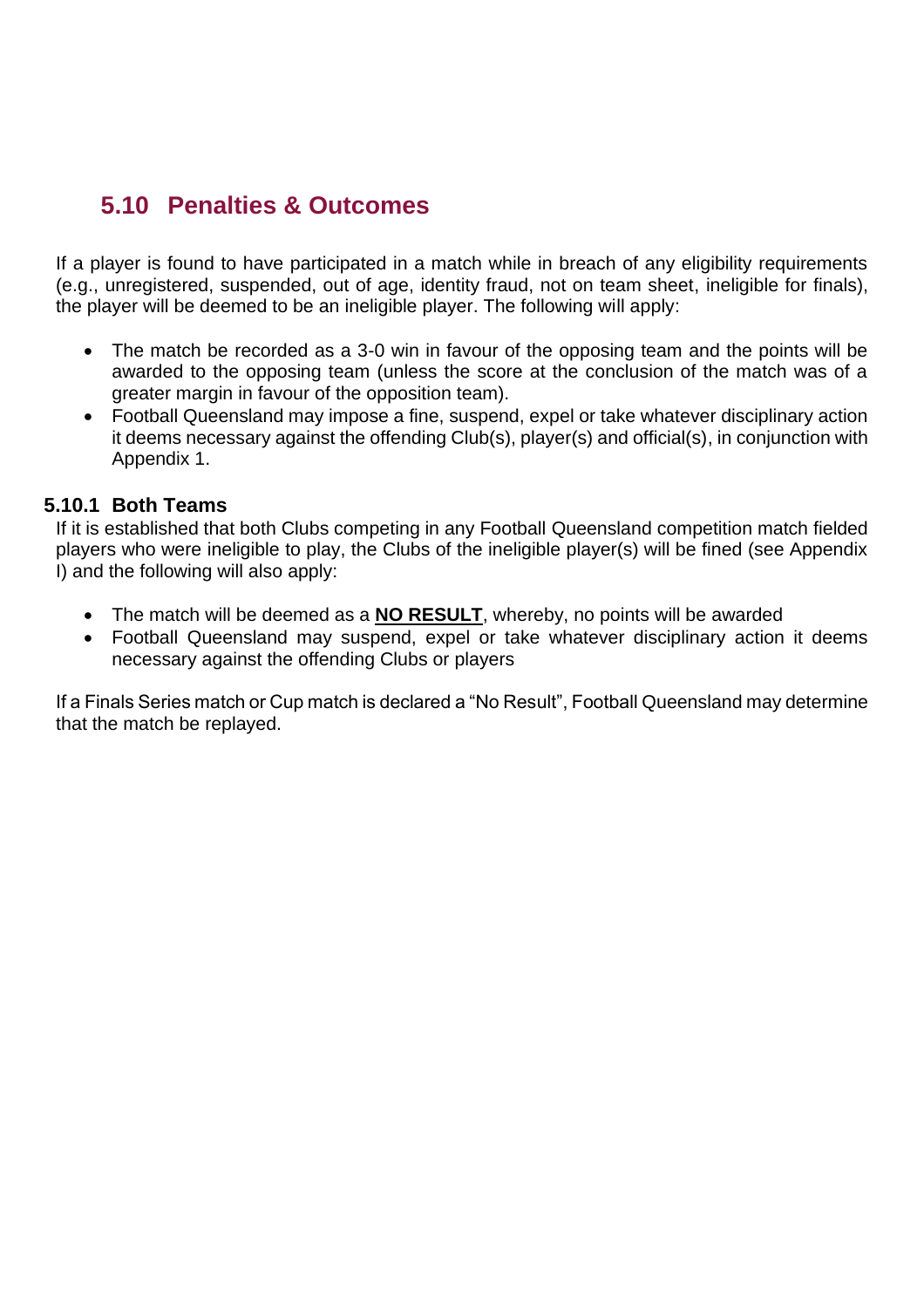### <span id="page-36-0"></span>**6 PLAYER ELIGIBILITY- SENIOR COMPETITIONS**

### <span id="page-36-1"></span>**6.0 Senior Competitions**

It is each club's responsibility to ensure that any player taking the field for a competitive fixture is eligible per eligibility requirements i.e., Section 5.1-5.8. Following this, each player's eligibility per competition will be considered accordingly with the provisions throughout Section 6.

In determining player eligibility in Senior Football (see relevant rules below relating to each competition), the following table identifies the appropriate order of rank for each league. Specifically, the highest rank league is at the top of the table.

| <b>Men</b>                      | Women                                    |
|---------------------------------|------------------------------------------|
| NPL Men inc U23's               | NPL Women inc U23's                      |
| FQPL 1-2 Men inc U23's          | FQPL 1 Women inc U23's                   |
| FQPL3-5 Men inc U23's           | FQPL 2-3 Women inc U23's                 |
| Men's Metro League Competitions | <b>Women's Metro League Competitions</b> |
| <b>Under 20 Competitions</b>    |                                          |

The Legends League is a separate competition and is not part of the Senior Leagues Rank Order above.

### <span id="page-36-2"></span>**6.1 Player Transfers During The Season**

If a player changes Clubs during the season, then the "count" of matches played at a level does not carryover from their previous Club to their new Club. Therefore, there is no restriction on what division a player is able to take part in subject to the rules below applying at their new Club.

This does not include Cup Competitions, where restrictions may apply if a player changes Clubs – see relevant Cup Competition Rules.

#### <span id="page-36-3"></span>**6.1.1 Substitution/Return Substitution (Interchange) Clarification Regarding Eligibility**

In relation to all rules, "has started" refers to matches played under the Substitution rule and means commenced the match from the kick-off; "been listed" refers to matches played under the Return Substitution (Interchange) rule. For the avoidance of doubt, appearances as a Substitute in a game under the Substitution rule, **DO NOT** count towards playing in a higher ranked competition if the player does not take the field of play; (appearances as a Return Substitute/Interchange **DO** count towards playing in a higher ranked competition).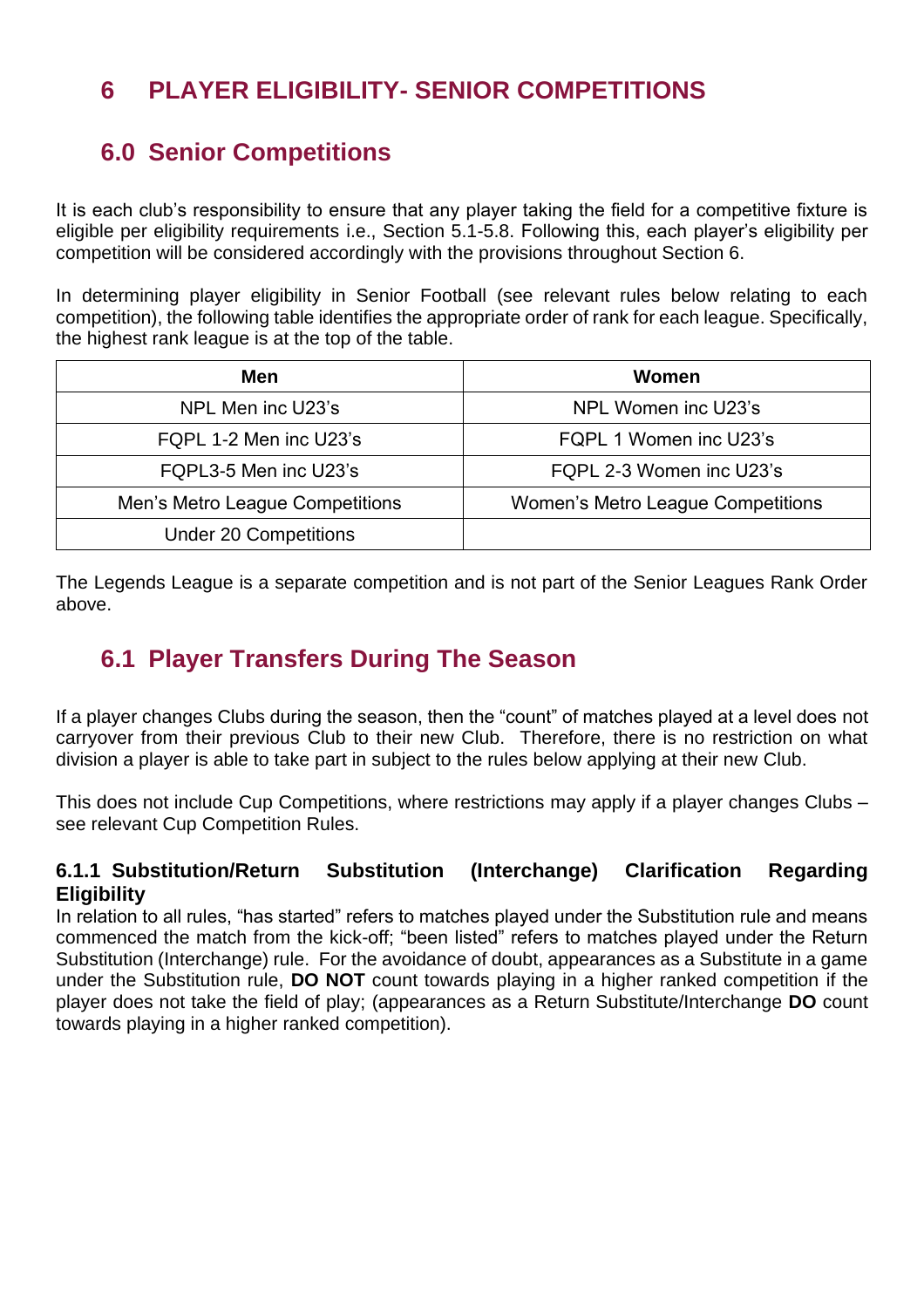### <span id="page-37-0"></span>**6.2 FQPL Men & Women**

Players may play without restriction between First and U23 teams in regular season fixtures.

Players who are graded, as of their first game, into FQPL2-3 Women and FQPL3-6 Men, inc U23's, are ineligible to play in a lower ranked competition for that Club (i.e., FQPL2-3 Women/FQPL3-6 Men, inc U23's, is ranked higher than Metro League 1 and so on).

Clubs who wish to move players from Firsts to U23's, from one fixture match to the next fixture match may do so for a maximum of five (5) players. Should any Club wish to move more than five (5) players from Firsts to Reserves from one fixture match to the next, they must advise the Manager – SEQ Competitions prior to the match by email (competitions@footballqueensland.com.au), supplying their reasons for this.

In the event that a player is being borrowed by a team in their first fixture, the Club will need to advise the Football Queensland Competitions Team in writing that the player is being borrowed and of the player's correct team.

### <span id="page-37-1"></span>**6.3 Metro League (Men's & Women's)**

All players participating in Metro League competitions are eligible to play without restriction during the 4 grading rounds of the season to assist Clubs in the grading process of their players. From Round 1 of the regular season, players who play their first fixture of that round in a higher Metro League division, will be graded into that division. E.g., a Metro 4 player who plays Metro 3 in Round 1 of the regular season will be graded as a Metro 3 player.

A Club can enquire as to the 'grading' status of their player according to their understanding, to Football Queensland, if required. The onus is on the Club however, to be aware of where their player, played their first Round 1 fixture and was subsequently graded.

Players can only be graded into **one** team at any one time.

Players may be borrowed to play in higher ranked competitions but may only do so for a maximum of six (6) matches. The maximum number refers to the total number of games played up and not to each team they may play in. Once a player has played seven (7) matches in higher ranked competitions, that player is no longer eligible to play in their lower ranked or 'graded' competition/team (e.g., if a Metro 3 player plays 4 games in Metro 2 and 3 games in Metro 1) and is subsequently 'regraded' to a higher division. The team in which that player has played the majority of their 'higher ranked' games is where that player is regraded. Once the player then plays 7 games again in a higher competition, they are to be regraded again into a higher team.

In the event that a Club is participating in more than one (1) Metro League competition within the same division (for example Metro League 3 North and Metro League 3 Central), those teams will NOT be permitted to borrow between them.

In the event that a player is being borrowed by a team in their Round 1 fixture, the Club will need to advise the Football Queensland Competitions team [\(competitions@footballqueensland.com.au\)](mailto:competitions@footballqueensland.com.au) in writing that the player is being borrowed by a higher team and inform of the player's correct team. In the event that the player's first round fixture is washed out, this will still be considered the division that the player is graded into once Round 1 lapses.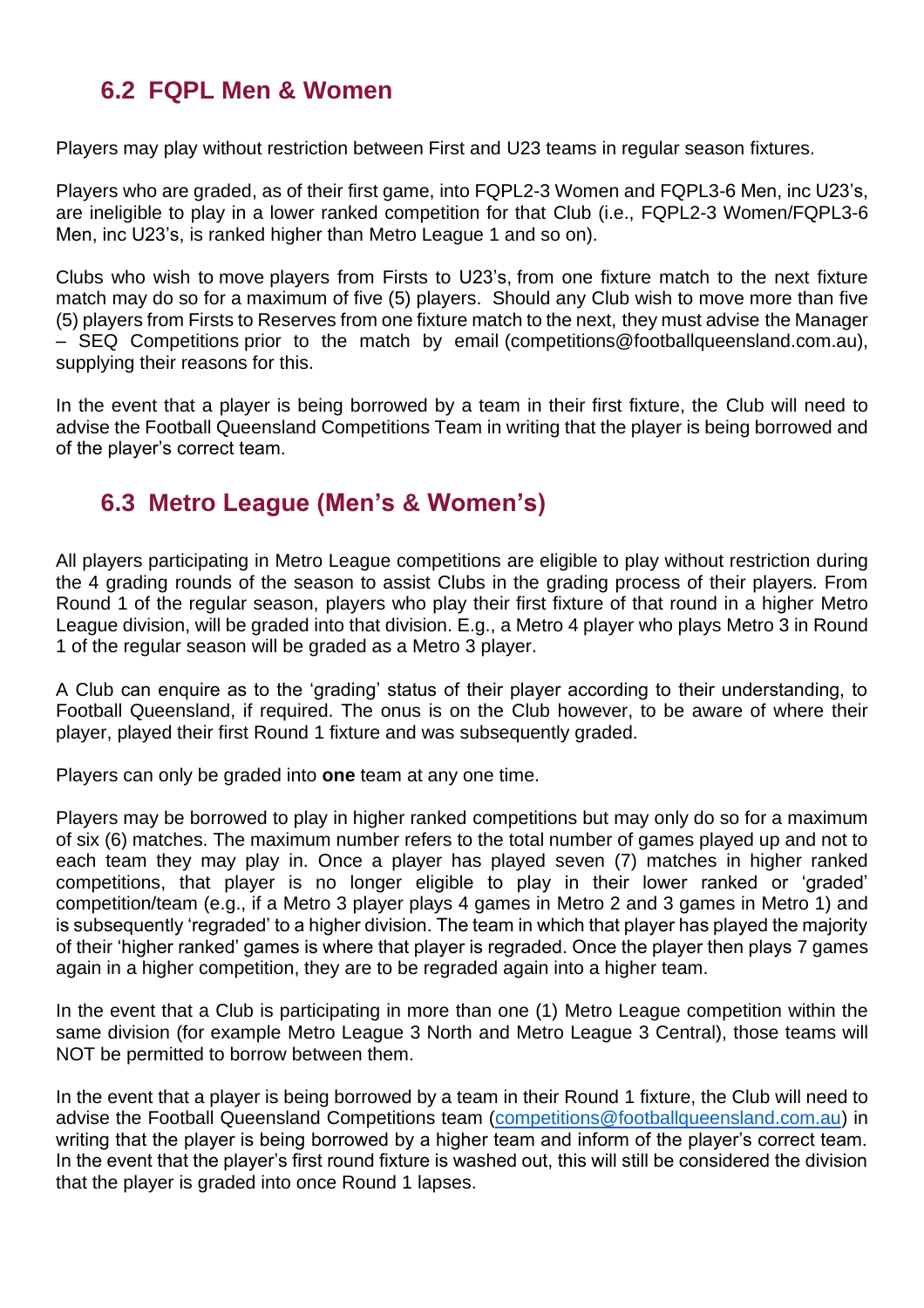### <span id="page-38-0"></span>**6.4 Men's Under 20**

All players participating in Men's Under 20 competition will be classed as graded into the team where they play their Round 1 fixture match. Players can only be graded into one team at any one time.

Players may be borrowed to play in higher ranked competitions but may only do so for a maximum of six (6) matches. The maximum number refers to the total number of games played up and not to each team they may play in. Once a player has played seven (7) matches in higher ranked competitions that player is no longer eligible to play in their lower ranked or 'graded' competition/team and is subsequently 'regraded' to a higher division. The team in which that player has played the majority of their 'higher ranked' games is where that player is regraded. Once the player however then plays 7 games again in a higher competition, they are to be regraded again into a higher team.

Players who have been listed in any higher ranked division for Under 20 competitions more than six (6) times in total at their current Club are ineligible to play in a lower ranked Division for that Club.

In the event that a player is being borrowed by a team in their Round 4 fixture, the Club will need to advise the Football Queensland Competitions team [\(competitions@footballqueensland.com.au\)](mailto:competitions@footballqueensland.com.au) in writing that the player is being borrowed by a higher team and inform of the player's correct team.

### <span id="page-38-1"></span>**6.5 Women's Legends**

All players participating in Legends will be classed as graded into the team where they play their Round 1 fixture match. Players can only be graded into one team at any one time.

Players may be borrowed to play in higher ranked competitions but may only do so for a maximum of six (6) matches. The maximum number refers to the total number of games played up and not to each team they may play in.

Players who have been listed more than six (6) times in total in any higher ranked Legends Division at their current Club are ineligible to play in a lower ranked Legends Division for that Club (i.e., Division 1 is ranked higher than Division 2 and so on).

Players who are registered for both the Football Queensland Senior Competition and the Legends League are not restricted from playing in either competition subject to the rules above relating to each competition, except in the following instance:

#### **6.5.1 FQPL2-3 Women, Women's Metro League Divisions 1-2**

<span id="page-38-2"></span>Players who are graded into FQPL2-3 Women inc U23's, Women's Metro League 1 and 2 are ineligible to play in Legends competitions.

#### <span id="page-38-3"></span>**6.5.2 NPL Women or FQPL1-FQPL3 Women**

Players registered to NPL Women or FQPL1-3 Women inc U23's, are not permitted to participate in a Legends competition. Any player found breaching this rule will be deemed ineligible. Any team/club who is adjudged to have fielded an ineligible player will be deemed to have forfeited the match and subject to the Penalties and Outcomes as detailed in Section 6.9.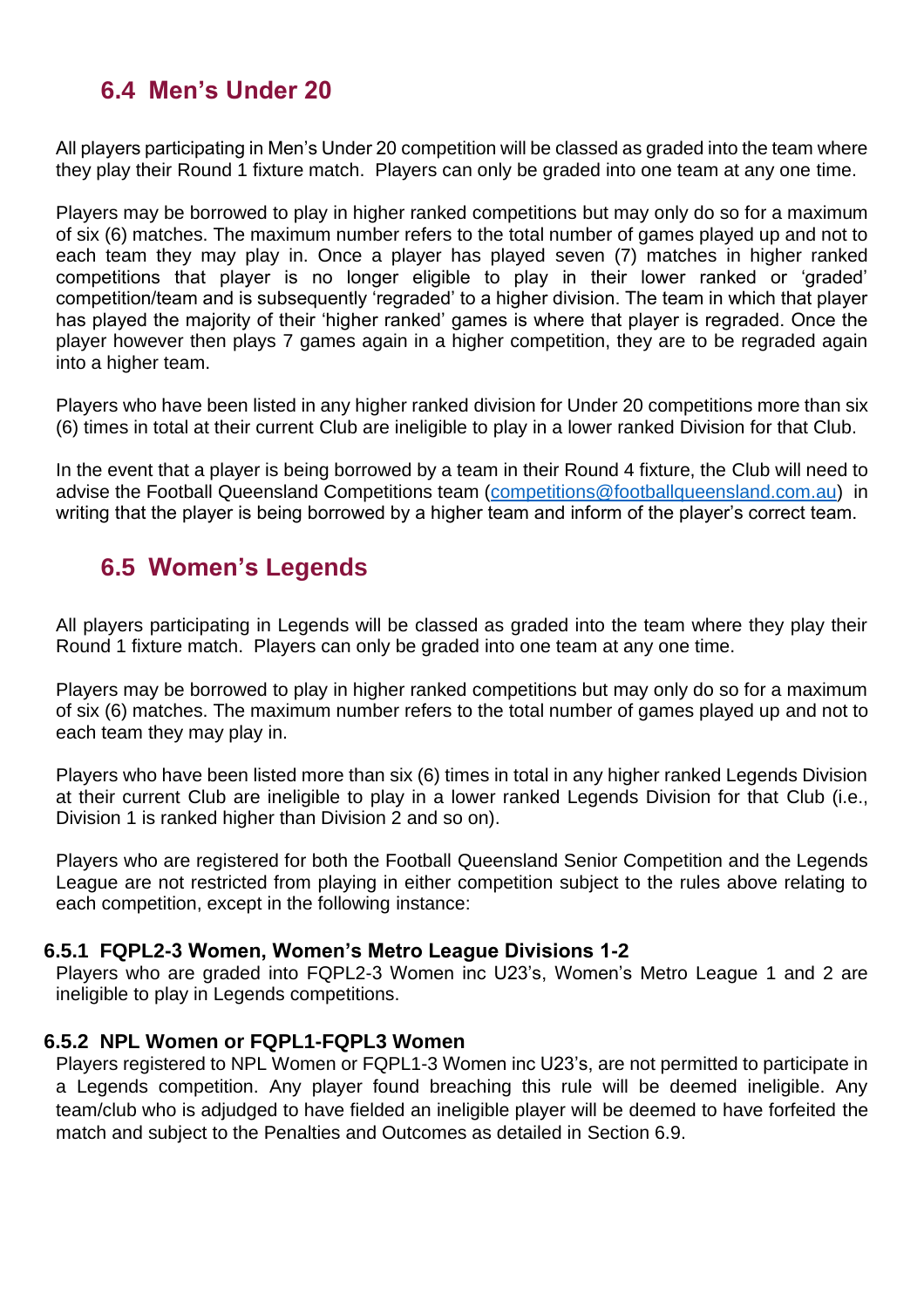Slide tackles are not allowed in Women's Legends. Any player found to be slide tackling during a match will be punished with an indirect free kick to the opposing team. The exception to this will be a slide tackle inside the penalty area, that creates a DOGSO. This will result in a penalty kick.

### <span id="page-39-0"></span>**6.6 Cup Competitions**

Participation in Cup Competitions does not contribute towards the number of times a player may be borrowed into a higher competition.

### <span id="page-39-1"></span>**6.7 Junior Players in Senior Competitions**

Any player eligible to play in the Junior Competition (including those who have received an exception for Extraordinary Circumstances) who has started/been listed/played in any Senior Competition more than six (6) times in total, is then no longer eligible to play in any Junior Competition and will be 'regraded' as a Senior player.

### <span id="page-39-2"></span>**6.8 Exceptions**

Clubs may apply to Football Queensland to allow an exception to these rules in extraordinary circumstances.

<span id="page-39-3"></span>The decision of Football Queensland will be final on whether to allow an exception.

### **6.9 Penalties and Outcomes**

If a player is found to have participated in a match while in breach of any eligibility requirements (e.g., a higher graded player), the player will be deemed to be an ineligible player. The following will apply:

- The match be recorded as a 3-0 win in favour of the opposing team and the points will be awarded to the opposing team (unless the score at the conclusion of the match was of a greater margin in favour of the opposition team).
- Impose a fine, suspend, expel or take whatever disciplinary action it deems necessary against the

offending Club(s), player(s) and official(s), in conjunction with Appendix 1.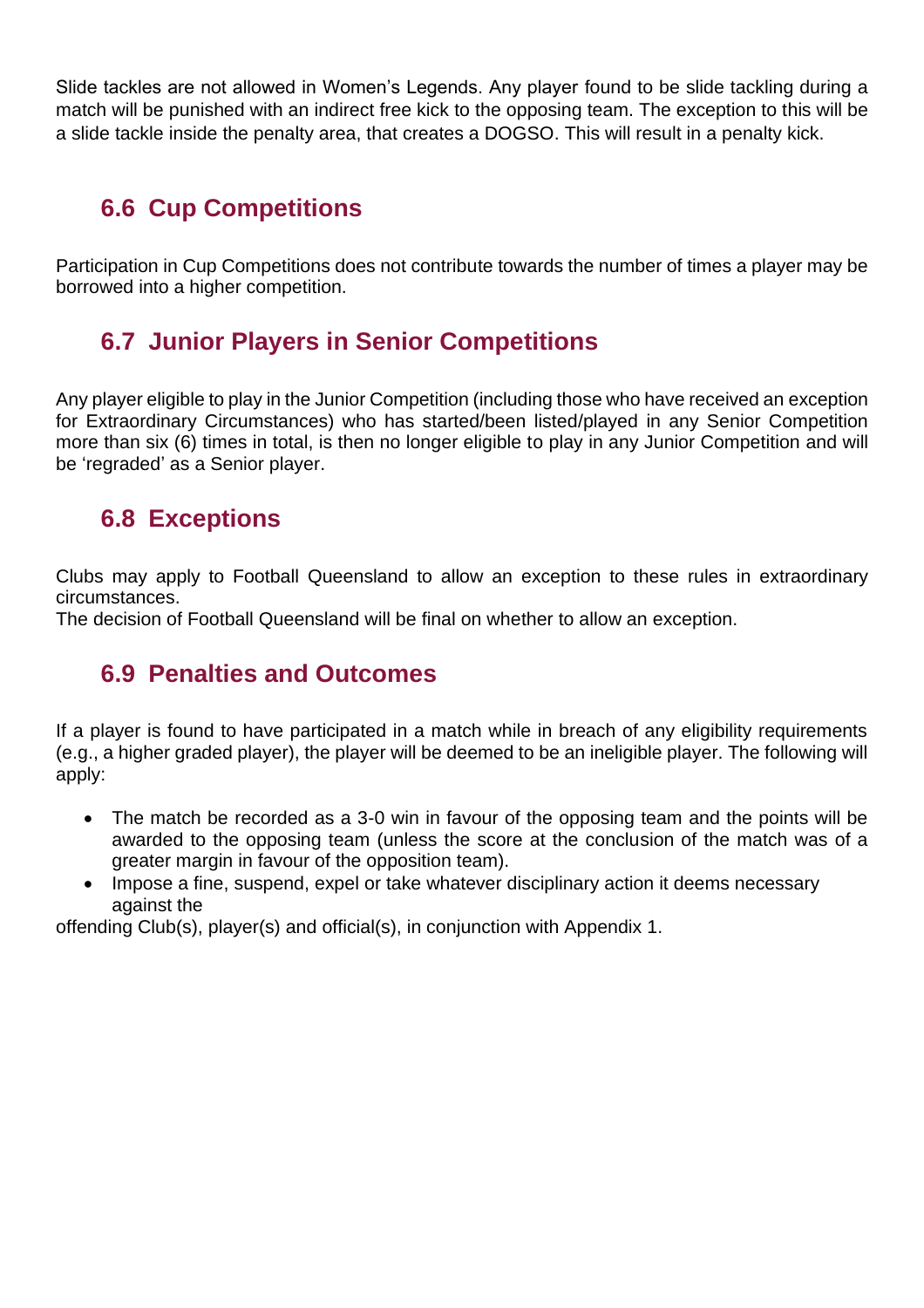### <span id="page-40-0"></span>**7 GRADING, BORROWING & REGRADING OF PLAYERS**

### <span id="page-40-1"></span>**7.0 Grading of Players**

All players participating in Junior competitions will be classed as graded into the team where they play their first fixture match. Players can only be graded into one team at any one time.

In the event that a player is being borrowed by a team in their first fixture, the Club will need to advise the Football Queensland Competitions Team in writing that the player is being borrowed by a higher team and inform of the player's correct team.

### <span id="page-40-2"></span>**7.1 Borrowing of Players**

Registered competition players may be borrowed to play into higher divisions of the same age group, and a maximum of 1 division lower if playing an age group higher but may only do so for a maximum of six (6) matches. The maximum number refers to the total number of matches played up and not to each team they may play in.

Wherever possible, borrowing should occur from a team of a lower division within the same age group. Borrowing from a team in a higher division in the same age group is NOT permitted unless dispensation has been granted by Football Queensland.

If a club is ever in doubt, please contact Football Queensland Competitions, PRIOR to adding players onto team sheets.

In the event that a Club does not have options available to borrow players within the above outlined rules, the Club must apply to Football Queensland for Exception to allow a certain number of players to be borrowed to field no more than 12 players (no more than 2 players can be borrowed). That Exception must be confirmed in writing before the player can take the field of play.

Players in Under 12 teams participating in the Kangaroo grouping are NOT permitted to be borrowed by teams in U13 Division 2 or lower. Teams in U13 Division 2 and lower are able to borrow from teams from the Under 12 Wallaby and Quokka groupings.

In the event that a Club is participating in more than one (1) junior competition within the same division (for example U12 Division 3 North and U12 Division 3 South), those teams will **NOT** be permitted to borrow between them. Additionally, where a Club has two (2) teams in the same competition, those teams will **NOT** be permitted to borrow between them.

Players may be borrowed between gender specific teams and mixed teams for all junior competitions ranging from Under 13 to Under 18. However, from U13-U18, players are not permitted to be borrowed from mixed teams to gender specific teams or vice versa without the consent in writing of Football Queensland. The decision of Football Queensland shall be in its absolute discretion and shall be final and not subject to appeal. The division a player may be borrowed into for dispensation that is granted, is subject to case-by-case review by Football Queensland.

#### **Borrowing a player or players must not advantage the borrowing team's performance when compared with its usual squad.**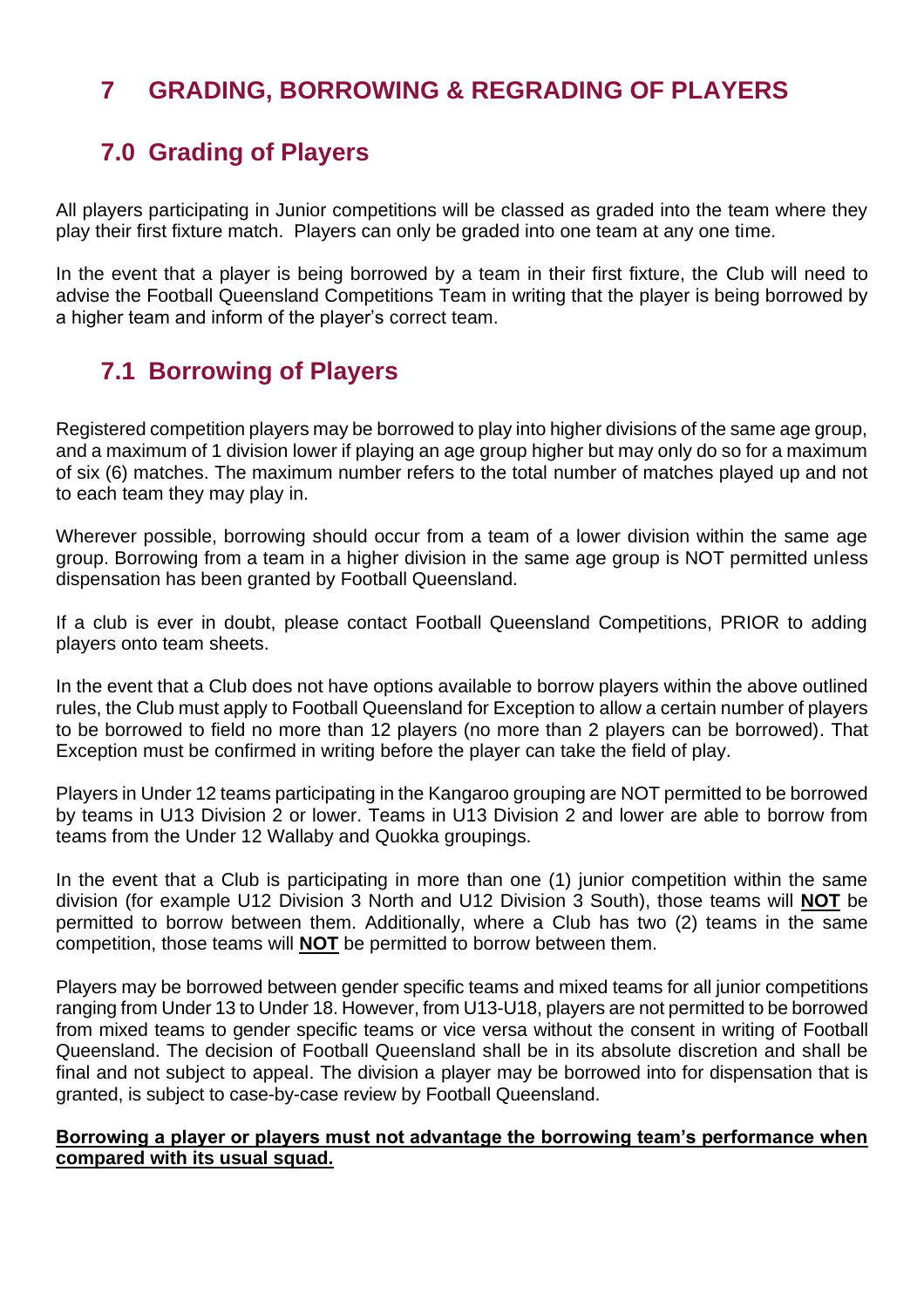### <span id="page-41-0"></span>**7.2 Under 18 Boys and Under 16 or U18 Girls Players**

Players graded into U18 Boys competitions may be borrowed without restriction to play in U23's and First Team for the purposes of development for the player. To be classed as a player in an U18 Boys competition, the player must be listed in an U18 Boys competition for Round 1 of the season, unless prior exemption has been requested to the Football Queensland Competitions Team.

In the event a club does not have an U18 Boys team, clubs may contact Football Queensland for exemption if the player was born between 2004-2006.

Players graded into U16 or U18 Girls competitions may be borrowed without restriction to play in U23's and First Team for the purposes of development for the player. To be classed as a player in an U16 Girls competition, the player must be listed in an U16 Girls competition for Round 1 of the season, unless prior exemption has been requested to the Football Queensland Competitions Team. In the event a club does not have an U16 Girls team, clubs may contact Football Queensland for exemption if the player was born between 2004 - 2007.

Players in U16 or U18 Girls and U18 Boys competitions may be borrowed into Metro competitions, however, borrowing limits will apply. Players who have been listed more than six (6) times in total in any higher ranked Metro Competition at their current Club will become ineligible to play in the U18 competition for the remainder of the season. Please also refer to 5.2 of the Rules of Competition for Division eligibility.

If a player in U16 or U18 Girls and U18 Boys competitions is exceeds the allowable borrows into Metro Leagues and subsequently becomes regraded, they are no longer eligible to play freely between U23's and First Team.

If Clubs are unsure, clarification must be sought from FQ Competitions prior to any players taking the field of play.

### <span id="page-41-1"></span>**7.3 Regrading of Players**

#### <span id="page-41-2"></span>**7.3.1 Regrading Upwards – FQPL Development, NPL Development, NPL Academy**

If a player plays more than six (6) matches for any higher age group within the FQPL Development, NPL Development, NPL Academy; that player is no longer eligible to play in their original age group (they are automatically regraded to the higher age group).

#### <span id="page-41-3"></span>**7.3.2 Regrading Upwards – Divisional Competition Players**

If a player plays more than six (6) matches for any higher age group or division, that player is no longer eligible to play in their original age group or division (they are automatically regraded to the higher age group or division). Should a player have played up in a mixture of competitions (FQPL/NPL and Divisional) in more than six (6) matches, the player's Club is to advise Football Queensland who will rule on the player's eligibility.

#### <span id="page-41-4"></span>**7.3.3 Regrading Downwards**

Clubs may request that a player be regraded downwards at any time. They must submit a request with the requested player's name, age and age group they wish to play into and the reason for the request.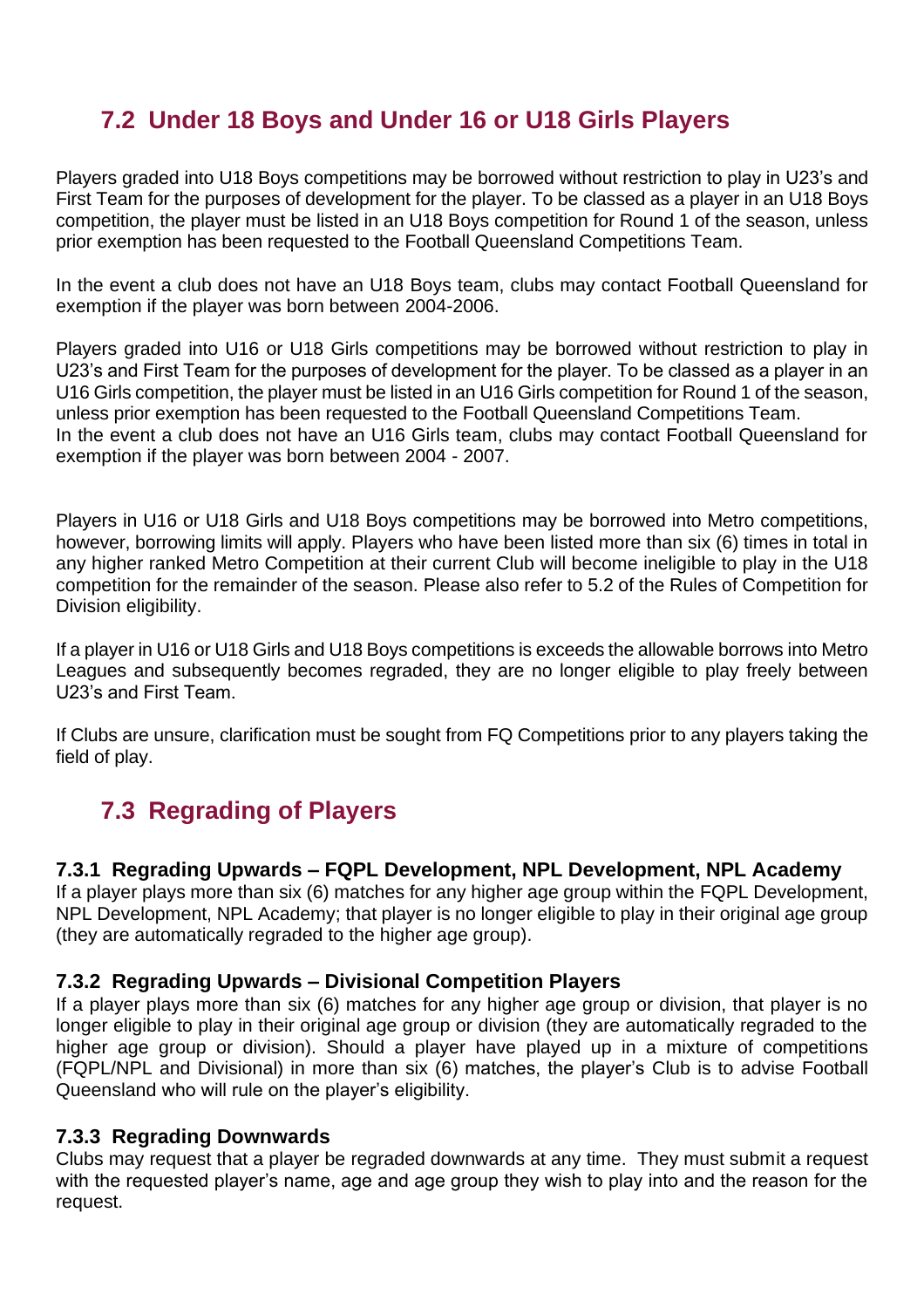If approved, Football Queensland will then confirm the decision in writing to the Club. Please note that until approval is provided, the player cannot participate in any lower grade matches as an eligible player. If approval is granted for a player to be regraded downwards, the player will **NOT** be able to be borrowed into higher ranked teams throughout the season.

### <span id="page-42-0"></span>**7.4 Exceptions**

Clubs may apply to Football Queensland to allow an exception to these rules in extraordinary circumstances.

The decision of Football Queensland will be final on whether to allow an exception. There shall be no appeal from the decision of Football Queensland in respect of the granting of an exception.

### <span id="page-42-1"></span>**7.5 Player Transfers During the Season**

There is no restriction on what division a player is able to take part in should they change Clubs during the fixture season subject to the Rules of Competition.

### <span id="page-42-2"></span>**7.6 Penalties and Outcomes**

If a player is found to have participated in a match while in breach of any eligibility requirements (e.g., grading, borrowing without permission, transfer of player), the player will be deemed to be an ineligible player. The following will apply:

- The match be recorded as a 3-0 win in favour of the opposing team and the points will be awarded to the opposing team (unless the score at the conclusion of the match was of a greater margin in favour of the opposition team).
- Impose a fine, suspend, expel or take whatever disciplinary action it deems necessary against the offending Club(s), player(s) and official(s), in conjunction with Appendix 1.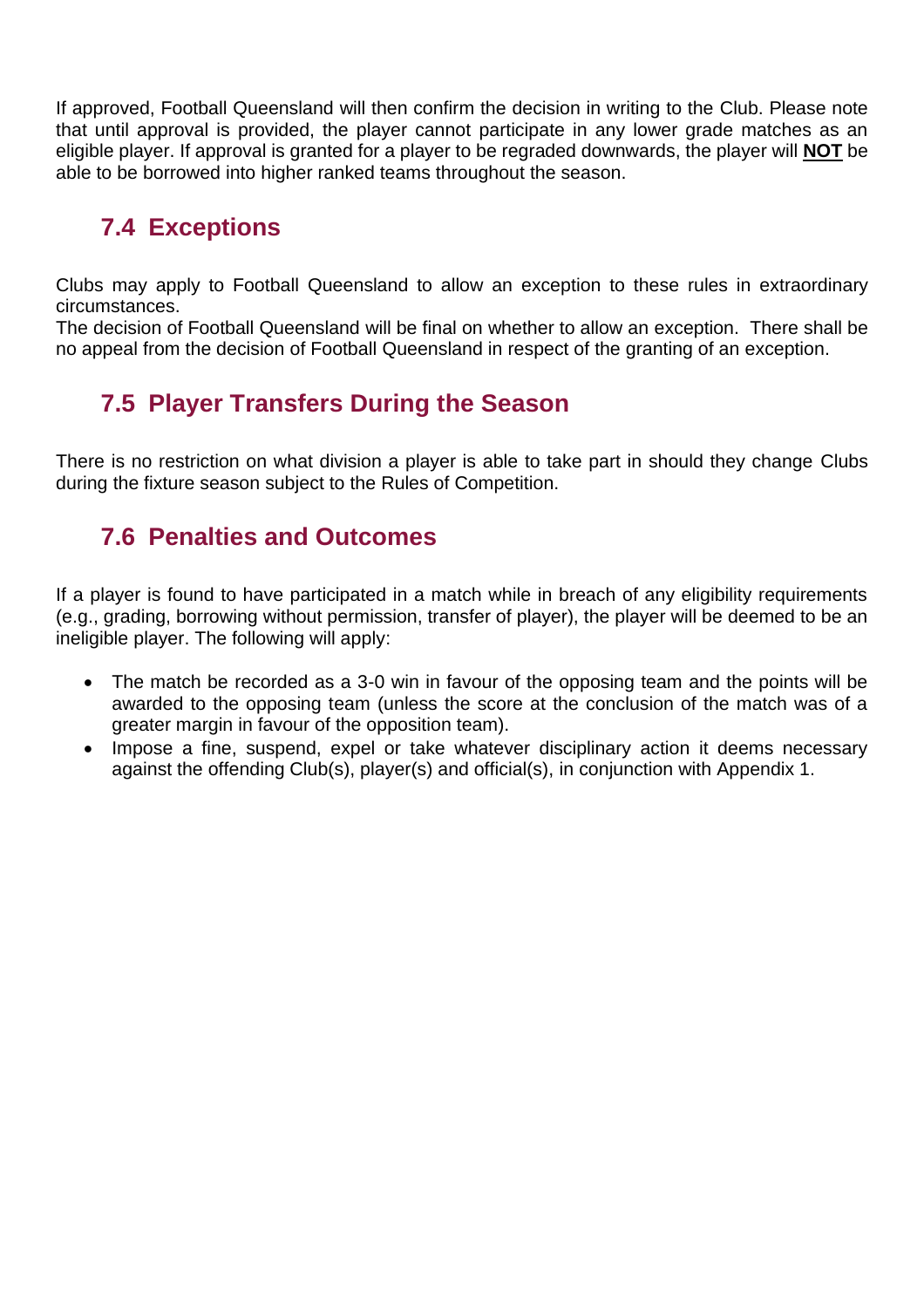### <span id="page-43-0"></span>**8 CLUB RESPONSIBILITIES**

### <span id="page-43-1"></span>**8.0 Facilities/Ground Arrangements**

Each Club must ensure their compliance with the Football Queensland "Playing Facilities Standards" available on the Football Queensland website.

The home Club must ensure:

- The ground is correctly marked, including the technical area
- That if portable goals are used, they are anchored as per the Australian Standards
- It provides suitable goal nets, safely fastened or pegged to the ground and corner flags
- It provides toilet facilities and dressing room facilities that are hygienic and clean
- It has adequate refreshment/canteen facilities open to the public
- It provides a safe environment for players, officials and spectators
- It provides a Referee's Room where referees can rest and leave their belongings while officiating

The dimensions of the playing field shall conform to the Laws of the Game and preferably shall be consistent with the dimensions specified in the Laws for International matches. Any Club whose facilities do not meet the requirements specified may be fined, suspended or have its home fixtures played away. The minimum acceptable dimensions for the Premier Leagues (Men's & Women's) are 90 metres (100 yards) long and 60 metres (66 yards) wide.

In the event that the HOME team's ground is not ready, in the opinion of the match officials, to commence a fixture or finals match **by 15 minutes after the scheduled kick-off time;** will be deemed to have forfeited the match and will be subject to the Penalties and Outcomes as detailed in Section 3.12.

### <span id="page-43-2"></span>**8.1 Field Lighting**

Clubs wishing to host twilight and night fixtures during the season must ensure their venue complies with the Football Queensland Facilities Lighting Standards. The club is to submit a certified field lighting audit to Football Queensland for each field (as desired) prior to the season's commencement and have received approval for competition play by Football Queensland. Certification is based on an audit of the lighting system by a qualified lighting consultant/electrician and the Club is to pay the cost of the audit. This applies to any fixtures wishing to be scheduled after 3:15pm during the season.

Clubs involved in Football Queensland competitions that wish to hold matches at night (requiring lighting) must have a field that meets the Australian Standards of lighting for football matches [AS 2560.2.3-2007 Sports lighting - Specific applications - Lighting for football (all codes)] and comply with the "Football Queensland Facilities Lighting Standards".

This standard requires a Minimum Service Illuminance (Average) of 100 LUX with a Minimum Uniformity 1 (Min: Ave) of 0.5, a Minimum Uniformity 2 (Min: Ave) of 0.3 and Maximum Glare Rating of 50 for competition matches.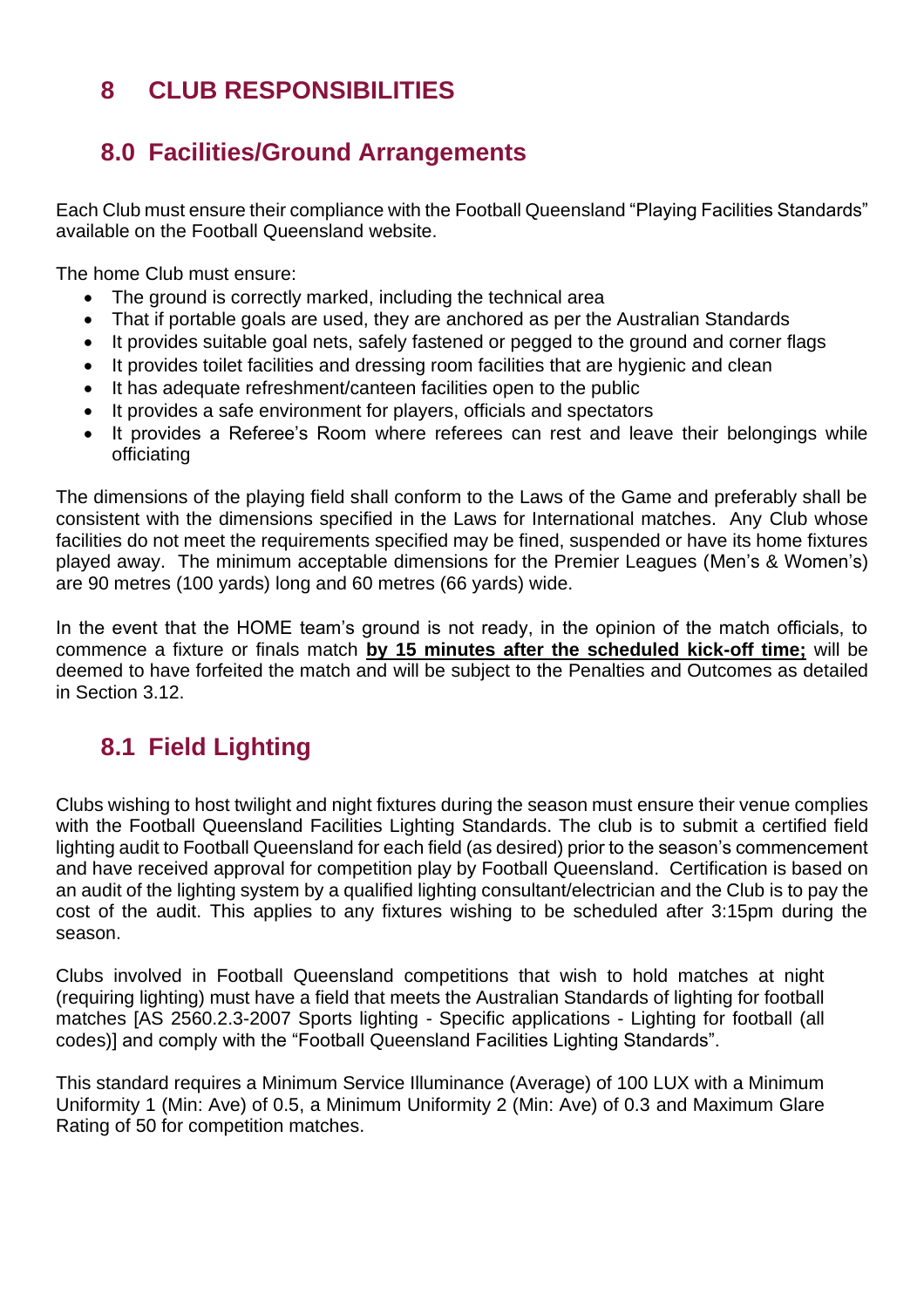### <span id="page-44-0"></span>**8.2 Technical Area**

Each Club must have Technical Areas clearly marked as stipulated by FIFA guidelines and provide sufficient seating to allow all personnel to be seated during the match. The Technical Area must be positioned inside or on the fence line (where grounds are fenced) or at a maximum of two (2) metres from the touch line at unfenced grounds. Any structure must be at least two (2) metres from the touch line.

- A maximum of ten (10) persons are permitted to be within the confines of the Technical Area. This can include the coach, assistant coach, the substitutes and team trainer or medical staff.
- Team Officials must be selected on the virtual match sheet, to be allowed in the Technical Area.
- Only one person at a time is authorised to convey tactical instructions during the match.
- The coach and other officials must remain within the confines of the Technical Area, except in special circumstances, for example, a team physio or doctor entering the field of play, with the referee's permission, to assess an injured player.
- All substitutes must be seated within the technical area. They must wear bibs or an alternative-coloured uniform to both team strips and are permitted to warm up outside of the technical area. When warming up, substitutes are requested to choose an area furthest from the opposing team.
- All occupants must behave in a responsible manner. The match official has the right to expel any person from the technical area at any time as he or she sees fit. The game will not recommence until that person has left the playing field and surrounds to the match official's satisfaction.
- Smoking or the consumption of alcohol within the confines of the playing barrier fence is strictly prohibited. This includes the team bench within the Technical Area and all of its occupants, including players, coaching staff, Club marshals and officials.
- The penalty for breach of this clause shall be as per Appendix I.

### <span id="page-44-1"></span>**8.3 Team Officials**

Football Queensland requires that all Team Officials be registered via the Play Football registration system in accordance with the registration regulations and in alignment with the expectations of players.

Team Officials must be listed on the team sheet, to be allowed in the Technical Area. ID Cards must be worn by Team Officials at all times when in the Technical Area. ID Cards will be created and distributed to Clubs based on the registrations created in Play Football. If a Team Official is not registered, an ID card will not be generated. The match official has the right to expel any person from the technical area if they cannot produce their ID Card.

Clubs are accountable for their appointed Team Officials (Coaches, Managers, and Medical staff) and they should be made aware that they are governed by a Code of Conduct. Penalties of suspension of Team Officials, fines, and other penalties and outcomes can be levied upon Clubs, where it is found that Team Officials have breached the Code of Conduct.

It is the Team Officials' responsibility to ensure:

- The team has minimum number of seven (7) players to commence the match
- That the team **does not list** more than the allowable players on the Match Sheet
- All players taking the field are eligible to play
- All players taking the field of play are listed on the Match Sheet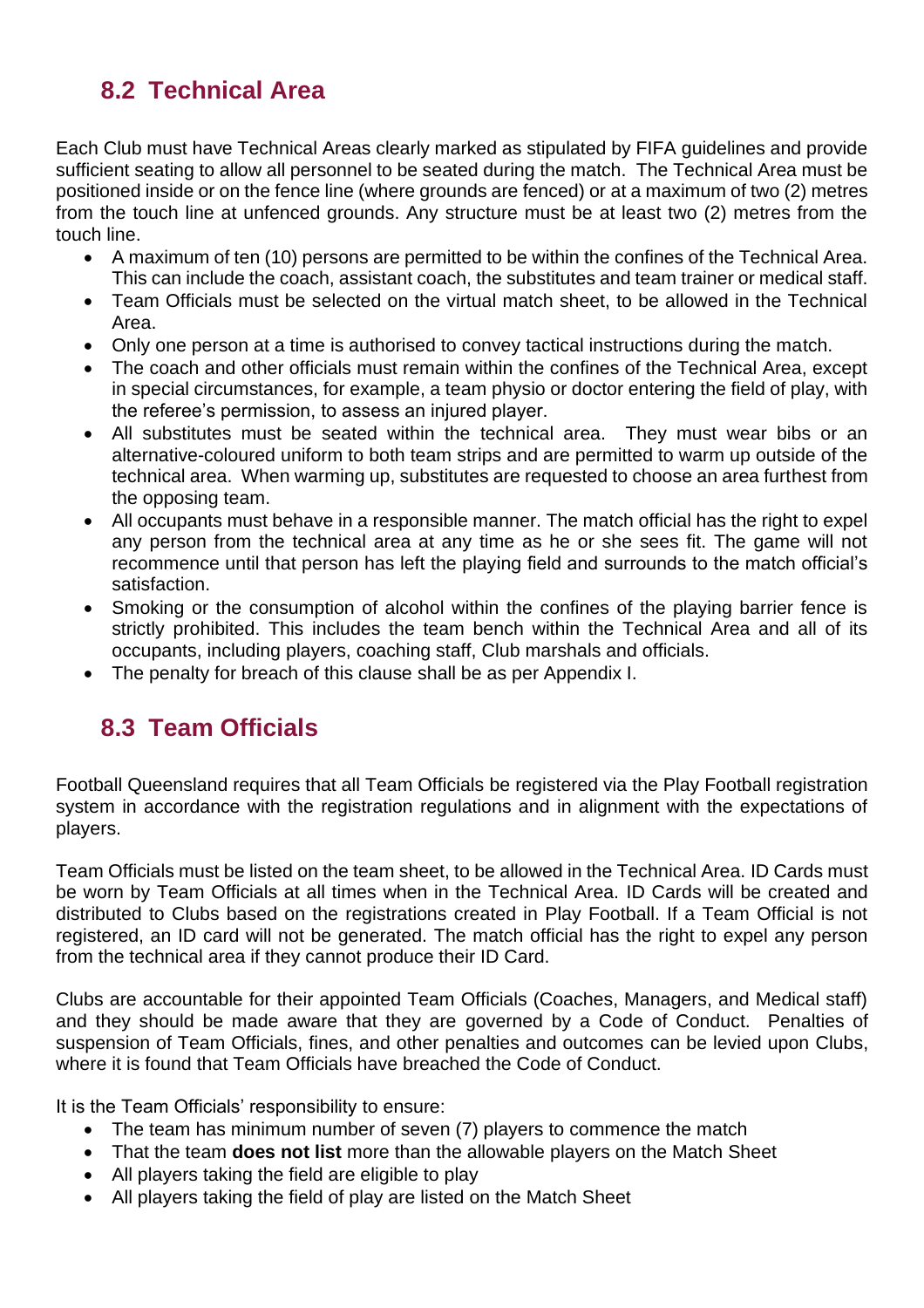• All players are ready to commence the fixture at the scheduled kick-off time

Team Officials are also responsible for players' behaviour before, during and after any game.

If a Team Official is not registered, that team is liable to be fined per Football Queensland's discretion. Football Queensland's determination on this is in its absolute discretion and final and not subject to appeal.

<span id="page-45-0"></span>The penalty for breach of this clause shall be as per Appendix I.

### **8.4 Ground Officials & Team Marshals**

It is the responsibility of the home Club to provide sufficient Ground Officials who must be in clearly identifiable uniform and must identify themselves to the appointed Match Official prior to the match. The expectation is a minimum of one (1) Ground Officials per scheduled fixture.

Ground Officials are to be visible at all times and must be designated to provide an escort to all match officials before kick-off, at half time and full time.

A Ground Official cannot be the Coach or Manager whose game is in progress on the park, nor can the Ground Official be the Canteen Supervisor. Any club found in breach of this is liable to be fined per Appendix 1. A Match Official may refuse to commence a fixture if there is no Ground Official present.

It is the responsibility of each participating teams to supply a team marshal who is responsible for ensuring the behaviour of their respective supporters is acceptable, and in accordance with the FA Spectator Code of Conduct. The penalty for breach of this clause shall be as per Appendix I.

The Ground Official must:

#### **Before the Match**

- Upon arrival of the Referees, make known to them that you are the Ground Official in case they need assistance.
- If an official Referee is not present, ensure that a Referee is arranged either by the Club or by consent of the two teams playing.
- Escort the Referee and Assistant Referees to the field of play.

#### **During the Match**

- Ensure that the spectators' behaviour is orderly and is not abusive to the Referee or his Assistants, players or other spectators.
- Direct and assist any ambulance if called to attend a player or any other person.
- Escort the Referee and Assistant Referees to and from the field of play at the half-time break.
- Be of assistance wherever possible, if required.

#### **After the Match**

- Ensure the Referees' safety at all times.
- Ensure that both teams leave the grounds in a proper and orderly manner.
- Escort the Referee and Assistant Referees from the field of play.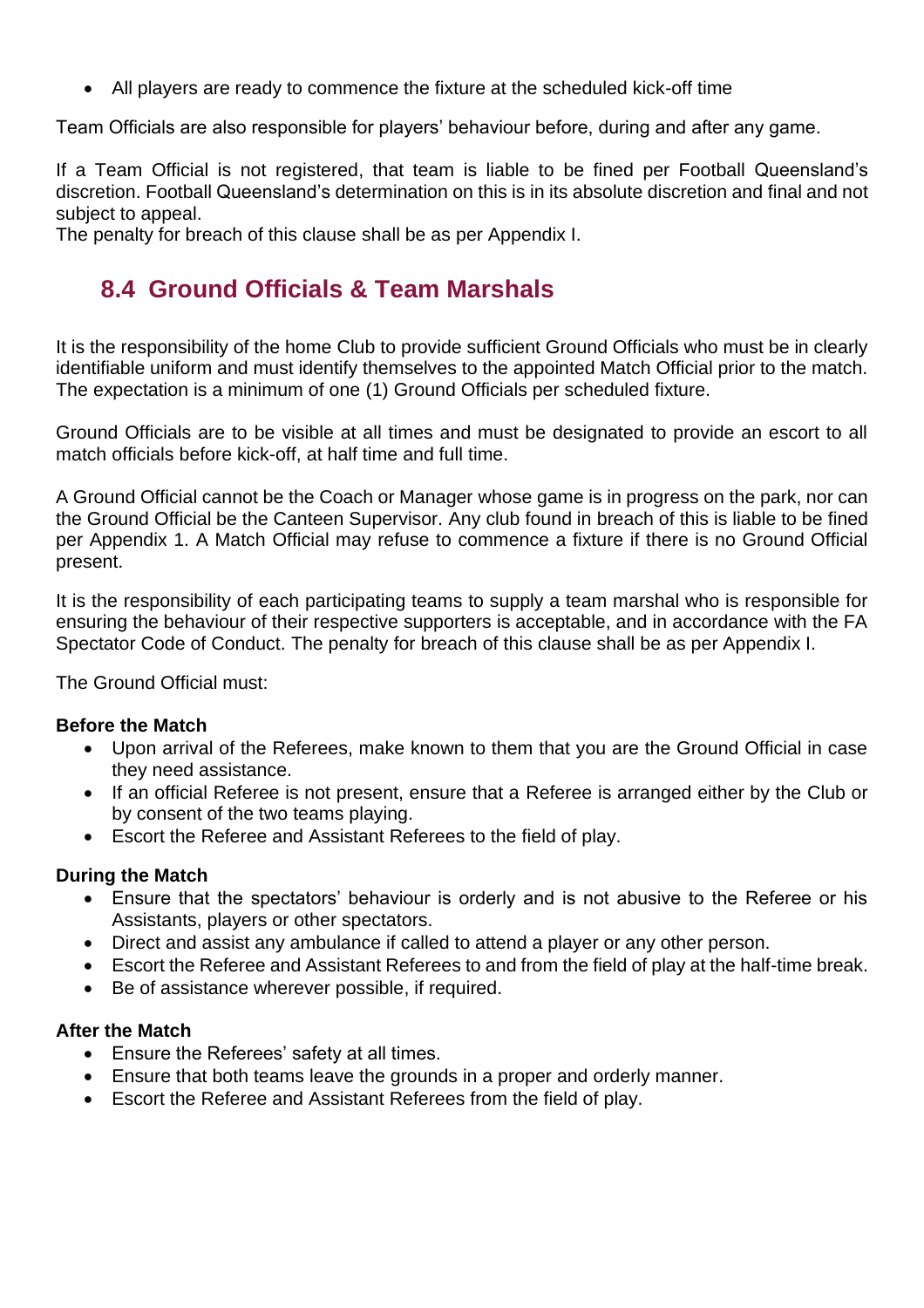### <span id="page-46-0"></span>**8.5 Admittance To Grounds**

Clubs must honour all honorary admission passes issued by Football Australia & Football Queensland.

### <span id="page-46-1"></span>**8.6 Match Officials' Fees**

All match officials' fees will be invoiced to the Club on a weekly basis, where applicable.

#### <span id="page-46-2"></span>**8.6.1 All Competitions**

- Fixtures fees are paid by the Home Club
- Elimination/Qualifying, Semi and Preliminary Finals fees will be shared equally by competing teams.
- Grand Finals fees will be paid by Football Queensland
- <span id="page-46-3"></span>•

### **8.7 Playing Strips**

All Clubs must nominate a "Home" and "Alternate" strip on the official Club affiliation form. The alternate strip must be of a different colour (this applies to shirts, shorts and socks) to the nominated home strip. **Teams must either wear the full "Home" or "Alternate" strip that has been nominated to Football Queensland.** A Kit Guide is available on the Football Queensland website, but is subjective to submission from Clubs.

All playing strips must have clearly visible numbers on the back of the jerseys. Goalkeepers may play without a number.

In the event the player's uniform or attire has blood on it, the referee will instruct that player to change their attire before being permitted to re-join the game. Should the injured player be required to change their shirt, then the referee will show discretion in allowing the player to wear an alternative numbered or unnumbered shirt if necessary. The team manager and referee will be required to manually amend the team sheet post-match.

Sponsorship advertising on playing strips shall conform to the Football Queensland guidelines.

Goalkeepers can wear any colour provided it does not clash with either team or Referee/Assistants. **NB - Goalkeepers MUST NOT wear replica strips.**

#### <span id="page-46-4"></span>**8.7.1 FQPL2-3 Women, FQPL3-6 Men inc U23's**

All first named Clubs will be deemed the "HOME" team and will play in their nominated Home colours. In the event there is a clash of colours, it is the responsibility of the "**AWAY" team** to change to an alternate strip.

In the event that any parts of either team's kits clash after changing, a combination of Home and Alternate strips must be worn to avoid any clash.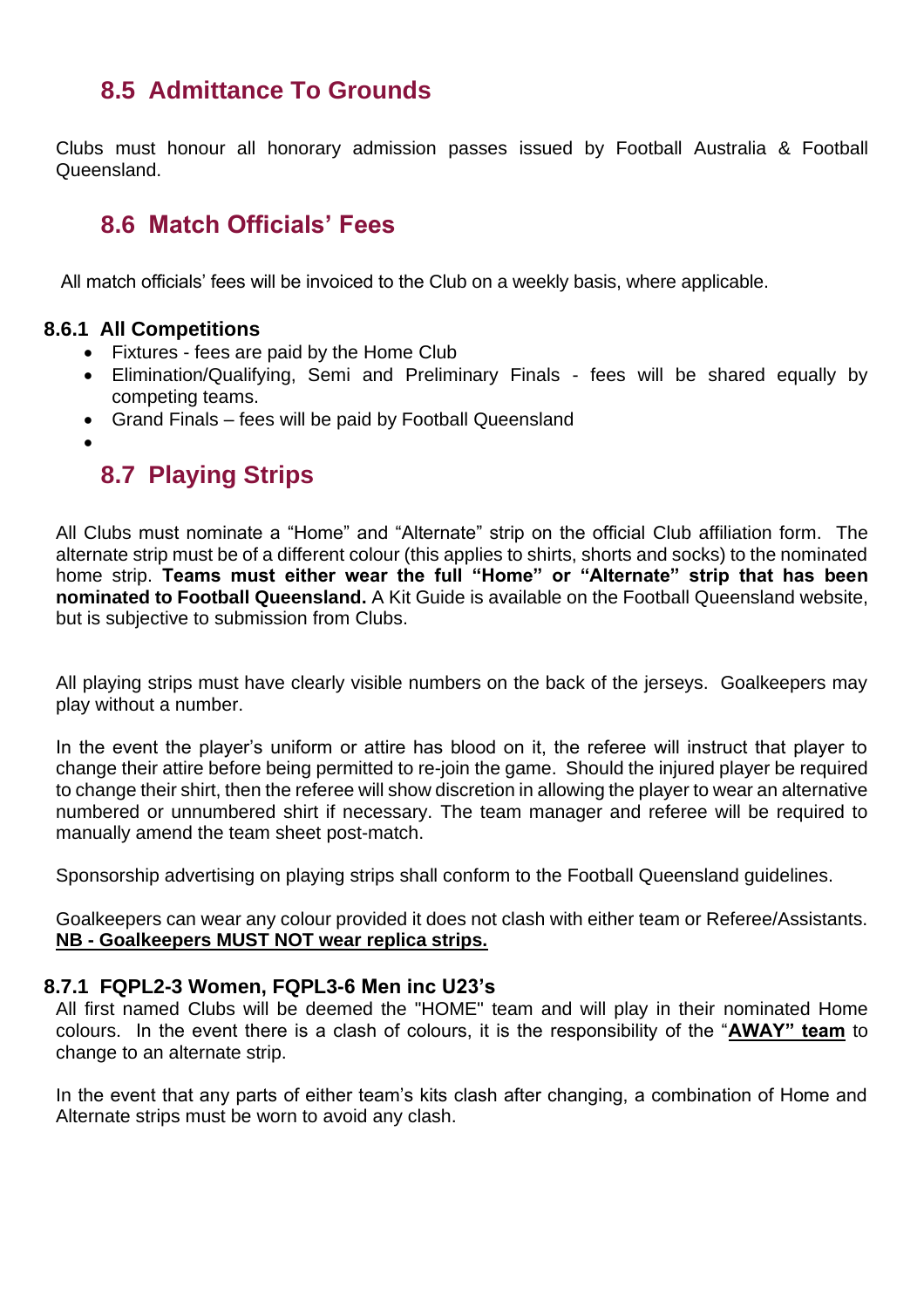#### **AWAY teams must take their alternate strip (shirts, shorts and socks) to every match and will be required to change if the appointed Match Official requests it as per requirements listed below in 8.8.3.**

Team Managers should check the strip worn by their opponents to avoid the likelihood of a clash. The penalty for breach of this clause shall be as per Appendix I.

#### <span id="page-47-0"></span>**8.7.2 Senior Metro Leagues, Under 20, Women's Legends & U13-U18 Junior Competitions**

All first named Clubs will be deemed the "HOME" team and will normally play in their nominated colours. In the event there is a clash of colours, it is the responsibility of the **"HOME" team** to change to an alternate strip.

Junior teams are not permitted to advertise any alcohol or tobacco related products on their playing strips.

#### <span id="page-47-1"></span>**8.7.3 Table of Permitted Clashes of Playing Strip**

Clubs and Match Officials should refer to the following table which lists which items of the strip are permitted to clash for different Leagues.

|               | <b>NPL MEN.</b><br><b>NPL WOMEN</b> | <b>FOPL1-2 MEN</b><br><b>FOPL1 WOMEN</b> | FOPL3-6 MEN<br>FOPL2-3 WOMEN | <b>COMMUNITY SENIORS.</b><br><b>MASTERS, LEGENDS</b> | <b>COMMUNITY JUNIORS</b> |
|---------------|-------------------------------------|------------------------------------------|------------------------------|------------------------------------------------------|--------------------------|
| Jersey        | No clash permitted                  | No clash permitted                       | No clash permitted           | No clash permitted                                   | No clash permitted       |
| <b>Shorts</b> | No clash permitted                  | No clash permitted                       | No clash permitted           | Clash Permitted                                      | <b>Clash Permitted</b>   |
| <b>Socks</b>  | No clash permitted                  | No clash permitted                       | Clash permitted              | <b>Clash Permitted</b>                               | <b>Clash Permitted</b>   |

If a Competition Fixture does not commence due to an inability to resolve a clash of strips, and it can be established that a Club did not comply with the requirements above, the offending Club may be deemed to have forfeited the match and will be subject to the Penalties and Outcomes as detailed in Section 3.12.

Should a Match Official proceed with a match in which a Club has not complied with the requirements above, the Match Official is to report this to Football Queensland and the offending Club will be fined and provided with a warning. If any team within the offending Club repeats the same offence they will be penalised with a forfeit (See Appendix I).

### <span id="page-47-2"></span>**8.8 Match Balls**

The host Club shall provide three (3) footballs of correct size and in good order and condition for each match. The size of the match balls shall be as follows:

| <b>Competition</b> | <b>Match Ball Size</b> |
|--------------------|------------------------|
| Under 13           | Size 4                 |
| Under 14 - Senior  | Size 5                 |

Clubs should refer to the Memo issued by Football Queensland regarding the minimum standard ball for each competition.

The penalty for breach of this clause shall be as per Appendix I.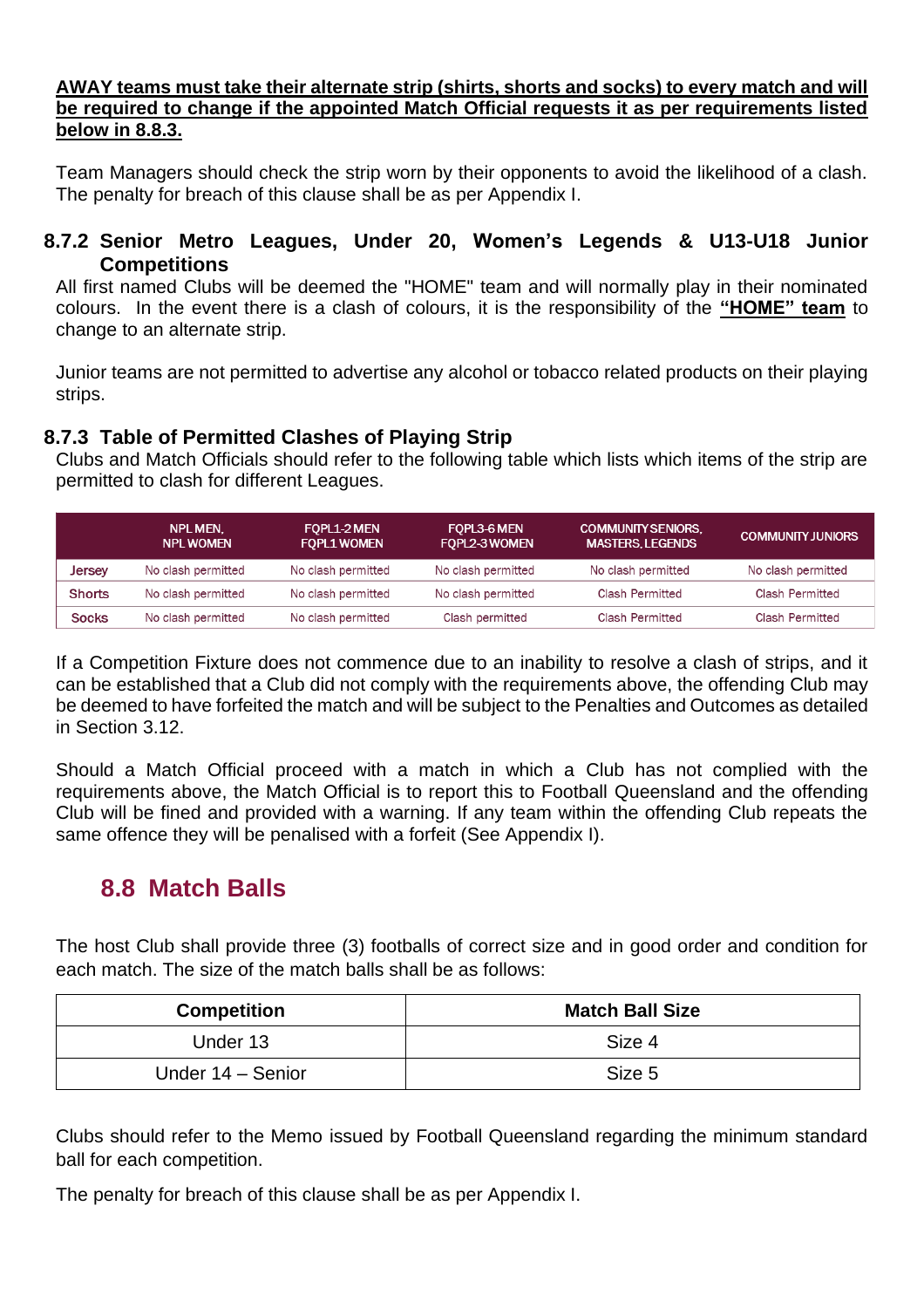### <span id="page-48-0"></span>**8.9 Results of Fixtures**

The results of each match must be confirmed in SEQ Team Sheets by both participating teams. **Both** teams must enter the results **by 9.00am on the Tuesday following the** weekend matches (Fri-Sun) and **by 9.00am the following day** for mid-week matches (Mon-Thu).

#### **8.9.1 3-2-1 Voting Process**

<span id="page-48-1"></span>In 2022, Coaches are required to vote for the opposition team's best players in a 3-2-1 format. Team Coaches and Managers are responsible for submitting their team's 3-2-1 votes after each match (home and away). The Coaches votes for FQPL2-3 Women and FQPL3-6 Men must be entered in the electronic teamsheets by 9am on the Monday following the weekend's fixtures (or the day following a midweek fixture).

Football Queensland may impose a fee of \$50 to Clubs that fail to confirm their information within the required timeframe

(See Appendix I).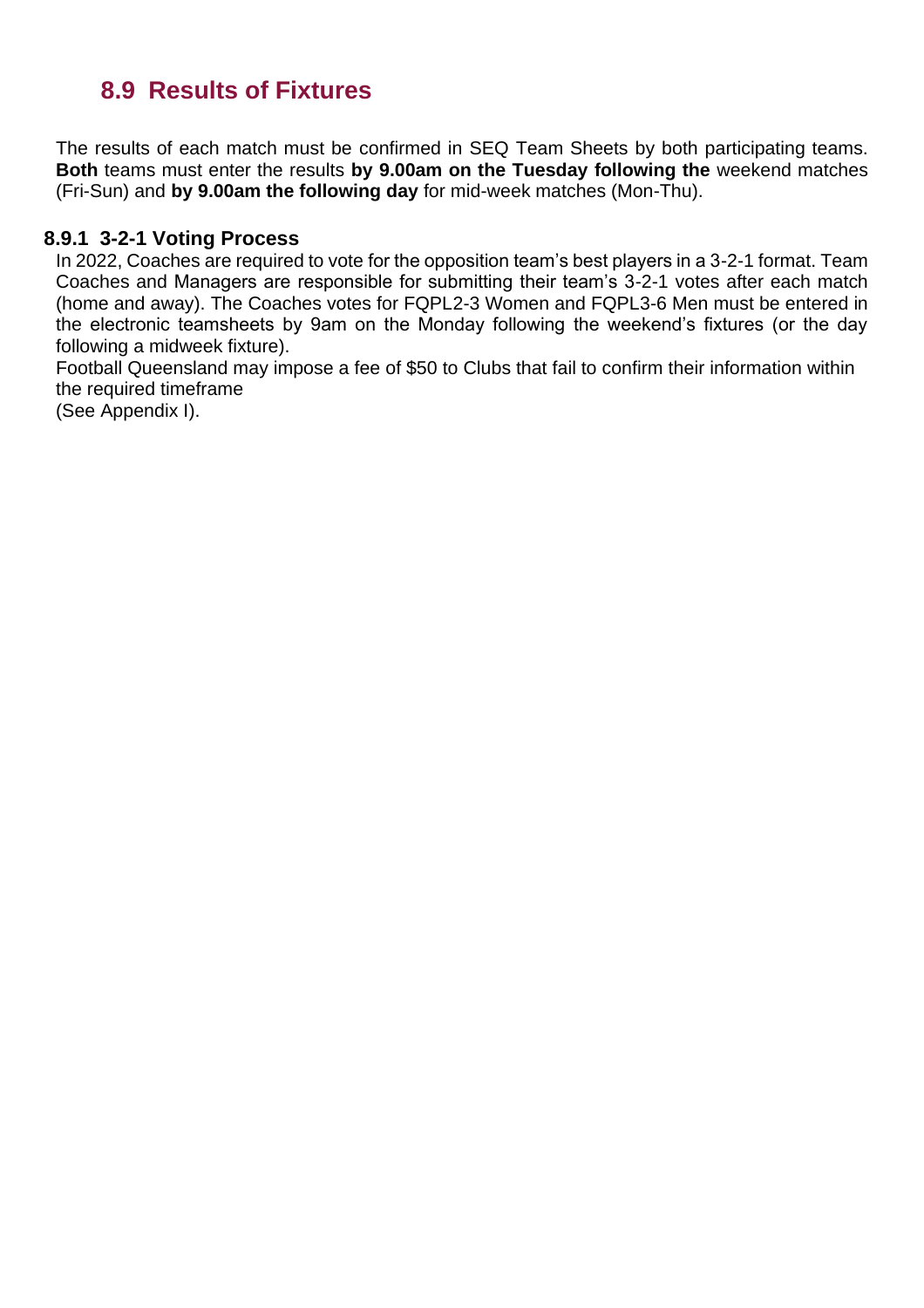### <span id="page-49-0"></span>**9 WET WEATHER**

### <span id="page-49-1"></span>**9.0 General**

#### **All correspondence by Football Queensland sent to Clubs in relation to wet weather shall be deemed to have been received by Clubs.**

It is therefore essential for Clubs to do the following:

- Ensure your Contacts for the Club are up to date with Football Queesnland's Club Contacts and in Play Football (under the Organisation menu)
- Ensure the contact(s) has a supplied a mobile phone number with their contact details to Football Queensland.

<span id="page-49-2"></span>Each Club is only responsible for notifying their own Club members of field closures.

### **9.1 Mid-week & Friday Night Cancellations**

When the decision is made by a Club to close fields as a result of wet weather, Clubs must contact Football Queensland no later than **4:00pm** on the afternoon of the match. The **HOME** Club is responsible for deciding if matches are to proceed.

If any matches are called off, the **HOME** Club is required to **EMAIL** Football Queensland (**competitions@footballqueensland.com.au**) with this advice (**NO voicemail messages**).

If the situation arises where conditions deteriorate after **4:00pm**, Clubs are to text the Wet Weather number to discuss the options – do **NOT** send an email.

If matches have not been postponed **by 5:00pm**, it is then the Referee's decision, on arrival, as to whether matches are to go ahead.

#### <span id="page-49-3"></span>**9.1.1 Notification Process for weeknight matches (including Friday night)**

Matches postponed will be listed in either the "JUNIOR GROUND CLOSURES" section and/or the "SENIOR GROUND CLOSURES" section (under "Wet Weather") on the Football Queensland website (Opposing Clubs will NOT be advised unless kick off is within an hour of Football Queensland being notified).

If any **HOME** Club does not abide by the Wet Weather Procedures, they may be deemed to have forfeited the match and will be subject to the Penalties and Outcomes as detailed in Section 3.12.

### <span id="page-49-4"></span>**9.2 Saturday & Sunday Cancellations**

The **HOME** Club is responsible for deciding if matches are to proceed in the event of wet weather. If the decision is made to cancel the match because of the condition of the field, the **HOME** Club is required to **text** Football Queensland on the Wet Weather Number no less than two (2) hours prior to the kick-off time, of the first scheduled match of the day. In the event of an 8:30am kick off, the home club is required to advise Football Queensland by 6:30am.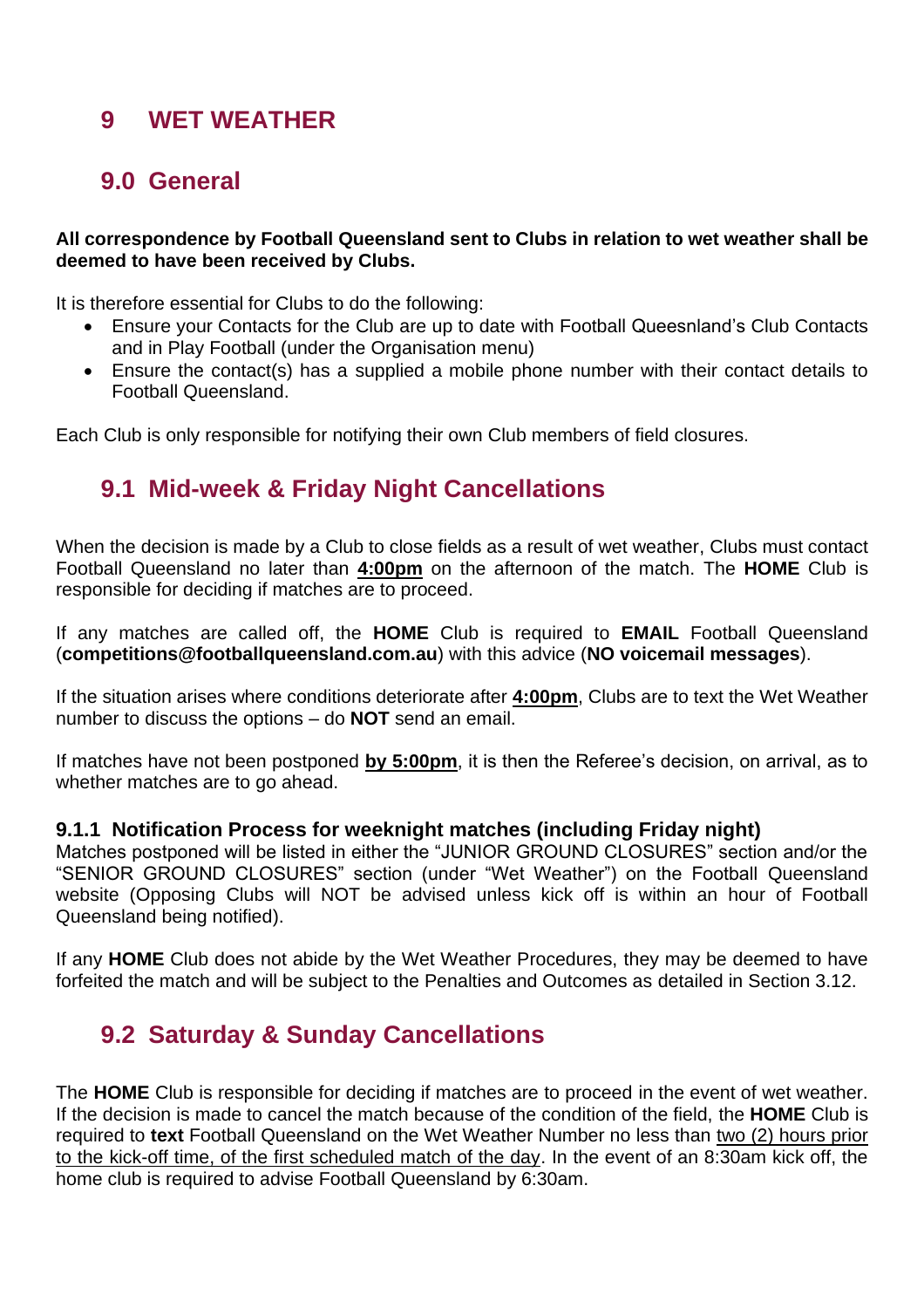If the situation arises where conditions deteriorate after these times and a decision is made to cancel the match due to wet weather then, Clubs are to text the Wet Weather Number to discuss the options – do **NOT** send an email.

If matches have not been postponed after following the above procedure, it is then the Referee's (this includes Club referees) decision, on arrival, as to whether matches are to go ahead. Should the Referee postpone matches, the **HOME** Club must notify (**by text**) the Wet Weather Number.

#### **9.2.1 Notification Process For Weekend Matches**

<span id="page-50-0"></span>Matches postponed will be listed in either the **"JUNIOR GROUND CLOSURES"** section and/or the **"SENIOR GROUND CLOSURES"** section (under "**Wet Weather**") on the Football Queensland website. (Clubs will NOT be advised by SMS unless kick off is within an hour of Football Queensland being notified).

If any **HOME** Club does not abide by the Wet Weather Procedures, they may be deemed to have forfeited the match and will be subject to the Penalties and Outcomes as detailed in Section 3.12.

### <span id="page-50-1"></span>**9.3 Complete Weekend Cancellation (Junior Competitions Only)**

If Football Queensland declares the cancellation of a complete fixture weekend due to extreme weather events, all fixtures may be declared as 0-0 draws.

Any matches which were completed during a "declared" weekend will be declared as 0-0 draws.

Football Queensland may decide to play or replay any matches from a "declared" weekend, where necessary.

### <span id="page-50-2"></span>**9.4 Extreme Weather Conditions**

In Extreme Weather conditions, Football Queensland or the appointed Match Official reserves the right to postpone, delay or abandon any fixture. If the appointed Match Official postpones, delays or abandons any fixture, they must submit a report to Football Queensland. Should a fixture be postponed or abandoned, please see Section 3 for information on how to reschedule.

All Clubs, players, Team Officials and Match Officials are requested to review Football Queensland's Extreme Weather policy.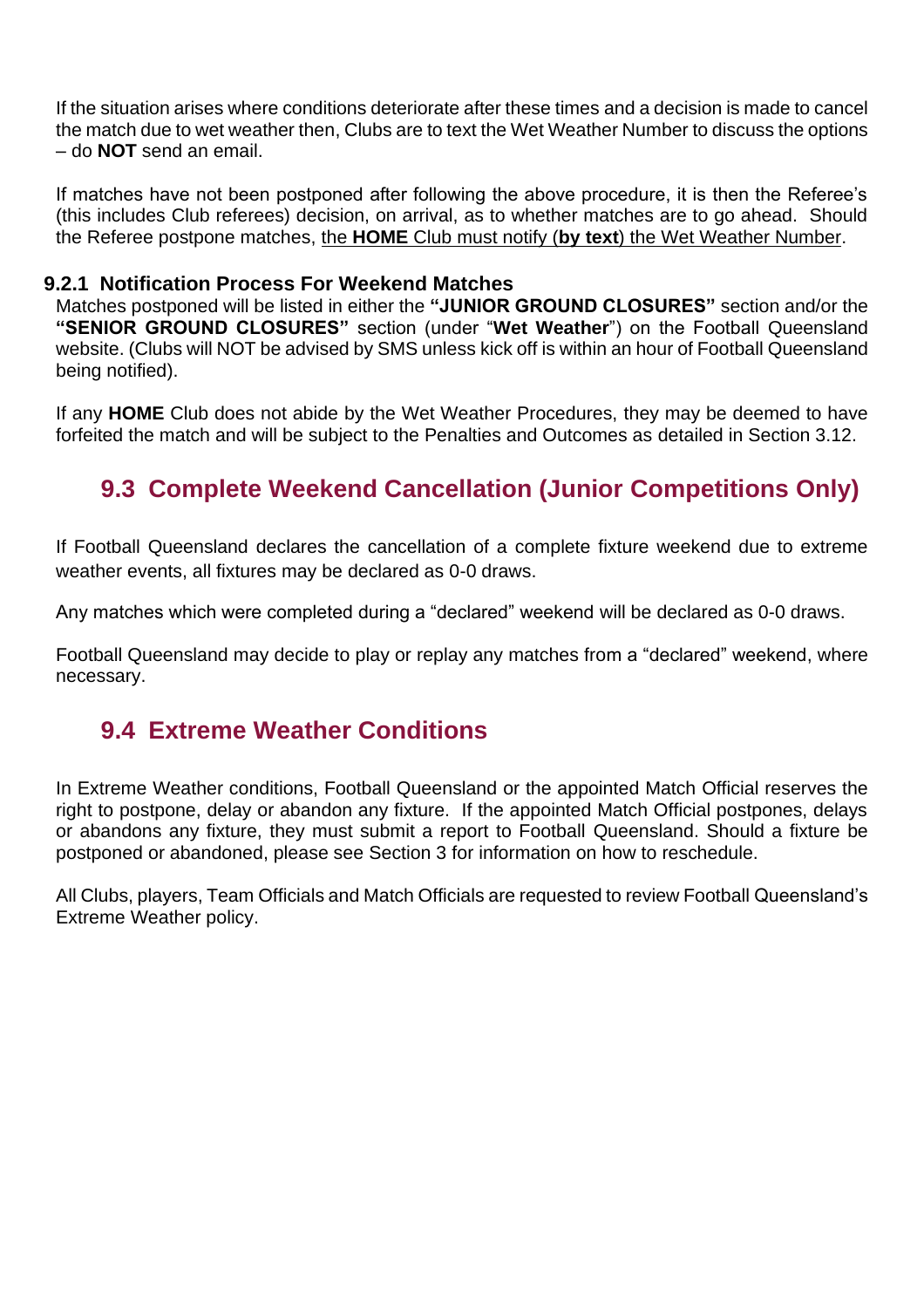### <span id="page-51-0"></span>**10 MATCH OFFICIALS**

### <span id="page-51-1"></span>**10.0 Non-Attendance of Match Official**

Should the appointed Referee fail to honour their appointment, then the next most senior Match Official will be appointed to take charge of the fixture, provided they are qualified to officiate the match in question. In the event of an appointed Referee failing to honour their appointment, please text the Wet Weather number to advise.

In the event the appointed Referee is late on arrival, then the replacement Match Official will take charge of the fixture until the appointed Referee is ready to take over.

In circumstances where only one Assistant Referee has been appointed, **the home team is requested to provide a Club Assistant to assist the Referee**. If necessary, the away Club may be asked to provide an Assistant. However, the game cannot start without two Assistants if the Referee requests them.

In circumstances where no Assistant Referees have been appointed, **the home team is requested to provide two Club Assistants to assist the Referee**. If necessary, the away Club may be asked to provide an Assistant. Please note, the game should not start without 2 Assistants, however this decision will be at the Referee's discretion.

If the parties can't agree on the above, but there is a Referee who has the appropriate accreditation, he shall referee the game, which must he played.

If non-attendance of a match official means that a match official under the age of 18 is the only match official, then that match official is not permitted to officiate in that match without Football Queensland permission.

### <span id="page-51-2"></span>**10.1 Unavailability of Match Official**

In the event no registered Match Official is present to take charge of the fixture, then the designated "Home" Club shall appoint a Match Official to take charge of the fixture. This Match Official has the same powers as a registered Match Official. Once a game has commenced, neither team can change their agreement to the appointed Match Official. In the event of an appointed Referee failing to honour their appointment, please text the Wet Weather number to advise.

#### <span id="page-51-3"></span>**10.1.1 Senior Competitions**

If the home team is unable to provide a Match Official, the away team may provide the Match Official. If neither team is able to provide a Match Official, they may choose to postpone the match. This should be advised to Football Queensland as soon as possible. Both teams must agree within five (5) working days on a date for the rescheduling of the match and advise Football Queensland. If a reschedule is not agreed upon within this time, a 0-0 draw may be recorded as the result of the match. Football Queensland reserves the right to reschedule the match.

#### <span id="page-51-4"></span>**10.1.2 Junior Competitions**

All Clubs are expected to fulfil all fixtures regardless of whether a Match Official is present to take charge.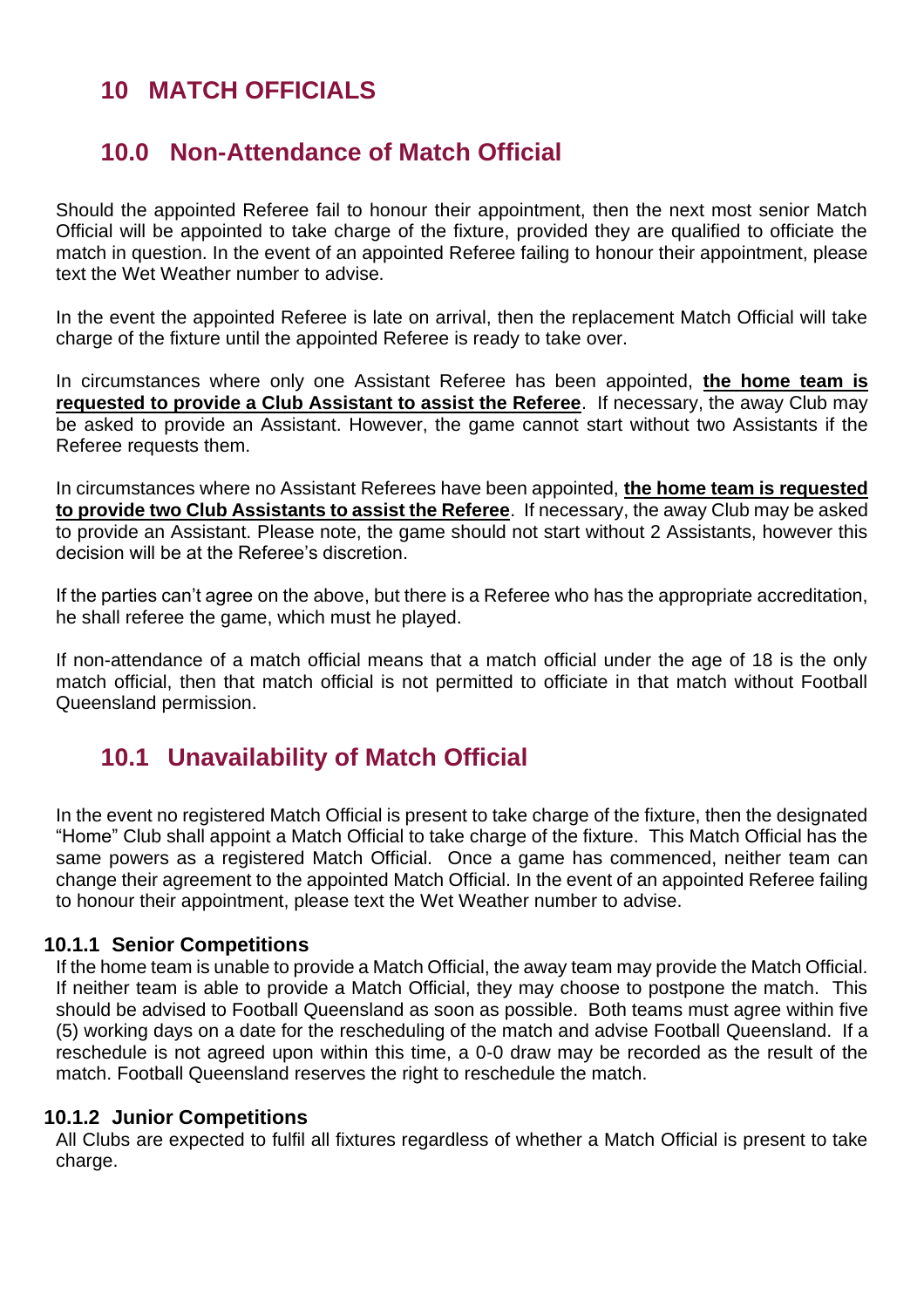Should any Club fail or refuse to participate in any fixture on the above grounds, then the offending Club may be deemed to have forfeited the match and will be subject to the Penalties and Outcomes as detailed in Section 3.12.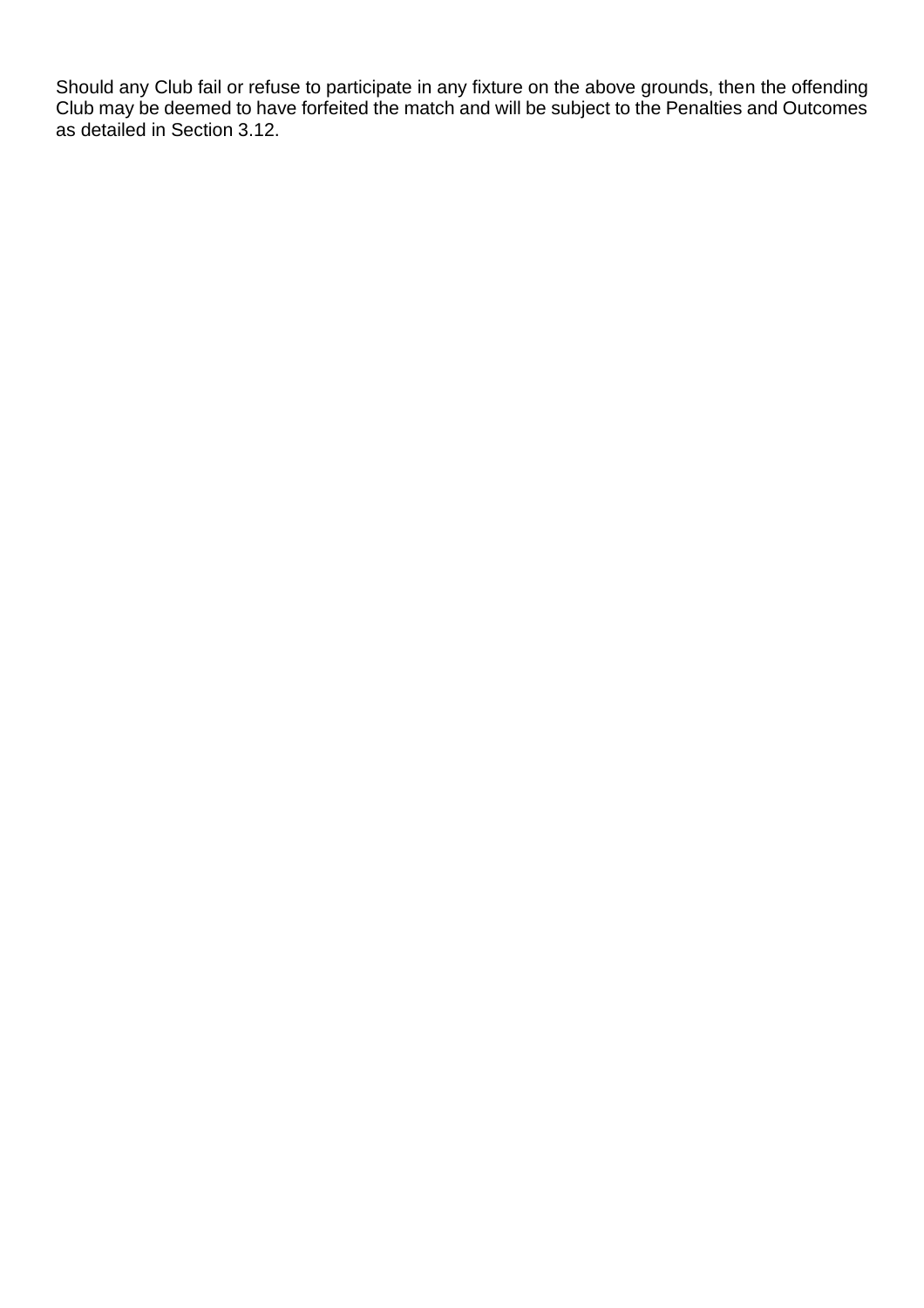# <span id="page-53-0"></span>**11 INTERPRETATIONS, DISPUTES & APPLICATIONS FOR VARIANCES**

# <span id="page-53-1"></span>**11.0 Interpretations, Disputes and Applications For Variances 11.1 Ruling**

Football Queensland reserves the right to rule on any interpretation of these rules if any dispute arises. Clubs are advised to seek clarification from Football Queensland if in any doubt as to the meaning of these rules. Applications for variances to these rules must be lodged by the Club Secretary to the Manager – SEQ Competitions with all supporting documentation. Football Queensland reserves the right to change or amend these rules at its absolute discretion.

A request for a review against a decision in relation to a breach of the Competition Rules will not be considered unless the Club seeking the review provides significant new or additional evidence. Football Queensland in those circumstances will review the decision and allow the Clubs to provide a submission (written or oral). The decision on the review by Football Queensland will be final and not subject to appeal.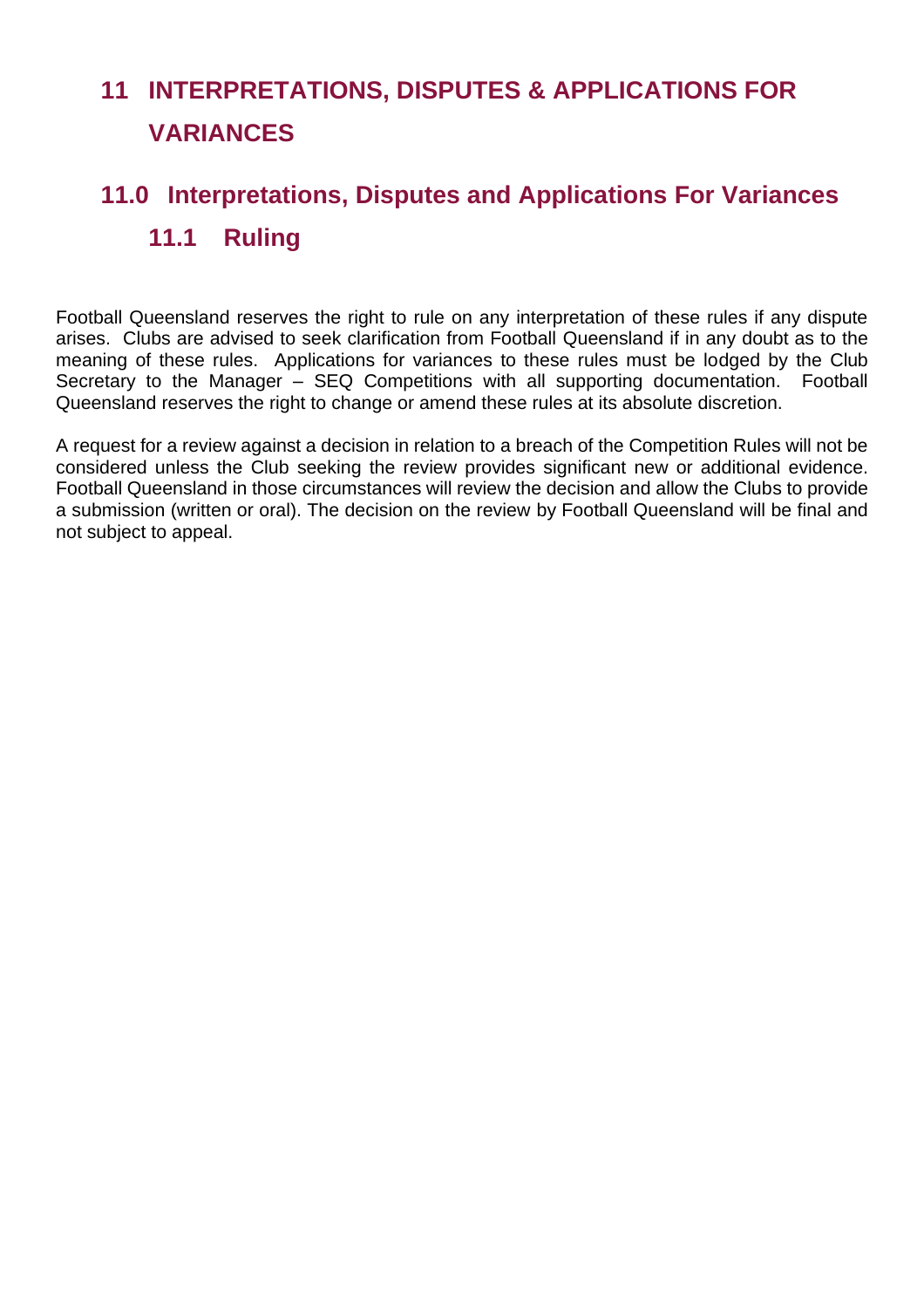### **Appendix I**

| Yellow Card Accumulation             | Tier 1 | Tier 2 | Tier 3 | Tier 4 | Tier 5 |       | Tier 6 Additional Comments |
|--------------------------------------|--------|--------|--------|--------|--------|-------|----------------------------|
| Yellow Card Accumulation (5)         | N/A    | \$25   | \$25   | \$50   | \$50   | \$50  |                            |
| Yellow Card Accumulation (8)         | N/A    | \$50   | \$50   | \$75   | \$75   | \$75  |                            |
| <b>Yellow Card Accumulation (10)</b> | N/A    | \$75   | \$75   | \$150  | \$150  | \$150 |                            |
| <b>Yellow Card Accumulation (12)</b> | N/A    | \$100  | \$100  | \$250  | \$250  | \$250 |                            |

| <b>Red Card</b>           | <b>Tier 1</b> | Tier 2 | Tier 3 | Tier 4 | Tier 5 |       | Tier 6 Additional Comments |
|---------------------------|---------------|--------|--------|--------|--------|-------|----------------------------|
| <b>Red Card</b>           | N/A           | \$0    | \$25   | \$50   | \$50   | \$50  |                            |
| Red Card Accumulation (2) | N/A           | \$50   | \$75   | \$75   | \$75   | \$75  |                            |
| Red Card Accumulation (3) | N/A           | \$75   | \$125  | \$125  | \$125  | \$125 |                            |
| Red Card Accumulation (4) | N/A           | \$125  | \$200  | \$200  | \$200  | \$200 |                            |

<span id="page-54-0"></span>

| Offences against Match Officials   | Tier 1 | Tier 2' | Tier 3' | Tier 4 | Tier 5 |       | Tier 6 Additional Comments |
|------------------------------------|--------|---------|---------|--------|--------|-------|----------------------------|
| Y2 - Yellow Card Accumulations (3) | N/A    | \$50    | \$50    | \$50   | \$50   | \$50  |                            |
| Y2 - Yellow Card Accumulations (5) | N/A    | \$100   | \$100   | \$100  | \$100  | \$100 |                            |
| Y2 - Yellow Card Accumulations (7) | N/A    | \$150   | \$150   | \$150  | \$150  | \$150 |                            |
| Red Card R6                        | N/A    | \$50    | \$50    | \$100  | \$100  | \$100 |                            |

| <b>Club/Team official Harassing Referee</b><br>(accumulated by individual) | Tier 1  | Tier 2' | Tier $3'$ | Tier 4 ' | Tier 5                  |       | Tier 6 Additional Comments                    |
|----------------------------------------------------------------------------|---------|---------|-----------|----------|-------------------------|-------|-----------------------------------------------|
| 1st Offence                                                                | \$250   | \$250   | \$250     | \$250    | \$250                   | \$250 |                                               |
| 2nd Offence                                                                | \$500   | \$500   | \$500     | \$500    | \$500                   |       | \$500 3-point deduction for associated team   |
| 3rd Offence                                                                | \$1,000 | \$1,000 |           |          | \$1,000 \$1,000 \$1,000 |       | \$1,000 3-point deduction for every club team |

| Technical Area Dismissal (accumulated by<br>individual) | <b>Tier 1</b> | Tier 2  | Tier 3  | Tier 4' | Tier 5  |         | Tier 6 Additional Comments |
|---------------------------------------------------------|---------------|---------|---------|---------|---------|---------|----------------------------|
| 1st Offence                                             | \$250         | \$250   | \$250   | \$250   | \$250   | \$250   |                            |
| 2nd Offence                                             | \$500         | \$500   | \$500   | \$500   | \$500   | \$500   |                            |
| 3rd Offence                                             | \$1,000       | \$1,000 | \$1,000 | \$1,000 | \$1,000 | \$1,000 |                            |
|                                                         |               |         |         |         |         |         |                            |

| <b>Team Match Day Misconduct</b> |  |  |  |  |  |  | l  Tier 1  Tier 2  Tier 3  Tier 4  Tier 5  Tier 6 Additional Comments <sup>1</sup> |
|----------------------------------|--|--|--|--|--|--|------------------------------------------------------------------------------------|
|----------------------------------|--|--|--|--|--|--|------------------------------------------------------------------------------------|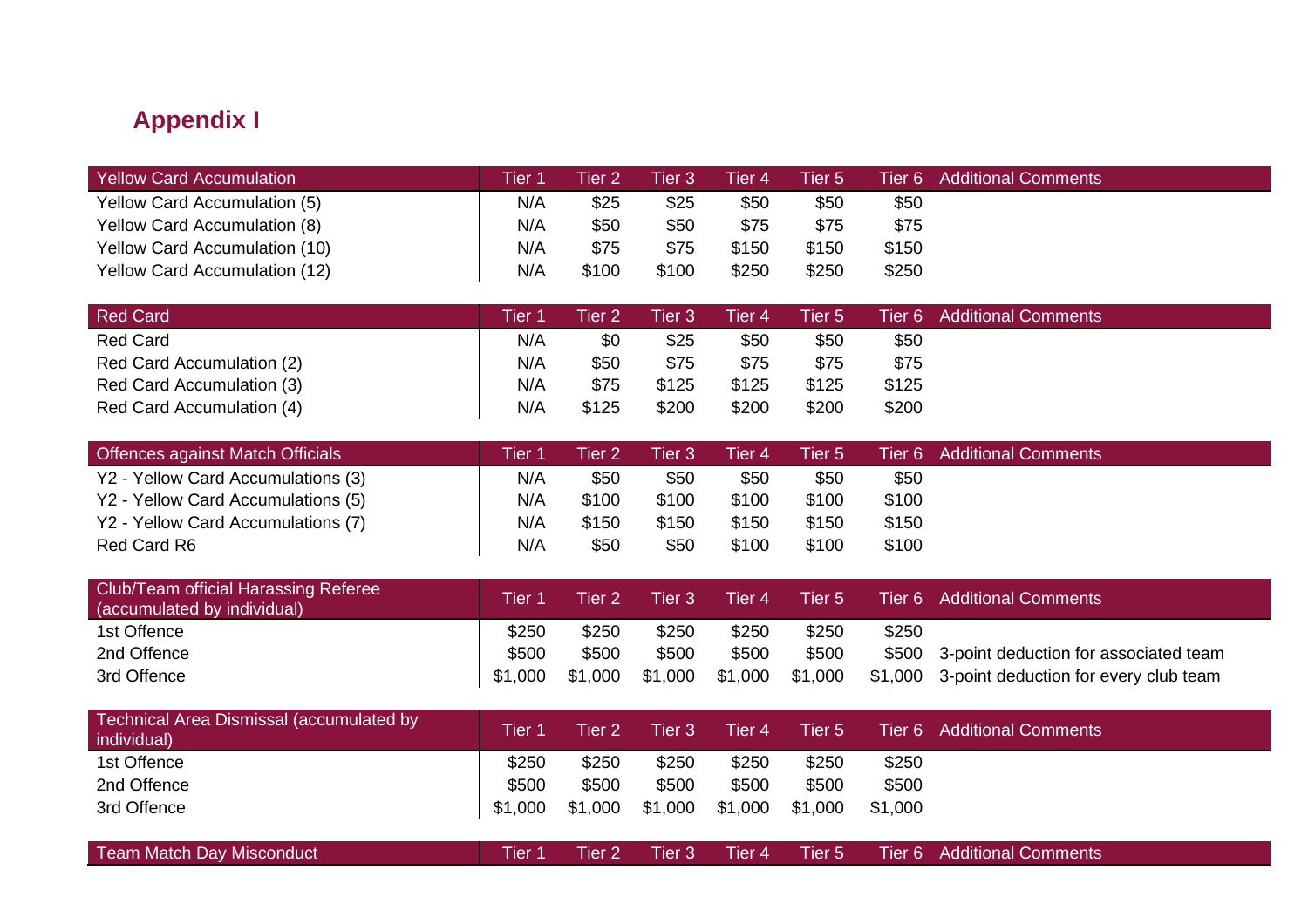| 5 Cards (red or yellow) 1st offence       | N/A | \$250   | \$250   | \$250   | \$250   | \$250   |
|-------------------------------------------|-----|---------|---------|---------|---------|---------|
| 5 Cards (red or yellow) 2nd offence       | N/A | \$500   | \$500   | \$500   | \$500   | \$500   |
| 5 Cards (red or yellow) 3rd offence       | N/A | \$1,000 | \$1,000 | \$1,000 | \$1,000 | \$1,000 |
| 3 Red Cards in a single match 1st offence | N/A | \$250   | \$250   | \$250   | \$250   | \$250   |
| 3 Red Cards in a single match 2nd offence | N/A | \$500   | \$500   | \$500   | \$500   | \$500   |
| 3 Red Cards in a single match 3rd offence | N/A | \$1,000 | \$1,000 | \$1,000 | \$1,000 | \$1,000 |
| Walk off                                  | N/A | \$550   | \$550   | \$550   | \$550   | \$550   |

| <b>Late Nominations</b>       | Tier 1 | Tier 2 | Tier 3 | Tier 4\ | Tier 5 |     | Tier 6 Additional Comments |
|-------------------------------|--------|--------|--------|---------|--------|-----|----------------------------|
| After nominations close       | N/A    | \$25   | \$50   | \$50    | N/A    | N/A |                            |
| After commencement of round 1 | N/A    | \$50   | \$100  | \$100   | \$100  | N/A |                            |

| Late Withdrawal                          | Tier <sub>1</sub> | Tier 2 ' | Tier 3 Tier 4 |               |                        | Tier 5 Tier 6 Additional Comments |
|------------------------------------------|-------------------|----------|---------------|---------------|------------------------|-----------------------------------|
| After nominations close (per team)       | N/A               | \$100    | \$100         | \$200 \$2,000 | \$5,000                |                                   |
| After commencement of round 1 (per team) | \$25              | \$200    | \$200         |               | \$400 \$3,000 \$10,000 |                                   |

| <b>Facilities</b>                          | <b>Tier</b> | Tier 2 | Tier 3 | Tier 4 | <b>Tier 5</b> |       | Tier 6 Additional Comments |
|--------------------------------------------|-------------|--------|--------|--------|---------------|-------|----------------------------|
| Inadequate Field marking (inclusive of TA) | \$50        | \$50   | \$100  | \$100  | \$500         | \$500 |                            |
| Inadequate Nets                            | \$50        | \$50   | \$100  | \$100  | \$500         | \$500 |                            |
| No Corner Flags                            | \$20        | \$20   | \$50   | \$50   | \$50          | \$50  |                            |
| <b>Insufficient First Aid facilities</b>   | \$50        | \$50   | \$100  | \$100  | \$200         | \$200 |                            |
| Canteen not in operation                   | \$50        | \$50   | \$100  | \$100  | \$200         | \$200 |                            |

| Match Day                                    | Tier 1 | Tier 2 | Tier 3' | Tier 4 | Tier 5 |       | Tier 6 Additional Comments |
|----------------------------------------------|--------|--------|---------|--------|--------|-------|----------------------------|
| Failure to supply ground officials           | \$200  | \$200  | \$200   | \$200  | \$200  | \$200 |                            |
| Failure to supply club official              | \$100  | \$100  | \$100   | \$100  | \$100  | \$100 |                            |
| Failure to adhere to match ball requirements | \$50   | \$50   | \$50    | \$50   | \$50   | \$50  |                            |